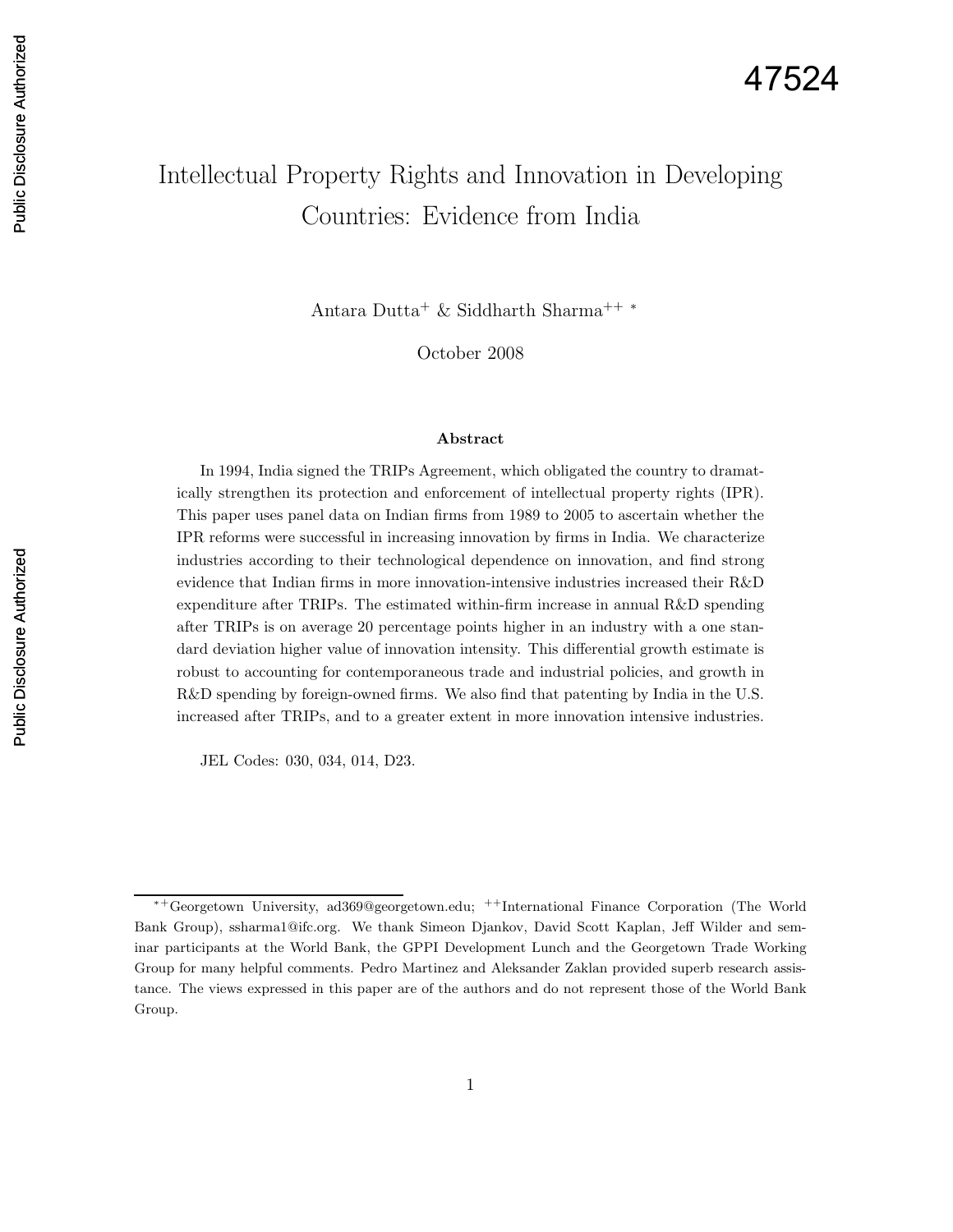# 1 Introduction

International trade involves an increasingly diverse array of products in which ideas and knowledge play an important role. These products range from high-technology goods such as new medicines and computer processors, to creative material like films, music and books, as well as traditionally low-technology goods that are now associated with a higher proportion of invention and design, such as brand-named apparel and new varieties of plants.

Before the Uruguay Round of trade negotiations that occurred between 1986 and 1994, there was no specific agreement on intellectual property rights (IPR) in the framework of the GATT multilateral trading system. Countries differed greatly in the extent of protection and enforcement of IPR, with developing countries being typically associated with much lower standards for IPR protection than developed countries. The resulting ability of local firms in these weak-IPR countries to market products that were still under patent protection elsewhere in the world meant that the high costs of innovation were mostly borne by the strong-IPR nations in the developed world. However, developing countries argued that weak IPRs protected the poor in their countries from the high prices associated with stronger patent regimes. With increasing trade and economic integration between countries, such differences in IP laws became a source of tension in international economic relations. The TRIPs Agreement, formulated in 1994, is an attempt to narrow the gaps in the way IPR are protected around the world.

India, along with several other developing countries, signed the TRIPs Agreement in 1994, and became obligated to amend its domestic IPR laws within ten years. The signing of TRIPs remained deeply controversial in India for much of the 1990s, even as the country's patent regime began to be gradually modified to comply with the stronger IPR requirements stipulated in the agreement. On January 1, 2005, India became fully TRIPs-compliant by bringing into effect its most important requirement of enforcing product patents in all fields of technology. Given the large number of theoretically valid conjectures on both sides of the TRIPs debate, empirical evidence on its actual consequences in India would shed some important light on the relevance of stronger IPR protection for developing countries. In this paper, we use detailed firm-level panel data from India for 1989 to 2005 to examine whether the signing of the TRIPs Agreement changed the incentives faced by firms operating in India and led to increased innovation and technology transfer in the country.

Although the TRIPs Agreement is connected to a series of international trade negotiations, enforcement of IPR has been a subject of academic and policy debate for many years even without this context of trade and globalization. IPRs generate monopoly positions that reduce current consumer welfare in return for providing greater payoffs for innovation, which then raises future consumer welfare. The variation in the strength and scope of IP laws across nations is largely a function of how policy-makers in different countries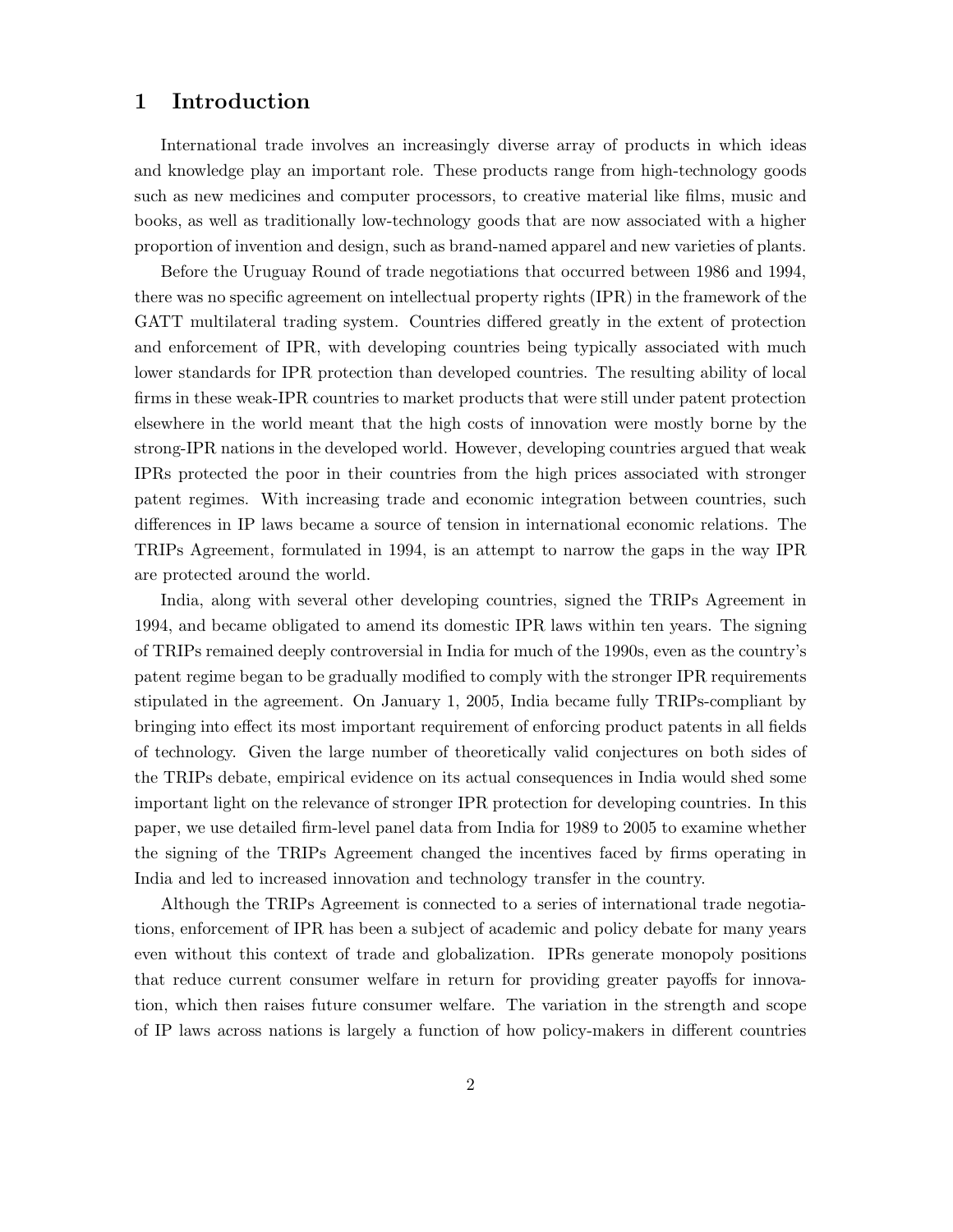have traditionally weighed the short-term costs against the longer-term benefits of IPR protection.

The debate over IPR protection becomes even more complicated and controversial in an international framework. Sharp divisions in opinions about the international harmonization of IPR standards follow from the fact that developing countries possess neither the rights to most current intellectual property, nor the institutional support to alleviate some of the shorter-term costs of strong patent protection. Critics of the TRIPs Agreement argue that the move towards stronger IPR may hurt poorer countries, because they would involve the transfer of rents to multinational corporate patent holders based in the world's most developed countries. Moreover, such critics contend that in the post-TRIPs environment, smaller domestic firms in developing countries will be unable to pay the necessary fixed costs that would allow them to conduct research and development at a scale where they could compete with these giant multinational firms. This, in turn, could have longer-term implications for industry structure and composition in developing nations.

On the other hand, proponents of the TRIPs Agreement have argued that stronger IP laws could increase incentives to conduct R&D by domestic firms in developing countries, making these firms more likely to become owners of the rights to future innovations. A developing country could also benefit from the TRIPs Agreement because strengthening IP laws increases the likelihood for technology transfer between developed and developing countries.

Our firm-level data on expenditure on R&D and technology in India allow us to test these conjectures in the context of the strengthening of IPR induced by the TRIPs Agreement. Trends in R&D spending and patenting activity by Indians do suggest a marked rise in domestic innovative activity during the last decade: R&D spending by publicly listed firms in India has risen sharply since the early  $1990s<sup>1</sup>$ , while U.S. patent applications by Indians grew more than 14-fold between 1995-2004 (Abramson, 2007).

However, prior to attributing these trends entirely to the changing IPR-regime, it is necessary to consider two facts: first, TRIPs was expected to introduce sweeping economywide changes in patent administration and protection in India. Therefore, isolating the effects of TRIPs on the incentives to innovate in India requires a careful analysis of the relevance of innovation across different industries. Second, TRIPs was signed amidst other changes such as trade and industrial liberalization, which could potentially deliver their own independent effects on innovation.

To deal with these concerns, we develop a methodology that allows us to make a causal connection between spending on innovation by Indian firms and the strengthening of IPR. We argue that industries vary in terms of their technological dependence on innovation,

<sup>&</sup>lt;sup>1</sup>See summary statistics on the number of firms and mean firm R&D spending in Table 2.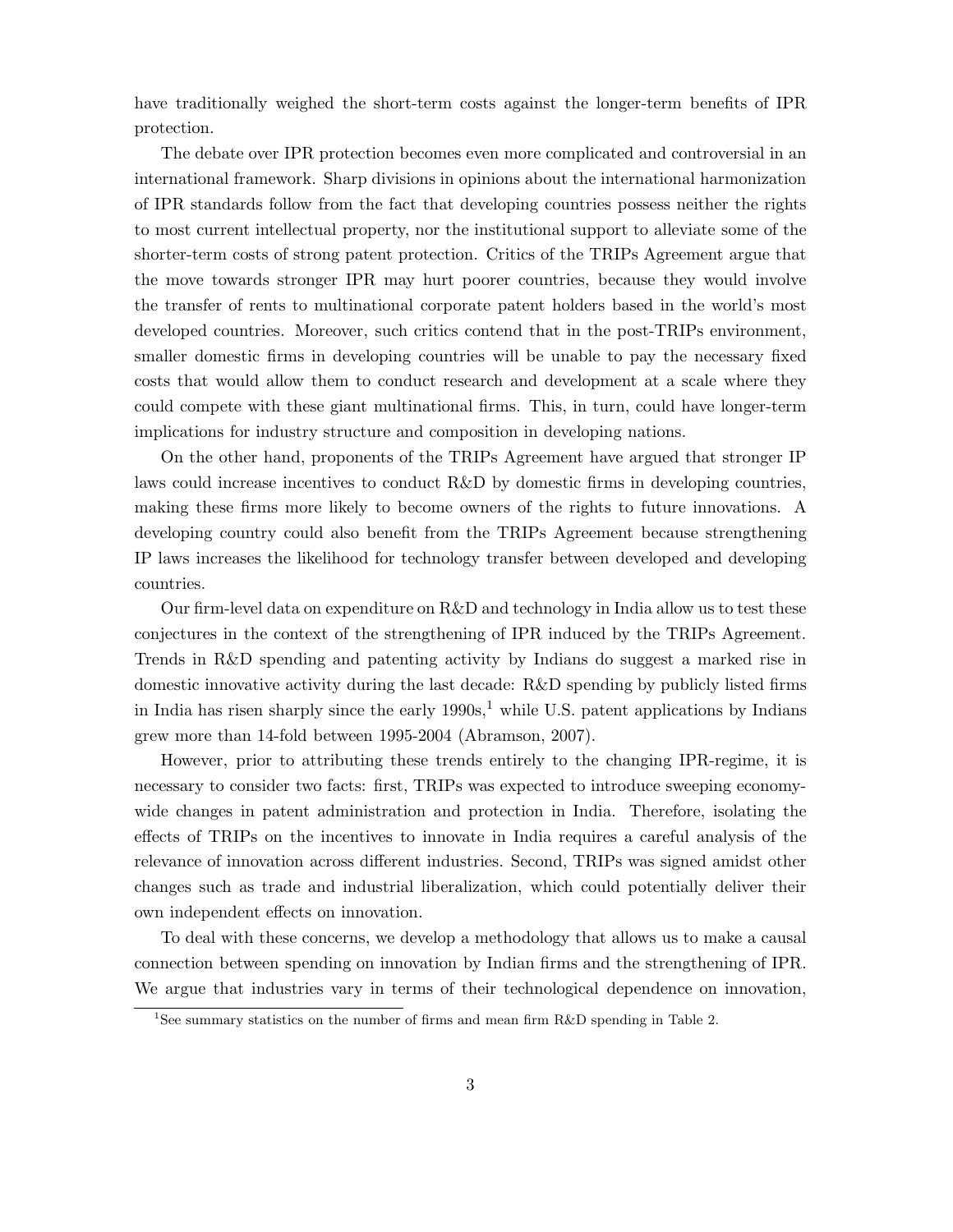and that the strengthening of IPR would induce the largest incentives effects on those industries which are most inherently "innovation intensive". Furthermore, this technological dependence can be best uncovered by focusing on environments that already have high standards of IPR protection and enforcement. Following this argument, we use data on R&D and patenting activity of firms in the US to construct two measures that capture an industry's innovation intensity: the R&D-to-sales ratio and the patents-to-sales ratios. We then test if changes in innovative activities in India in the post-TRIPs period correspond to these measures.

We find that  $R\&D$  expenditure in Indian firms increased relatively more in the industries in which our measures of innovation intensity are higher. In particular, we find that the the estimated within-firm increase in annual R&D spending after TRIPs is on average 20 percentage points higher in an industry with a one standard deviation (SD) higher value of our primary measure of innovation intensity. The results are robust to multiple specifications that include allowing for alternate measures of innovation-intensity, changes in trade tariffs, industrial deregulation, different trends in R&D spending by foreign-owned firms and the staggered nature of the TRIPs-induced policy changes over several years. They are also robust to allowing the effects of tariff reduction and industrial liberalization to vary across high and low innovation intensity industries.

In addition, we also find evidence of increased international patenting activity by Indians in industries that are more dependent on innovation. Our results indicate that a 1 SD increase in our primary measure of innovation-intensity leads to a 7.4 percentage points higher post-1994 growth rate in patents granted to Indian inventors in the United States. For two control groups of countries that were much less dramatically affected by the TRIPs Agreement - the U.S. and Western Europe - the corresponding increases in the growth rate of successful U.S. patent applications are only 3.8 and 1.9 respectively. Together, these patterns suggest that changes in IPR regimes led to more innovation by Indian firms.

The rest of the paper proceeds as follows: in the following section, we describe the background of the Indian IPR regime, in which the TRIPs Agreement came into effect in 2005. In Section 3, we describe our empirical strategy and the regression specification. Following this, section 4 discusses the two main data sources used in this paper, and then Section 5 discusses some basic trends in innovative activity during the sample period. In Section 6 we present our regression results. Finally, Section 7 concludes.

# 2 Background and Motivation

Due to deep political disputes over the role of patent protection in the country's developing economy, India was unable to enact its first independently-drafted patent laws for over two decades after its independence from British rule. India's controversial 1970 Patents Act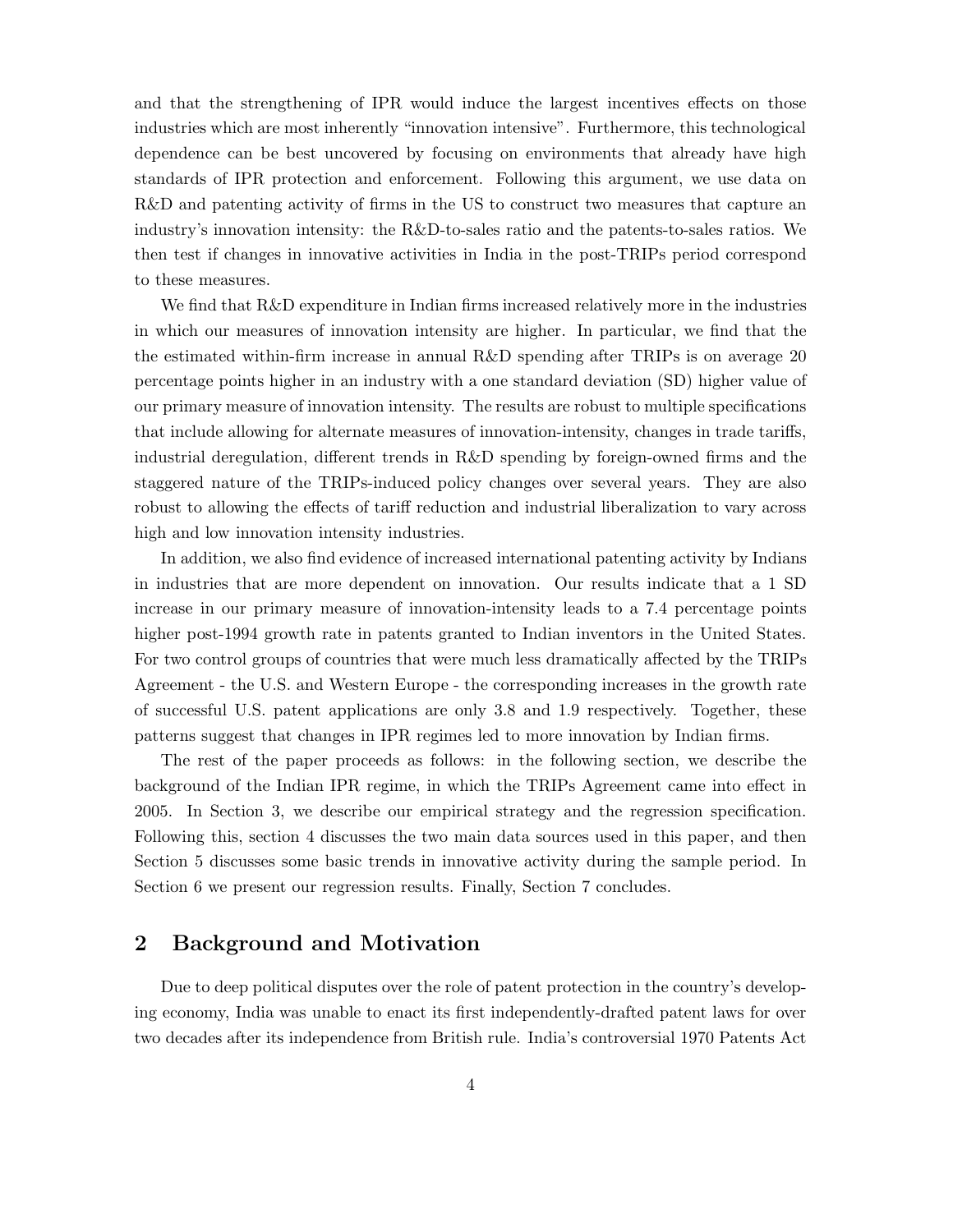was modeled on Great Britain's Patents Act of 1949 but the Indian Act incorporated major departures intended to lessen the social costs imposed by largely foreign-owned patents. The Patents Act of 1970 specifically prohibited product patents on "substances intended for use, or capable of being used as food or as medicine or drug" or "relating to substances prepared or produced by chemical processes (including alloys, optical glass, semi-conductors and inter-metallic compounds)", while allowing the *processes* for the making of such substances to be patentable for a short period of between 5 to 7 years. The terms of all other types of patents (for e.g., mechanical devices) was 14 years from the date of the patent. In shaping its first indigenous patents regime, India made a deliberate choice to stimulate domestic manufacturing and reduce the prices of products deemed "essential", such as food and medicines.

During the first three years of the Uruguay round of trade negotiations, India led the opposition to the inclusion of patent and intellectual property rights in a GATT accord. India and other developing countries viewed the GATT framework as a tool by which wealthy nations would impose strong IPRs as the cost of much needed access for the developing world to western markets. By 1989, India had reversed its anti-TRIPS stance and agreed to serious negotiations over patent protection, while arguing for special provisions to be made within the framework of TRIPs for developing countries. Upon its signing the Uruguay Agreement along with 116 other countries in 1994, India became a member of the WTO from January 1, 1995 and became obligated to amend its domestic IP laws. India was given ten years to implement its new laws.

The transformation of India's patent laws has thus far involved a three-stage process corresponding to the three acts amending the Patents Act of 1970. First, the Patents Amendments Act of 1999 resulted in the creation of a "mailbox" in India which allowed inventors to file patent applications for products invented after 1995. These applications were to be considered for patent protection at the end of India's ten-year transition period when product patents were to be brought into full effect. Second, the Patents Act of 2002 further amended the 1970 Act by providing the TRIPs-required twenty-year patent term, a reversal of the burden of proof for process patent infringement and modifications to compulsory licensing requirements. Lastly, India finally put product patent protection into full effect as of January 1, 2005.

Opponents of the TRIPs Agreement have often argued that the small market sizes of developing countries such as India would not provide adequate incentives for changing either the level or direction of total R&D expenditure, even under strong IPR regimes such as those in developed nations. At the same time, most of the patents on existing products would be held by giant firms in the world's most developed nations. According to such critics, in such a setting, the primary effect of increased IPR protection as stipulated by TRIPs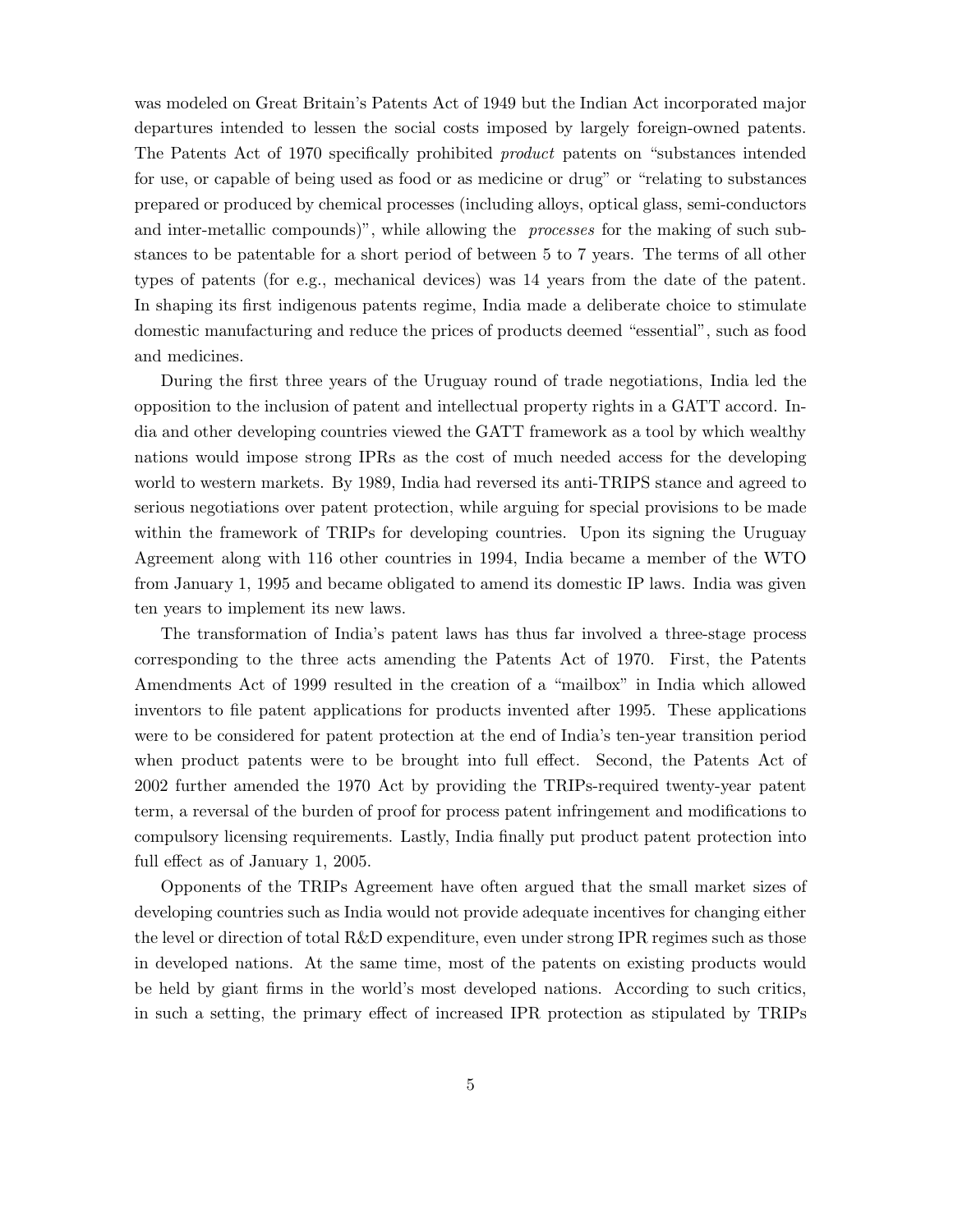would be increased prices in the short-run for patented products and a transfer of rents from developing countries to these foreign patent holders (Lanjouw (1997), McCalman (2001)).

Additionally, many researchers have questioned whether the patent system is an important mechanism for promoting innovation. The evidence on this question is mixed. Jaffe (2000) documents several studies that calls the value of stronger patents into question and notes that in the U.S., a substantial increase in R&D *preceded* the legal reforms that made U.S. IPR stronger. Kortum and Lerner (1998) conclude that strengthened IPR are unlikely to have been the primary cause of the spurt in U.S. patenting activity that began in the mid-1980's. Schankerman's (1998) empirical estimates of the value of patent protection and survey data by Cohen et al (1998) suggest that patents are relatively weak, imperfect instruments of appropriation, such that substantial increases in their strength might be insufficient to induce additional innovation. Sakakibara and Branstetter (2001) examine responses to the Japanese patent reforms of 1988 and find that even though reforms significantly expanded the scope of patent rights, there is no clear evidence of an in increase in either R&D spending or innovative output. In the context of India. Lanjouw and Cockburn (2000) use survey data from India, the results of interviews with industry and government and measures of R&D activity to determine trends in the allocation of research to products specific to developing country markets and find some limited evidence of an increase in the mid-to-late 1980s which leveled off after the 1990's. On the other hand, Mansfield (1986) sampled 100 firms in 12 US manufacturing industries on their views about whether patents are important in innovation and found that in pharmaceuticals and chemicals, where fixed costs are high and imitation is easy, the strength of patents played a decisive role in the decision to invest in R&D. Similarly, Evenson and Kumar (2001) and Chen and Puttitanum (2005) find positive effects of stronger IPR on domestic innovation.

The supporters of TRIPs argue that the post–TRIPs era could result in big differences in R&D expenditure because of a variety of reasons. The first of these is simply the standard direct effect of stronger IPR on the incentives to conduct R&D, that could exist because the market size in India is, in fact, large enough to attract such investment. For example, investment in innovative activities by domestic firms could increase if domestic firms are more likely to invest in products that have a specific relevance to India (such as cures for tropical diseases) or if domestic firms have sufficiently low selling and marketing costs in India, that would make their investment in R&D worthwhile.

Other pro-TRIPs parties argue that even if the market size in India alone is not large enough, because several trade-related privileges of the WTO were tied to the efficient implementation of the TRIPs Agreement for developing countries, a second mechanism through which we could observe an increase in R&D spending is that the WTO provided firms with access to larger markets, thus allowing firms to cover the high fixed costs of R&D. A large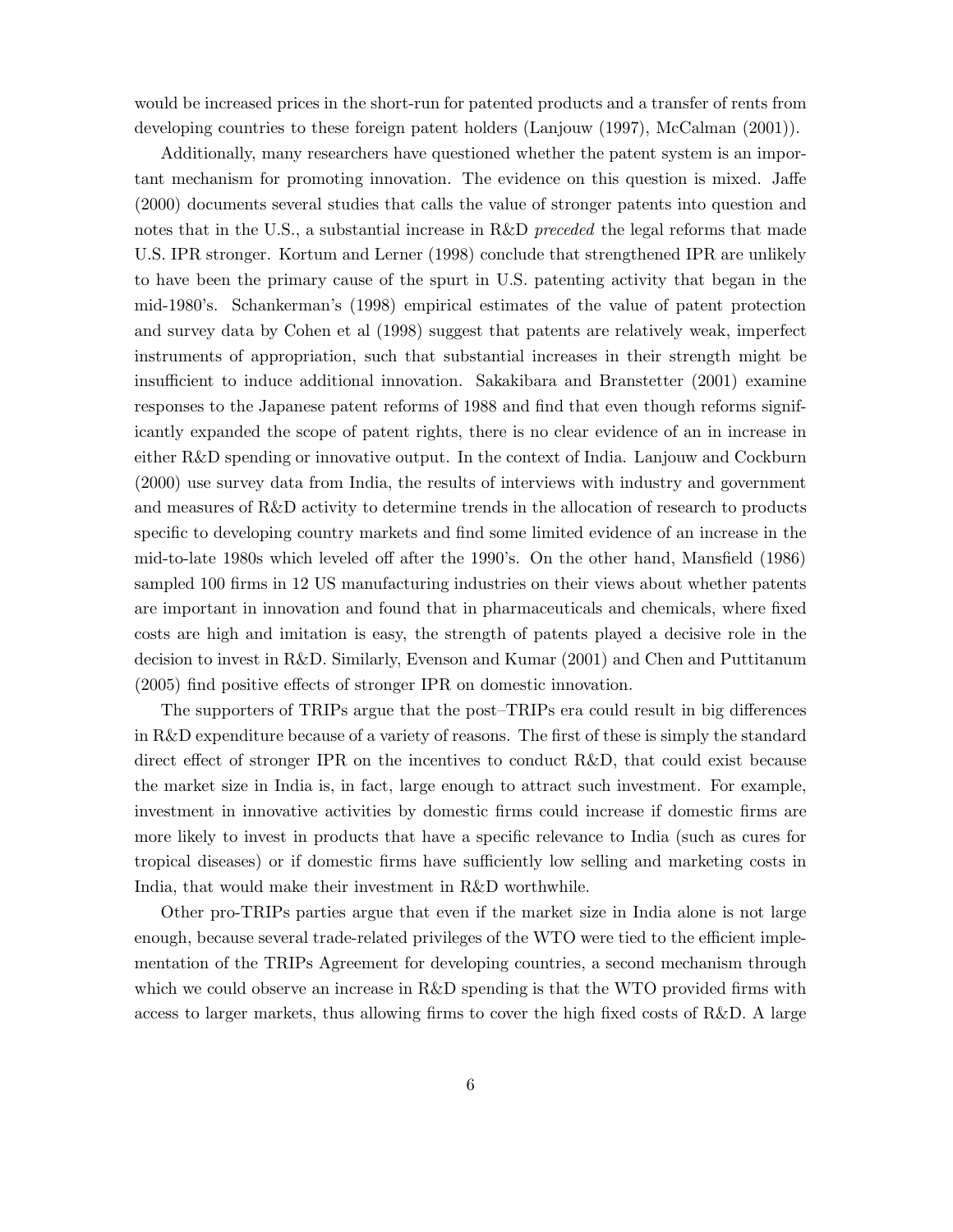theoretical and empirical literature ties exporting status to increased spending on technology. For example, Yeaple (2005) shows that increased export opportunities make adoption of new technologies profitable for more firms. Using detailed firm-level data on spending on technology adoption, Bustos (2005) finds evidence of an increase in technology spending and skill intensity after trade and capital account liberalization in Argentina .

Third, the TRIPs and WTO were also responsible for attracting the entry of multinational and other foreign firms into India in large numbers and for improving trading relations between India and many developed countries.2This entry by R&D-intensive foreign firms and increased interaction with such firms through increased trade could lead to several sources of technological spillovers in the domestic economy, over and above any direct effects to invest in innovative activities by domestic firms. Such spillovers could take the form of externalities, whereby Indian firms upgrade their technology in order to absorb some of the benefits of a more knowledge-intensive atmosphere or technology could be explicitly transferred between foreign firms and their domestic affiliates or other domestic firms. For example, Branstetter et al (2006) examine how technology transfer within US multinational firms changed in response to a series of IPR reforms undertaken by 16 countries over the 1982-1999 period and find that royalty payments for technology transferred to affiliates increase at the time of reforms, as do affiliate R&D expenditures and total levels of foreign patent applications.

## 3 Empirical Strategy

## 3.1 The Basic Strategy

Comparing innovative activity by firms in India before and after India signed the TRIPs Agreement would lead to a biased estimate of the impact of patent reforms if other determinants of innovation were also changing systematically over time. We propose a solution to this problem that involves characterizing industries according to differences in their reliance on IPR protection and on innovation, and then comparing changes in innovative activity across industries based on this characterization. The basic idea here is that with the intro-

<sup>&</sup>lt;sup>2</sup>A positive relationship of this nature between the strength of a country's IPR and the volume and composition of FDI is empirically established in a survey by Lee and Mansfield (1998) of about 100 US firms in six manufacturing industries. A link between IPR and trade is established by Maskus and Penubarti (1995) who estimate reduced-form equations for 1984 bilateral trade in manufacturing sectors for 22 exporting countries and 71 importing countries. They find that within the group of large developing countries, the strength of national patent laws exerted a significantly positive effect on bilateral manufacturing imports in many product categories with qualitatively similar although statistically weaker results for the group of smaller developing countries. Interestingly, Maskus and Penubarti find that the pharmaceuticals industry is particularly sensitive to patent rights for protecting innovation rents.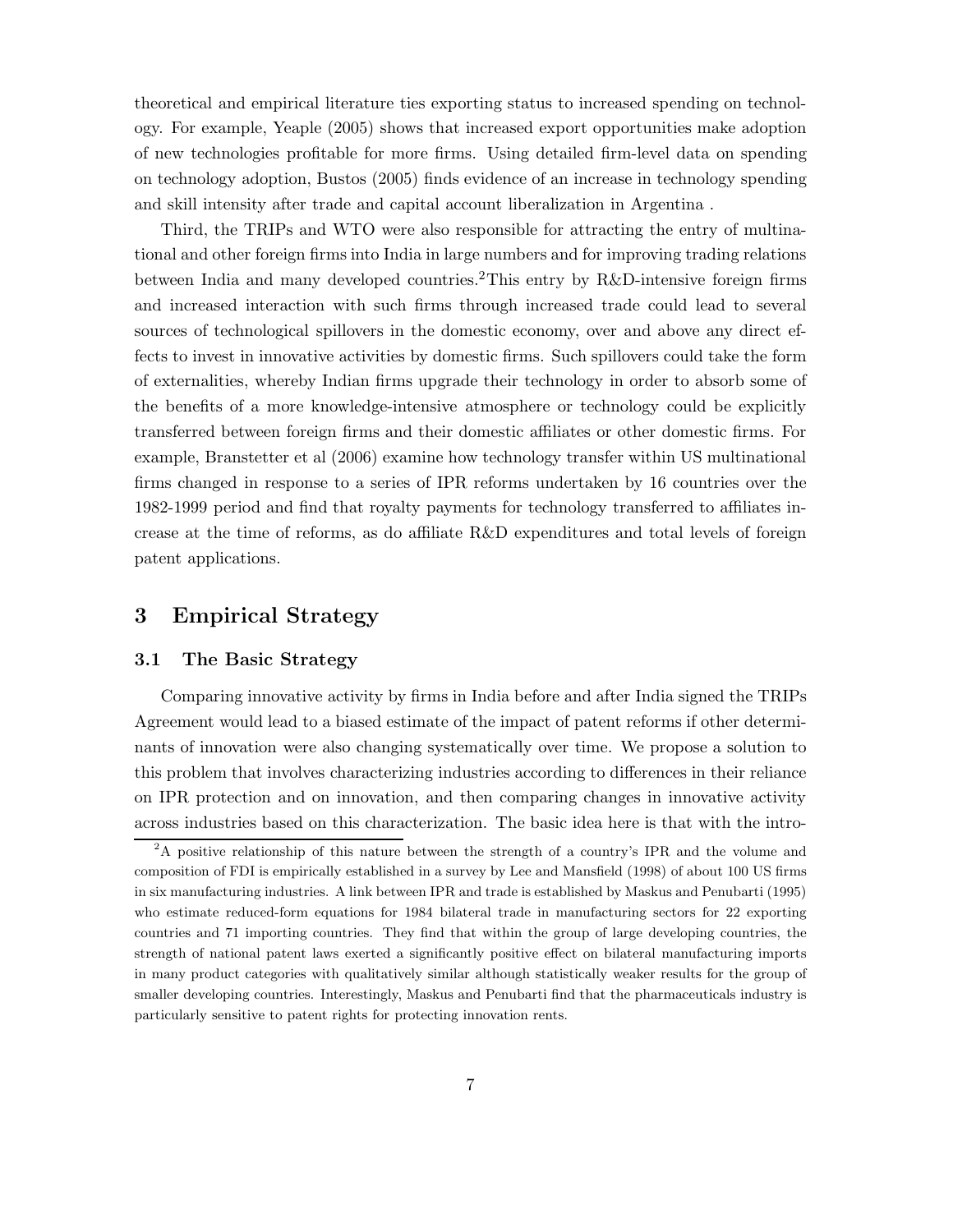duction of a stronger IPR regime in India, some industries would be expected to increase their R&D expenditure more than other industries. A major part of this differential response is likely to be defined by "exogenous" or technological features of the industry that relate to how important it is to innovate in this industry.

We use data on R&D spending and innovation in the U.S. between 1990 and 1994 to try to capture the degree to which a given industry in India was "treated" by the TRIPs-induced IPR policy shock. Under the assumption that IPR protection and enforcement in the U.S. was "perfect' during this period, we assert that cross-industry differences in R&D spending and in rates of innovation in the U.S. reflect underlying technological characteristics that vary across industries and determine the incentives to innovate. Our strategy is similar to that in Rajan and Zingales (1998), wherein the authors use the extent to which an industry in the US uses external finance to construct a more general measure of an industry's financial dependence for a large sample of countries.

In our context, a natural industry-level measure of innovation-dependence is the R&D intensity - or the ratio of R&D expenditure to sales- of that industry in the U.S. Such a measure is based on the idea that in an environment of very strong IPR, U.S. firms endogenously solve for the profit-maximizing level of R&D expenditure, so that the ratio of R&D spending to sales reveals the importance of R&D spending in that industry.

Because not all innovation is patented and our policy change relates directly to the patentability of inventions, we also introduce a second measure that is directly connected to patenting activity across industries. This measure is the "patenting intensity" of an industry, which is calculated as the ratio of total patents granted to sales. Since patents can be thought of as the output of R&D spending, the two measures are closely related. However, in industries where methods other than patenting are traditionally used to protect innovation - such as marketing and branding - or where R&D spending largely reflects upgrading of existing facilities rather than investment in patentable inventions, the patent to sales ratio may be low even when the R&D to sales ratio is high.

Section 4.2 describes how we calculate these two measures from data on R&D and patenting by firms in the US. But given these measures of an industry's dependence on innovation and IPR, our estimation strategy is clear: if the TRIPs-induced IPR reforms increased the incentives to innovate for firms in India, then the post-TRIPs growth in spending on innovation should be higher in industries for which the values of these measures are higher.

Much of our empirical analysis depends on the validity of using firm-level data from the US as a proxy for "innovation-dependence" in India. The legitimacy of this strategy is best evaluated by considering the key components of the two measures of innovation-dependence that we derive from US data. In interpreting cross-industry differences in the ratio of R&D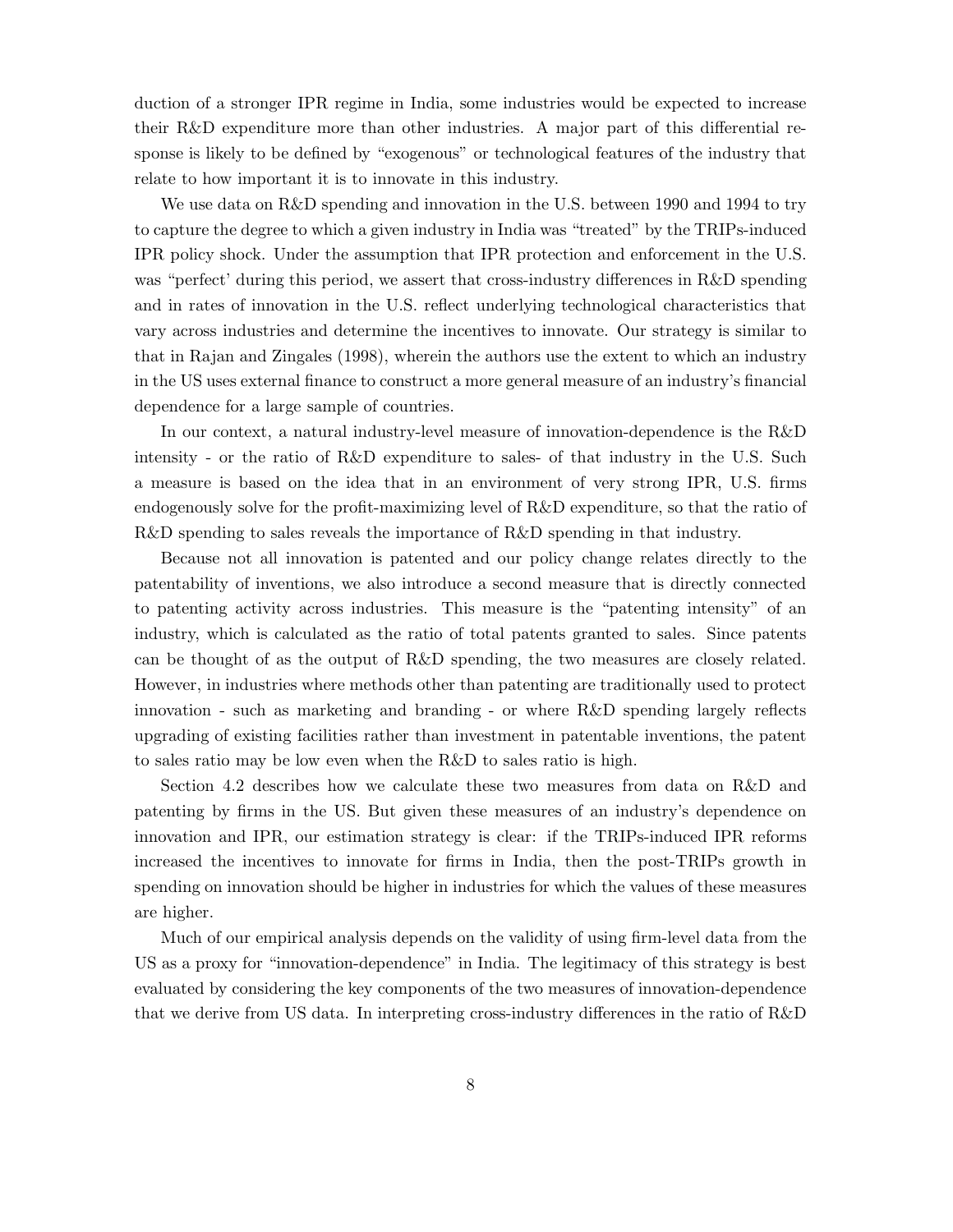to sales and patent-to-sales as measures of the relative importance of innovation across industries in India, we are basing our argument on a primarily supply-driven story. In other words, in our story, an industry's R&D-to-sales ratio and its patent-to-sales ratio capture industry-specific technological features that are fully uncovered only in environments with effective and strong IPR laws.

However, it is very probable that demand-side factors also play a role in determining both the proportion of total sales that a firm chooses to dedicate to R&D and patenting efforts. In this case, to the extent that the relative patterns of demand vary substantially across industries in the US and in India, we introduce potential measurement error into our measures.

We can respond to this criticism in several ways. First, it has been argued that because the economic size of developing country markets are small relative to the large fixed costs of R&D in most industries, developing country markets are unlikely to determine the size and direction of R&D.<sup>3</sup> Nevertheless, a large literature indicates that local strengthening of R&D should increase incentives to conduct R&D by firms operating in the region (Mansfield,1986). Together, these arguments imply that if TRIPs did provide a boost to the incentives to conduct R&D in India, we should expect much of this R&D to be driven by the needs of the more profitable markets in the developed world.

Second, according to a simple convergence story, we would expect India's patterns of domestic consumption and production to approximate those of more developed economies over time. Therefore, to the extent that firms can anticipate this convergence, we expect that they would sink more of their fixed costs of R&D into industries where they expect future growth to be high. To the extent that US markets serve as a more general proxy for developed economies, our use of US data seems appropriate from this point of view.

Finally, given the clear trends of increased R&D in post-TRIPs India for industries commonly known to be heavily dependent on innovation – such as the pharmaceuticals and other chemicals industries – it seems likely that TRIPs did, in fact, have an effect on R&D activities undertaken by local firms in India. Therefore, we believe that a somewhat noisy measure of innovation-dependence creates a bias *against* finding a more general effect of TRIPs on the incentives to conduct R&D in India.

## 3.2 Regression Specification

Our key regressions examine the effect of TRIPs by comparing changes in innovative activity across industries expected to be affected differentially by a strengthening of IPR. Let  $Y_j$  be a measure of the importance of R&D to industry j. If patent reforms cause more innovative activity in domestic firms, then we expect the impact of these reforms to be

<sup>&</sup>lt;sup>3</sup>Chaudhuri et al.  $(2005)$ , Dutta  $(2008)$ , Lanjouw  $(1997)$ .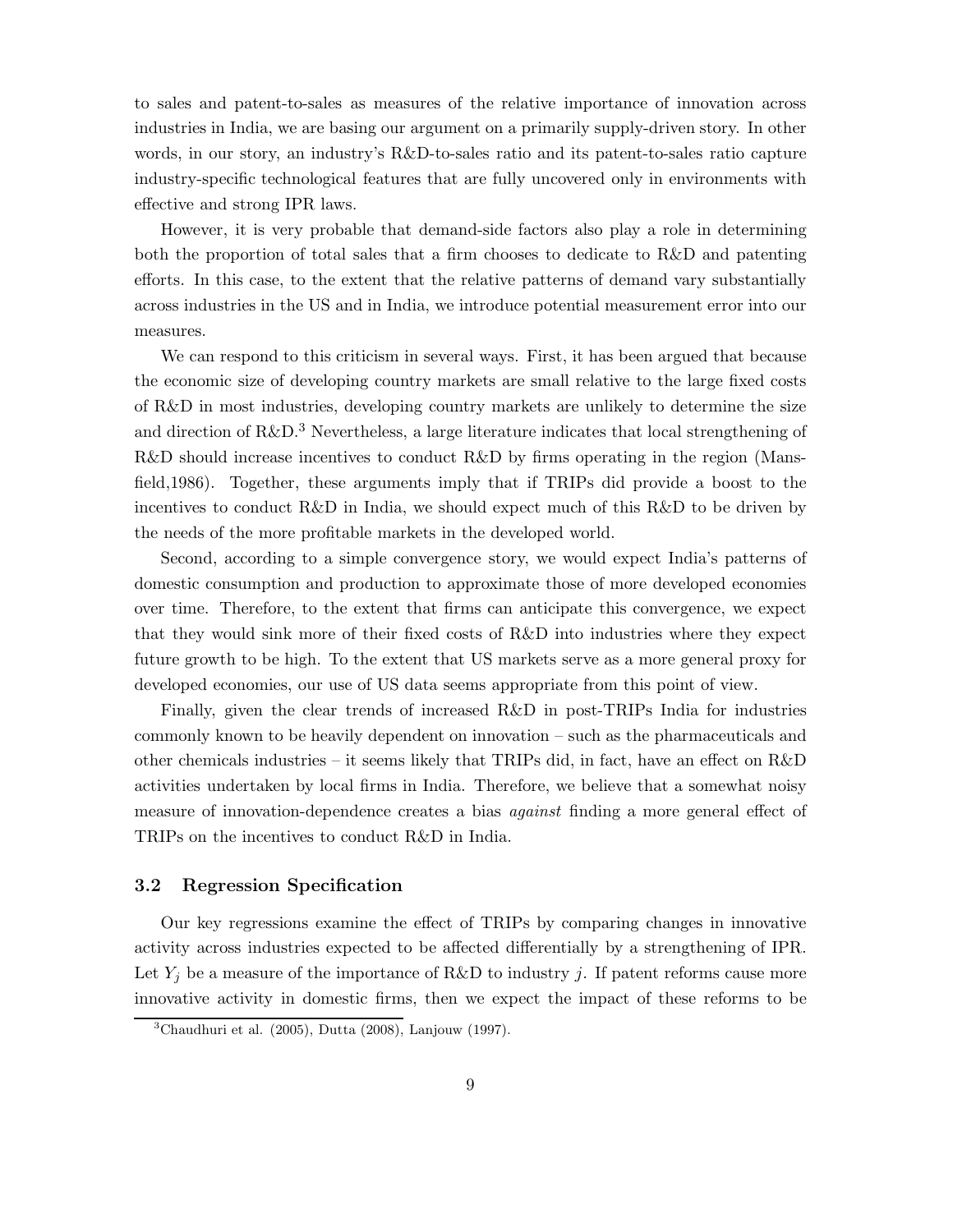increasing in  $Y_i$ . This can be tested by estimating a linear regression of the differences-indifferences type specification:

$$
x_{ijt} = \alpha Y_j + \beta Post_t + \gamma Post_t * Y_j + \epsilon_{ijt}
$$
\n<sup>(1)</sup>

Here,  $x_{ijt}$  is a firm-level outcome of interest and  $Post_t$  is a dummy indicating if the observation is from a year following the IPR change. The coefficient of interest is  $\gamma$ , which measures how the change in outcome varies according to the industry-level IPR importance measure  $Y_i$ . For instance, if  $x_{ijt}$  measured firm R&D expenditure, then a positive estimate of  $\gamma$  would mean that the increase in firm R&D following TRIPs was greater in industries with higher  $Y_i$ . Under the identifying assumption that other factors affecting innovation were uncorrelated with  $Post_t * Y_j$ , this would indicate a causal influence of patent reforms on R&D.

In our main estimations, we use a more general version of equation 1, one that allows for common year effects and either industry or firm fixed effects. The year dummies control for shocks to  $x_{ijt}$  which are common to firms across all industries. Industry fixed effects control for all time-invariant differences across industries. Because we use an unbalanced panel of firms, these estimates reflect both within-firm changes as well as the within-industry changes arising from the entry and exit of firms from the panel. Estimates of the coefficient on  $Post_t * Y_j$  from regressions with firm FEs are driven by the within-firm changes across pre and post TRIPs years, since the coefficient on the interaction term is identified off firms observed for at least one period each before and after the IPR reform. In our robustness analysis, we also try specifications that including 2-digit industry-specific linear time trends in addition to the interaction term.

In interpreting our results, it is important to keep in mind the staggered and uncertain nature of the formal process of IPR change in India, and the high likelihood that the changes in patent law were anticipated by Indian firms. No one year in particular can be claimed to be an IPR policy "shock" year, and our approach is to simply designate the first formal indication of a change in patent law as the first "Post" (or "shock") year, while allowing for subsequent policy "shocks". Our main specification focuses on India's signing of the TRIPs agreement in 1994, which is represented by the "Post" dummy indicating all post-1994 years,  $Yr94$ . But to the extent that Indian firms responded before 1994 in anticipation of the agreement, the coefficient on  $Y r94_t * Y_j$  underestimates the response to IPR changes.

Some regressions include two other "Post" dummies- a dummy equal to one for years 2000 and later, which corresponds to the passing of the Patents (Amendment) Act of 1999, and a similar dummy corresponding to the 2002 Patents Amendment Act. We stress that these dummy variables are meant to be the formal markers of a lengthy reform process, and should not taken for unanticipated policy shocks. It is likely- and this is what the additional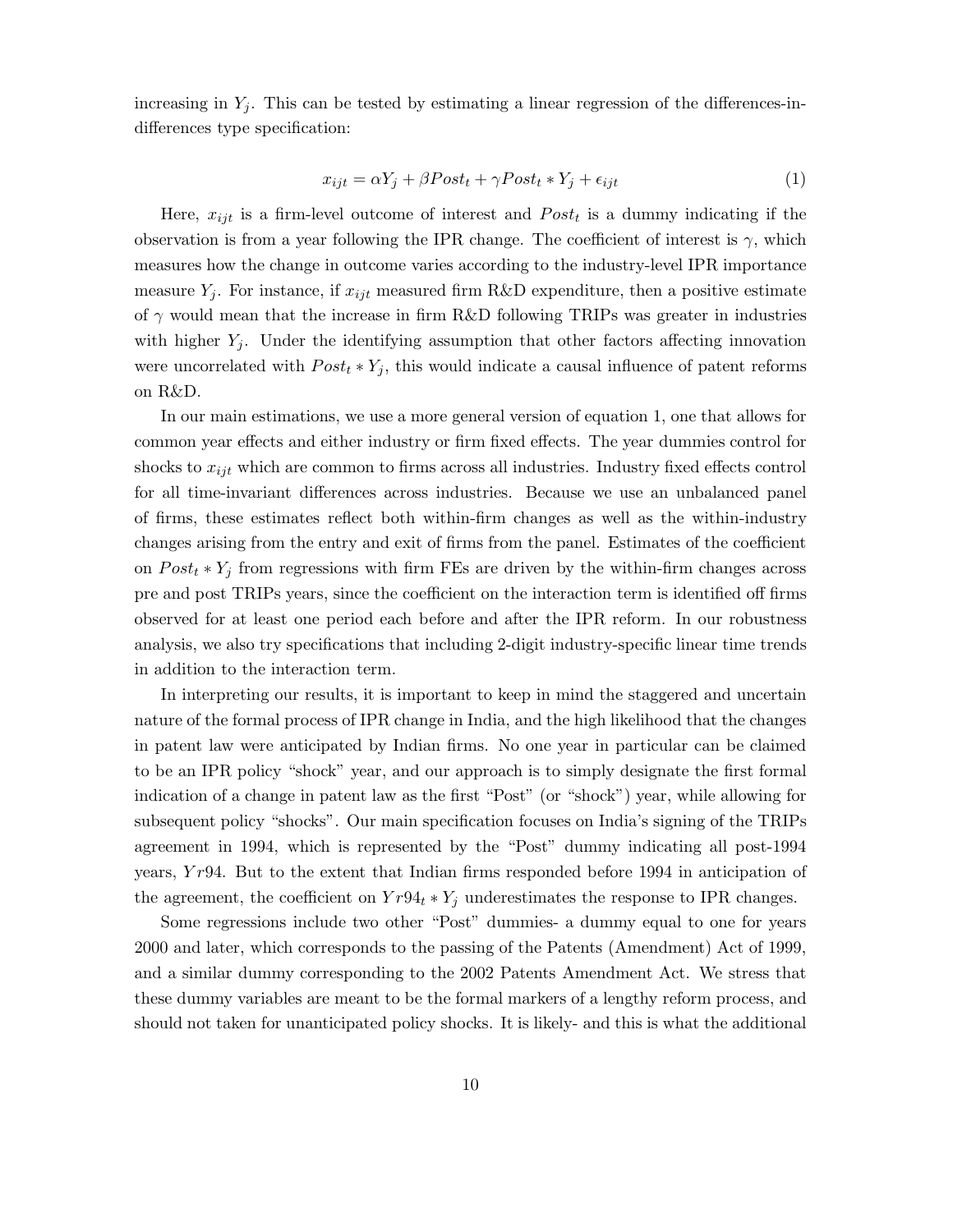"Post" dummies would pick up- that the R&D response to these reforms was a gradual but consistent divergence across industries.<sup>4</sup>

## 4 Data

## 4.1 Indian Firm Level Data

Our primary source of firm-level data on R&D expenditure and foreign royalty payments is Prowess, a comprehensive database of Indian firms that is maintained by the Center for Monitoring the Indian Economy (CMIE). Prowess contains detailed information on over 5000 firms, including all companies traded on India's major stock exchanges and several other firms, such as the central public sector enterprizes, for the period 1989-2006.

The database covers most organized industrial activities, banking, organized finance and other services sectors in India. The firms in Prowess account for 75 per cent of all corporate taxes and over 95 per cent of excise duty collected by the Government of India. Prowess provides detailed information on each company's production, sales and expenditure as well as financial information such as share prices, dividends and other gains.

Because smaller Indian firms are generally not publicly-traded, the firms in the Prowess database are mostly "medium" or "large" in size by Indian standards, constituting a small fraction of the total number of Indian firms, but a very large share of the total revenue. According to the Indian Annual Survey of Industries (ASI), India had more than 100,000 registered manufacturing plants in 2000. The Prowess database contained 5250 companies in the same year, many of which were multi-plant. But the Prowess companies had a total revenue of Rs. 9 trillion, which was nearly 90% of the combined revenue of all registered manufacturing units.<sup>5</sup>

Table 2 summarizes the Prowess data over two periods, 1989-1994 and 1995-2005. During the first period, a total of 3016 unique companies existed (for at least one year each) in the Prowess data set, with average annual sales, in year 2000 prices, of Rupees 1.5 billion, or about 38 million USD.<sup>6</sup> These firms, on average, spent Rs. 1.5 million annually on R&D and Rs. 3.1 million on foreign royalties, while earning Rs. 5 million in exports. During the second period, the total number of unique Prowess firms increased to 5252 firms, with

<sup>&</sup>lt;sup>4</sup>Moreover, unlike some differences-in-differences studies, we cannot be certain a priori that the adjustment to the new policy regime would be over before 2005, our last year of data. Therefore, we cannot examine if the differential growth in R&D spending ceased, as one might expect if it were a response to the IPR changes, some years after the end of the reforms.

<sup>5</sup>These figures are based on the authors' own calculations using the 2000-01 Annual Survey of Industries and Prowess data.

<sup>&</sup>lt;sup>6</sup>In 2000, the Rupee-Dollar exchange was 45 Rupees to a Dollar. We have deflated all monetary values in our Prowess data to constant year 2000 prices using the Indian Wholesale Price Index.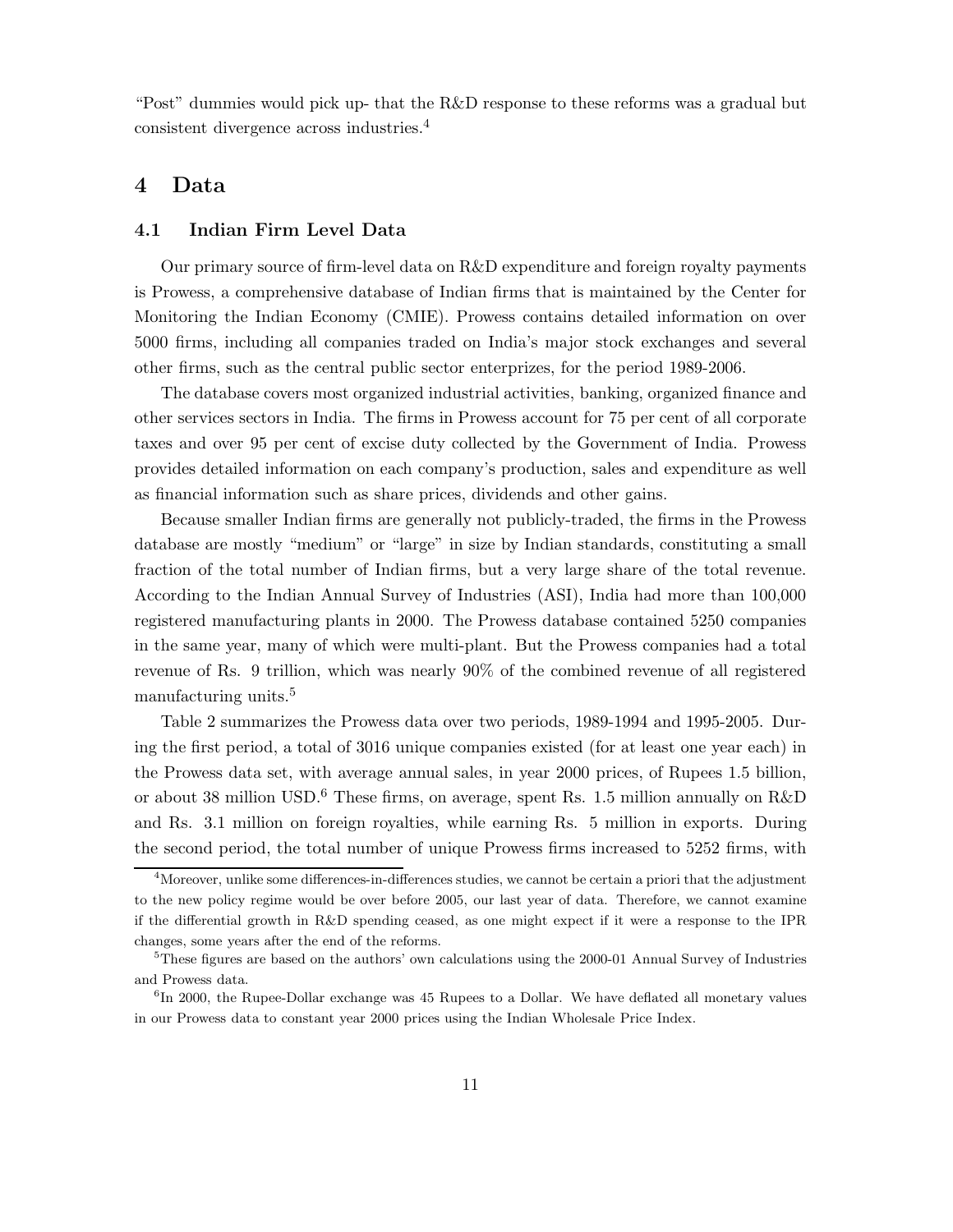mean sales, in year 2000 prices, at Rs. 1.8 billion, R&D spending at Rs. 5 million, and foreign royalty payments at Rs 3.8 million. Thus, annual R&D spending during 1995-2005 was more than three times of that during 1989-1994, while there was a 38% increase in the number of firms reporting positive R&D spending between the two periods.

## 4.2 U.S. Firm and Patent Data: Measures of Innovation-Dependence

For our measure of the "intensity" of R&D in U.S. industries, RnDIntensity, we used Compustat, a large US firm-level data set.<sup>7</sup> The variable  $RnDIntensity$  is calculated using the ratio of total R&D spending and revenue during 1990-94 at the 4-digit industry level. All the firms in the 1990-94 Compustat universe, including those with zero reported R&D expenditure, were included in this calculation.

The second related measure of innovation-dependence was created by matching industry level data on sales from Compustat to data on US patents. The data on patents is from the NBER Patent Data File which comprises detailed information on all patents granted in the U.S. between 1963 and 1999. The measure of innovation-dependence derived from the patent data is PatIntensity, the ratio of the total number of patents granted between 1990-1994 and the total sales of the industry calculated at the 4-digit industry level.

Table 3 lists industries in descending order of average RnDIntensity for 2-digit NIC groups. The average value of RnDIntensity ranges between 0.076 (for radio, television and communication equipment) and 0.0002 (for mining of metal ores). Other highly R&Dintensive industries include office and computing machinery, medical and precision instruments, and chemicals and chemical products. One fact to be noted here is that  $RnDIntensity$ is calculated at the 4-digit industry level and there is some degree of heterogeneity in the values of RnDIntensity within the same two-digit industry group. For example, the average value of RnDIntensity for chemicals and chemical products is 0.039, which places it fourth on the list of two-digit industries in Table 3, but its constituent sub-category of pharmaceuticals products has the highest value of RnDIntensity across all 4-digit industries at 0.09.

Table 4 lists the same industries in descending order of average *PatIntensity* for 2-digit NIC groups. The variable *PatIntensity* is the ratio of the number of patents granted to an industry divided by its total sales (in million USD). The two-digit average for this measure varies between 0.098 (for radio, television and communication equipment) and 0.0007 (for mining of coal and lignite).

Because PatIntensity and RnDIntensity are highly correlated (the correlation coefficient at the 4-digit level is 0.64), the rankings of industries in Tables 3 and 4 are very similar. The mining and tobacco industries have both low rates of R&D and low rates of patenting

<sup>7</sup>Compustat is the data set of all firms traded in the U.S. stock market.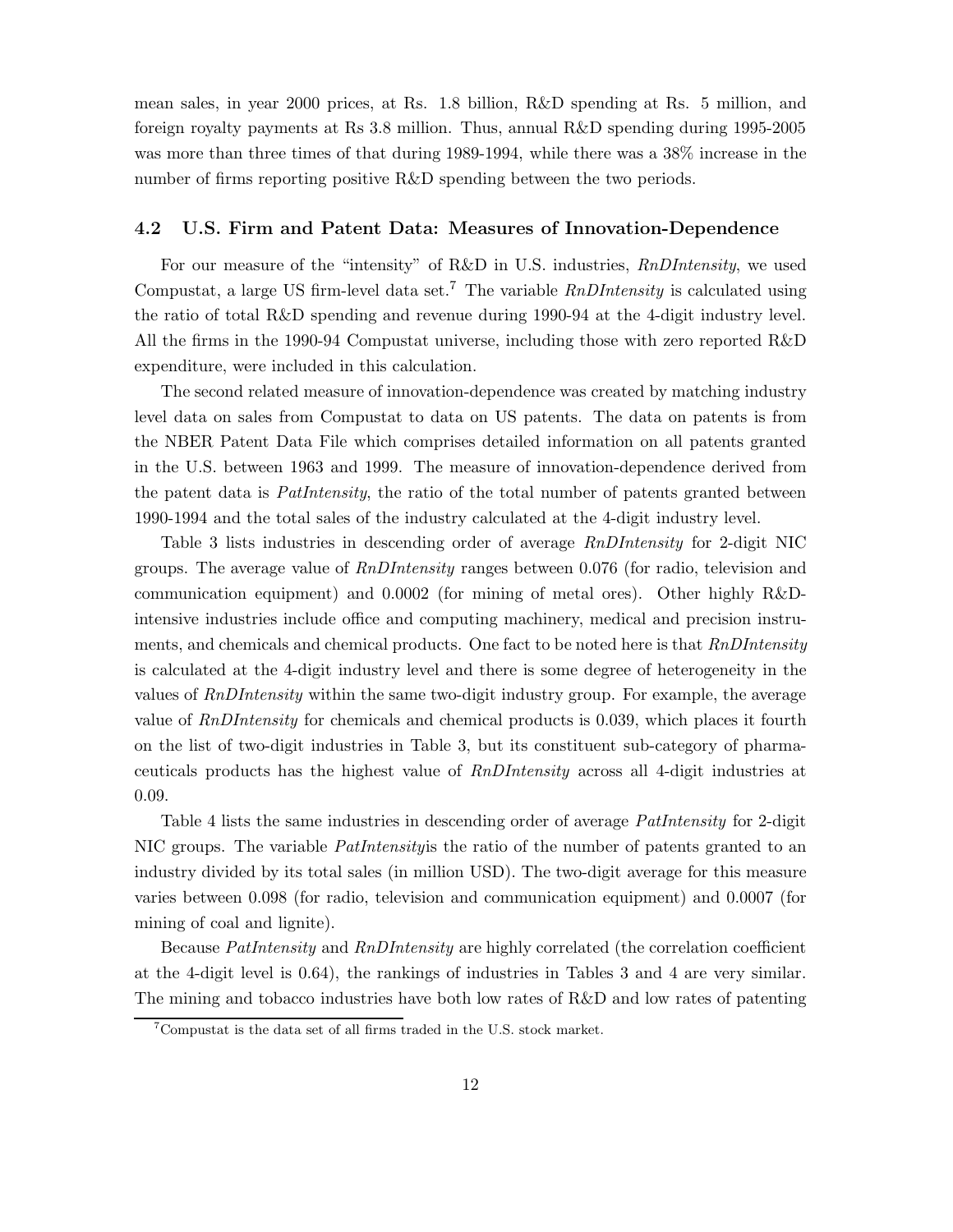while communication equipment, chemicals, computing and other machinery place high on both the R&D-intensity and patent-intensity lists. However, a comparison of the two tables demonstrates some minor differences between the two measures. For example, the chemicals industry is ranked second according to the patent-based measure but fourth according to the R&D-based measure, highlighting the relative significance of patenting in the chemicals industries.

# 5 Preliminary Analysis

## 5.1 Summary Statistics by R&d Intensity

Table 5 previews our regression analysis by comparing summary statistics across the pre and post-TRIPS periods and across "high" and "low" RnDIntensity industries- that is, those above and below the median values of  $RnDIntensity$ . As the table shows, annual firm sales, though highly dispersed, is on average *higher* in the "low" RnDIntensity industries in both periods. So are the median values of firm sales, although to a smaller extent. Mean and median firm sales increase in both groups after 1994, and going by the medians, this increase is of comparable magnitudes in the two groups. So is the increase in the number of firms between 1989-94 and 1995-2005.

In contrast to these sales statistics, firms in "high" RnDIntensity are more likely to be spending on R&D, and more significantly, the post-1994 increase in mean R&D spending and the likelihood of R&D spending is clearly higher in the "high"  $RnDIntensity$  group. The mean R&D spending in a "low" group firm increases by about 155%, while that in a "high"  $RnDIntensity$  firm increases by 250%. In the post-1994 period, 37% of the "high" group firms report non-zero R&D spending, in contrast to just  $22\%$  of the "low" group firms.

## 5.2 Trends in R&D, Sales, Firm Entry, Trade and Patenting

The first panel of Figure 1 contains a graphical exposition of our main result. It shows the levels of average industry R&D spending of the 13 2-digit industries that are above the median values of  $RnDIntensity$  and that of the 13 industries that are below this median. As displayed in the graph, the R&D expenditure of the "high" industries is growing steadily throughout the early 1990's, rises sharply around 1996 but experiences a temporary drop for the next 3 years and then starts to increase again at an unprecedented rate around the year 2000. The R&D expenditure of the "low" industries displays no such trend and levels off around the same time. The average industry R&D spending in "high" industries is higher both in terms of the levels of R&D and the rate of growth.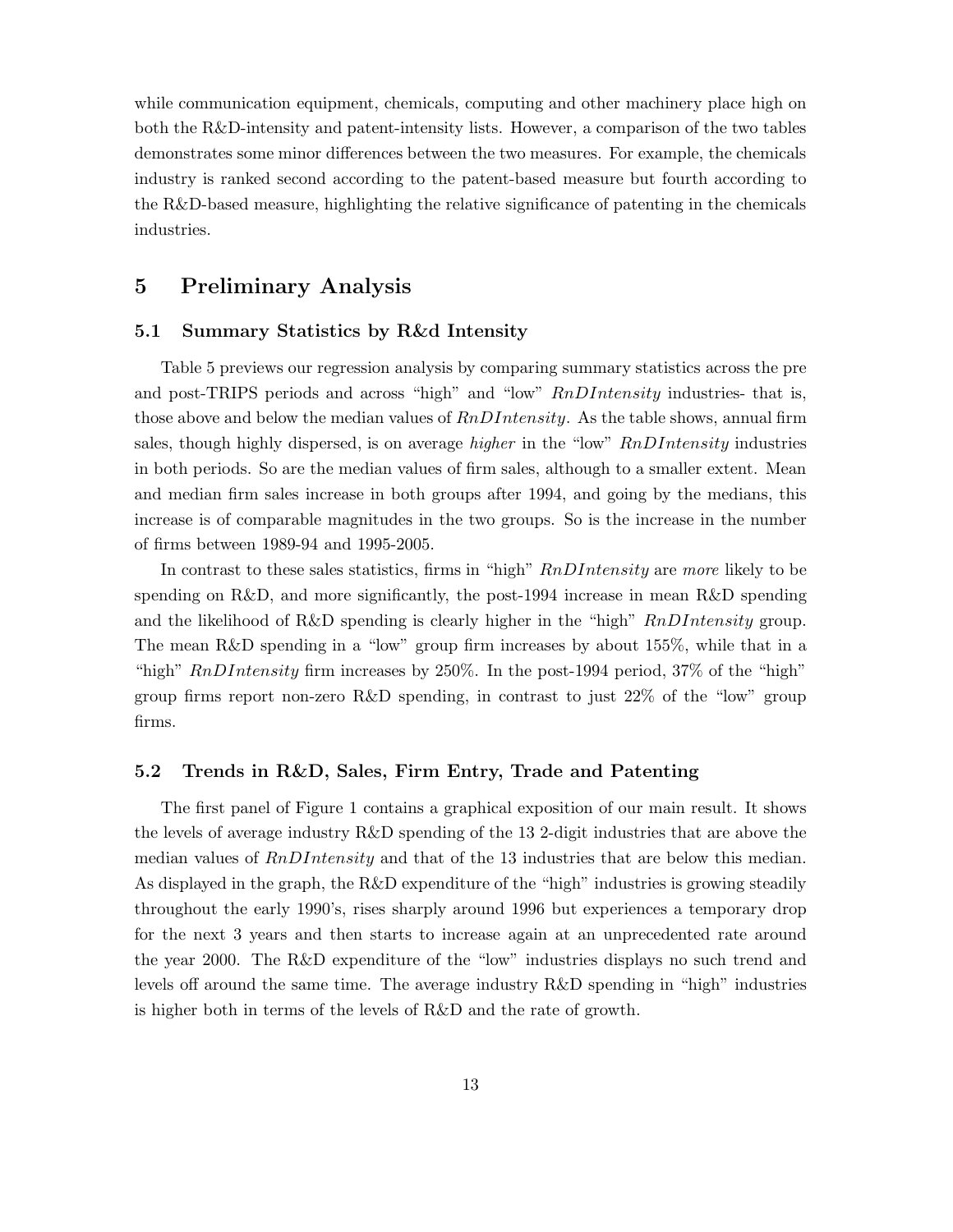In the second panel of Figure 1, we plot the trajectories of average industry sales during the same period for the two categories of industries. In the "high" industries, both the level and the rate of growth of average industry sales is lower than that for the "low" industries throughout the sample period. Moreover, particularly for the "high" industries, there appears to be no significant differences in the growth rate of industry sales between the pre-TRIPs and the post-TRIPs periods. While sales is clearly an imperfect proxy for exogenous demand conditions, to the extent that it can serve as such a proxy, the sales graphs of the two categories of industries indicates that increases in R&D spending are not entirely driven by underlying changes in demand.

Figure 2, which plots R&D to sales ratios, highlights this relationship between R&D and sales in the two categories of industries. While for the "low" industries, this relationship is essentially flat or even decreasing in the post-TRIPs period, for the "high" industries, this relationship has a noticeable upward trajectory from 2000. Interestingly, the average value of the variable  $RnDIntensity$  for the "high" industries is 0.036. This implies that in the US, the average R&D to sales ratio for the 13 "high" industries between 1990 and 1994 was approximately 3.5%. Figure 2 shows that even at its highest, the average R&D to sales ratio for the corresponding industries in India is well below this mark and does not rise above 1%.

Figure 3 plots the growth in the number of firms with low and high values of  $RnDIntensity$ . It is important to note here that the relationship between the number of firms and R&D spending is fairly complicated. While greater potential for growth in traditionally more R&D-intensive and IP-heavy industries may have increased entry into such industries in the post-TRIPs era, the increasing importance of the high fixed costs of R&D in such industries may have served as a barrier to such entry. In addition, the entry of firms may itself influence R&D by introducing greater competition. The first panel of Figure 3 shows that while the absolute number of firms in the average high industry is larger than that in the average low industry, there is not much difference in the growth in firms between the "high" and "low" industries throughout the sample period.

In the second panel of Figure 3, we plot the growth in the number of foreign firms. It could be argued that foreign firms represent superior competition and induce greater R&D spending through this channel. It is clear from the graph that both in the pre-TRIPs and post-TRIPs periods, the number of foreign firms in India was greater for the "high" industries. The graph also shows that between 1989 and 2001, the number of foreign firms increases at a slightly faster rate in the "high" industries as compared to the "low" industries. However, there is an equally steep fall in that number in the later years such that the average number of foreign firms in a "high" industry is lower in 2005 than it was in 1995 . For the "low" industries, the number of foreign firms increases for most of the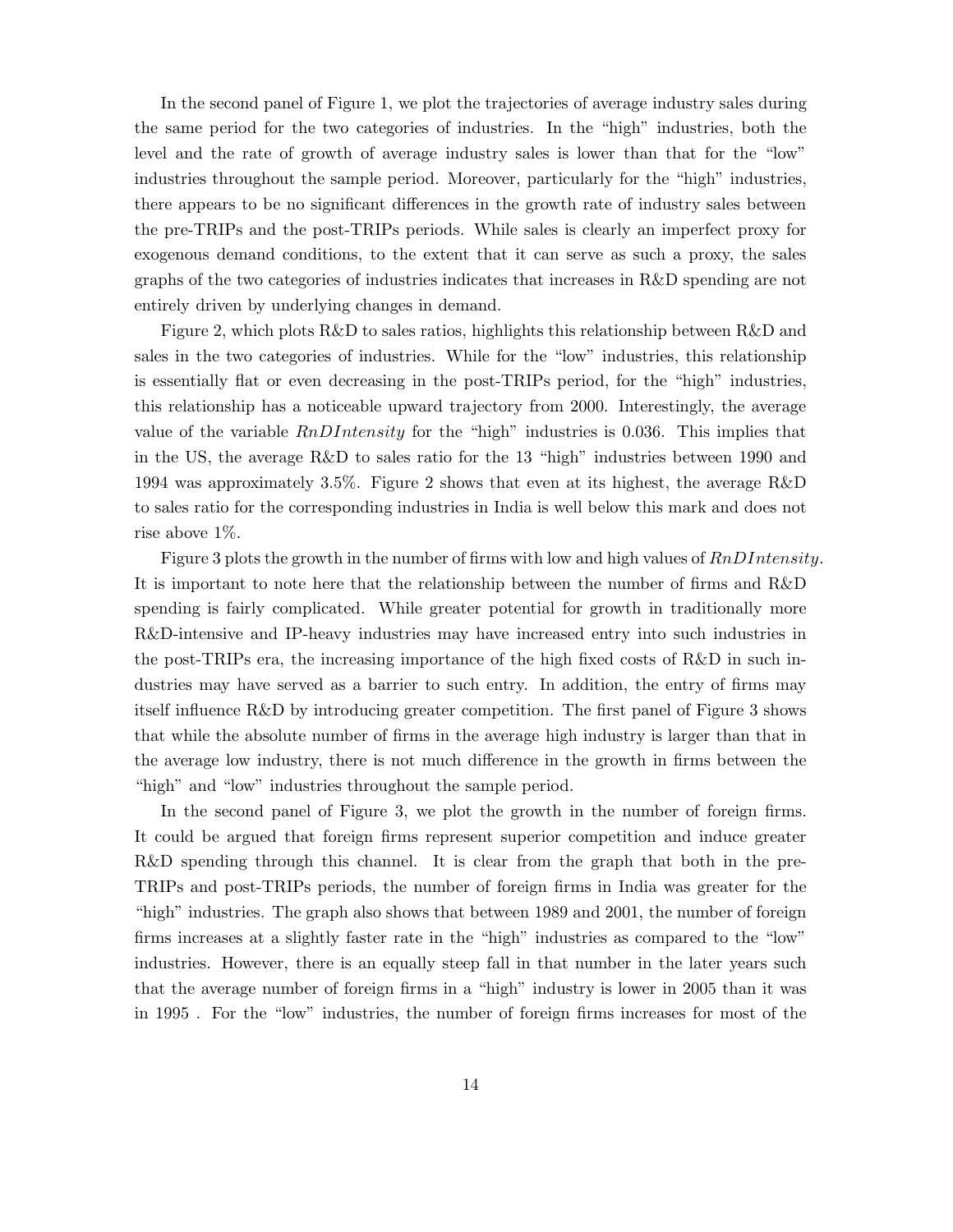sample period, albeit at a slower rate, and there are more foreign firms in the average "low" industry in 2005 as compared to 1995.

Figures 4 and 5 address the potential relationship between trade and R&D spending by considering the trends in trade policy during the sample period. The 1990's saw many changes in trade policy, particularly the reduction of export tariffs faced by Indian producers abroad and in import tariffs faced by foreign sellers in India. The reduction in export tariffs may represent increased access to larger markets for domestic producers, potentially encouraging domestic R&D spending. The reduction in import tariffs may represent increased competition in product markets in India, which could also potentially increase domestic R&D spending. In the first panel of Figure 4, we see the export tariffs for the "high" versus "low" industries while in the second panel, we see the value of exports in the two sets of industries. It is clear from the first panel that while export tariffs decreased in both the "high" and "low" industries, export policies did not significantly favor one group of industries over another. The second panel of Figure 4 shows that the pattern of changes in exports resembles that of the cuts in tariffs, making export tariffs a good proxy for changes in policy.

Similarly, Figure 5 captures trends in import tariffs and the value of imports. The first panel shows that the sample period saw steady decreases in import tariffs for both groups of industries, and the second panel shows that imports responded to these tariff cuts by rising steadily throughout the period. Importantly, the changes in import tariffs do not appear to be correlated with the type of industry in terms of its dependence on R&D.

Increases in R&D spending should eventually show up in measures of the output of R&D, such as patents. Figure 6 considers the trends in successful patent applications granted between 1989 and 1999. The industries are once again broken up into "high" and "low" groups, and the three panels represent the average number of patents granted in each of these two industry groups to firms in India, the U.S. and three Western European countries respectively. In contrast with India, the U.S. and the three Western European countries already had strong IP protection in place before TRIPs and were, therefore, relatively unaffected by it. The graph shows a sharp increase in the number of patents granted to Indian firms in the "high" industries. Patents granted to the "low" industries also increases, but this increase is not as pronounced as that found in the "high" group. For both U.S. and the three Western European countries, patents granted in the "high" industries increases relative to that in the "low" group in the post-TRIPs period, but the increase appears to be less dramatic than the corresponding increase for India.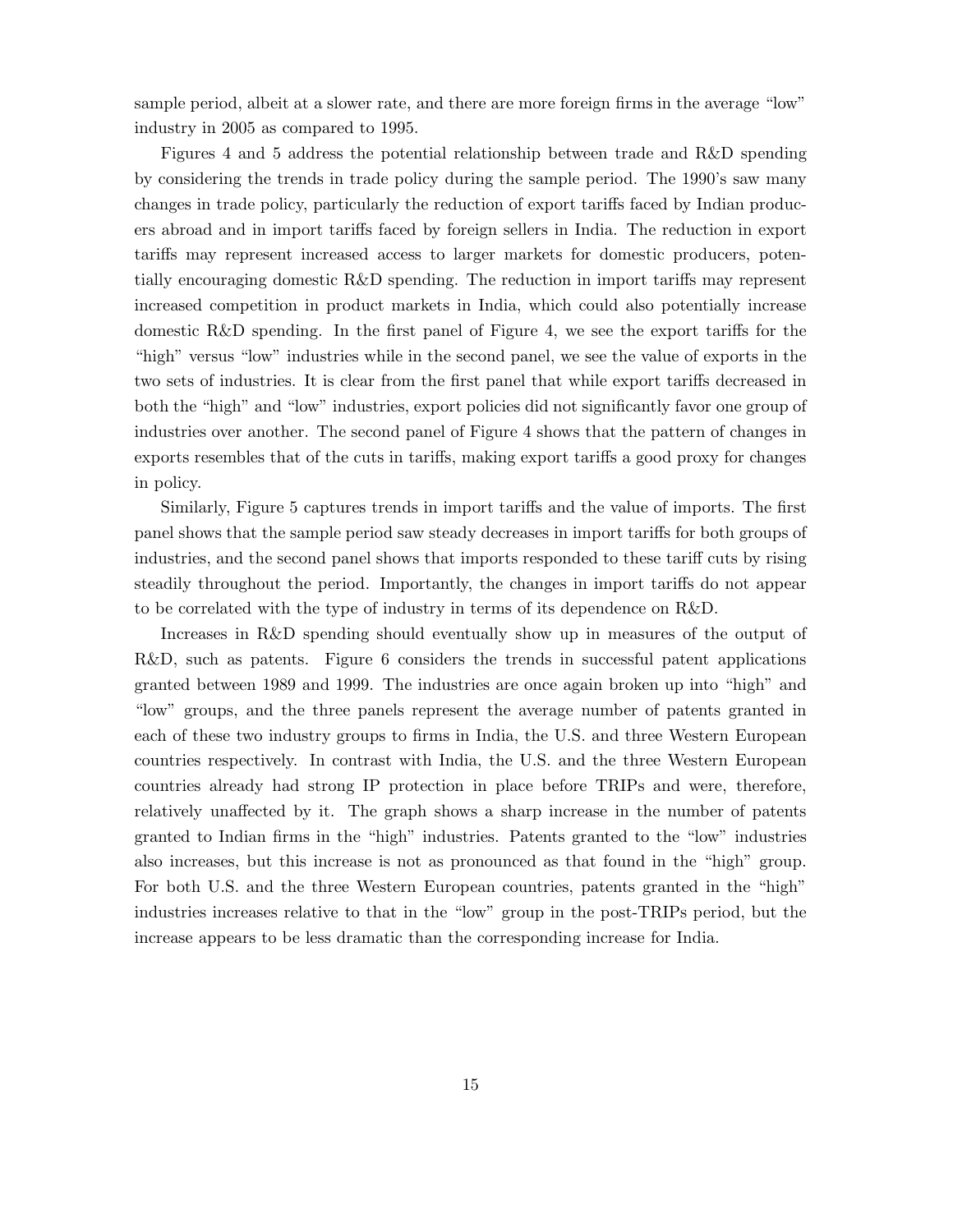## 6 Results

## 6.1 Main Results: Differential Response to IPR Changes

Our main regressions estimate equation 1, where we use firm-level data for 1989-2005, with the logarithm of the annual R&D spending as the outcome variable  $X_{ijt}$ . As our main explanatory variable, we use the interaction between a post-TRIPs dummy variable  $(Yr94)$ and the R&D to sales ratio calculated at the four-digit industry level from US Compustat data for 1990-94 (RnDIntensity). As described in a previous section, because the US represents an environment of strong IP protection, the R&D to sales ratio in the US proxies for the underlying technological dependence of an industry on R&D. In some specifications, we use the patents to sales (*PatIntensity*) ratio as the measure of the importance of innovation to an industry.

The regressions include a full set of year dummies (which absorb the coefficient on  $Shock<sub>t</sub>$ ) and industry or firm fixed effects (which absorb the coefficient on  $Y<sub>j</sub>$ ). The purpose of the interaction term  $Y r 94 * Y_j$  is to measure how the proportional increase in R&D spending between 1989-94 and 1995-2005, varied by  $Y_j$ , the "innovation intensity" of an industry.

Tables 6 presents our key results on R&D spending: the proportionate increase in expenditure on R&D after 1994 was systematically higher in industries that had higher R&D to sales ratios (or patents to sales ratios) in the United States. Column (1) presents OLS results from regressing the logarithm of R&D on 16 year dummies and 121 industry dummies, and an interaction of  $Yr94$  with  $RnDIntensity$ . The estimated coefficient on the interaction term has a value of 4.67, and it is significant at the 5% level. This estimate implies that the average change in annual firm R&D spending, before and after 1994, was roughly 9 percentage points higher in an industry with a one standard deviation higher value of  $RnDIntensity$ <sup>8</sup>

The industry FE estimates in column (1) reflect within-industry changes, since the interaction of Yr94 with  $RnDIntensity$  picks up not only the within-firm changes in R&D spending after 1994, but also the effects of any post-1994 firm entry on average firm R&D in an industry. Here it may be significant that the early 1990s in India saw major changes in industrial policy that are claimed to have had large effects on the entry and expansion of firms (Aghion et al., 2007). This is evident in Figure 3, which shows a marked increase in the number of Prowess firms in the early 1990s, in *both* high and low  $RnDIntensity$ industries. If young firms- even those that intend to innovate- start off at low levels of R&D spending, then in the short run firm entry by itself would *lower* average firm R&D spending in an industry. In our context, the high rate of post-1994 firm entry, which appears to be

 ${}^{8}RnDIntensity$  has a standard deviation of 0.02.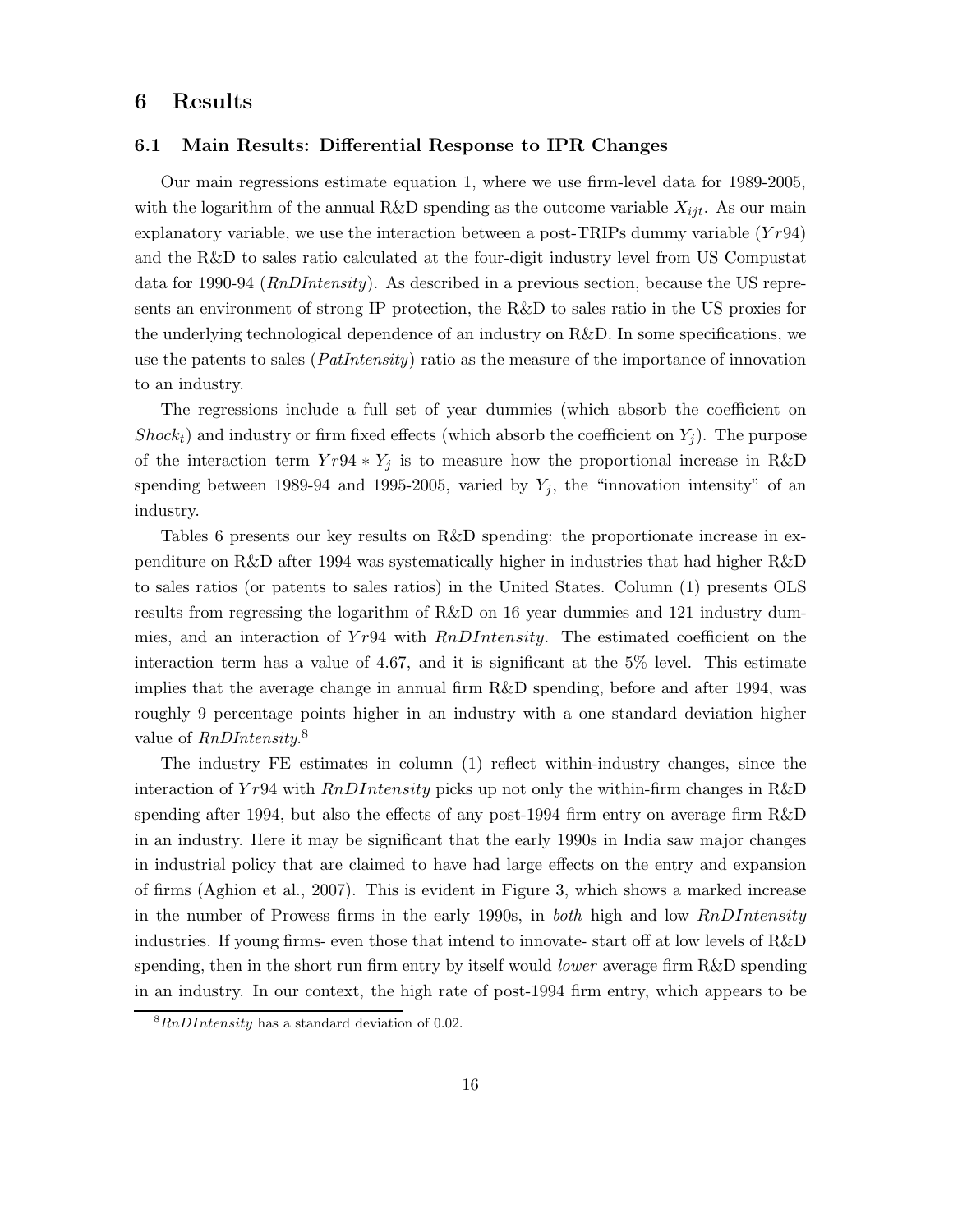similar across high and low  $RnDIntensity$  industries, could have reduced the estimated post-1994 divergence in R&D spending across industries. In addition, R&D spending could be influenced by a number of firm-specific factors, many of them unobservable, which are not accounted for in the above specification.

This suggests that measures of within-firm changes would be more reliable indicators of the impact of patent reforms. So in column (2), we replace the industry dummies with firm fixed effects. Now the coefficient on the interaction of  $Yr94$  with  $RnDIntensity$  is identified off firms observed at least once in both pre-1994 and post-1994 periods. The estimated coefficient on the interaction term is markedly larger -18.9- and it is significant at the 1% level. This number implies that the within-firm increase in annual R&D spending in the post-TRIPs period was on average about 37 percentage points higher in an industry with a one standard deviation higher value of *RnDIntensity*. Additionally, the fact that the estimated coefficient with firm fixed effects estimate is larger that that with industry fixed effects indicates that the post-1994 entry of firms and firm-specific unobservables that influence R&D spending dampened the post-1994 divergence in average firm R&D expenditure. In the rest of this paper, the reported results will correspond to firm fixed effects, and we note now that like the first two regressions, our industry FE estimates are in general smaller but of the same sign as the corresponding firm FE estimates.

Next, in column (3) of Table 6, we interact  $RnDIntensity$  with two additional "Post" dummies representing the subsequent IPR policy changes,  $Yr99$  and  $Yr02$  (respectively, dummy variables for the years 2000-2005 and 2003-2005). Thus, in this specification, each successive period dummy picks up a cumulative effect over the previous one. While the coefficient on the interaction of  $Yr99$  with  $RnDIntensity$  is not statistically significant, that on  $Yr02 * RnDIntensity$  is positive and significant at 1% level. This implies that the cross-industry divergence in R&D spending, which began around 1994, widen further after 2002, the year in which an additional Patents Amendment Act was passed. The coefficient on Yr94 ∗ RnDIntensity implies that the increase in annual firm R&D spending in an industry with a 1 standard deviation higher value of RnDIntensity between the pre-TRIPs period and its immediate aftermath (i.e. 1995-2002) was about 34 percentage points. The coefficient on  $Yr02 * RnDIntensity$  implies that subsequent phases of IP reform (in this case, the 2002 Patent Amendenment) led to an additional increase of about 10 percentage points in R&D spending. This pattern is thus consistent with the step-wise nature of the formal patent law reform process.

Columns (4) and (5) use PatIntensity, instead of RnDIntensity, to characterize the extent to which innovation matters in an industry. The results are similar to and reinforce previous results: industries with higher values of PatIntensity saw a larger increase in R&D spending after 1994 and 2002. In column (4), in a regression analogous to that presented in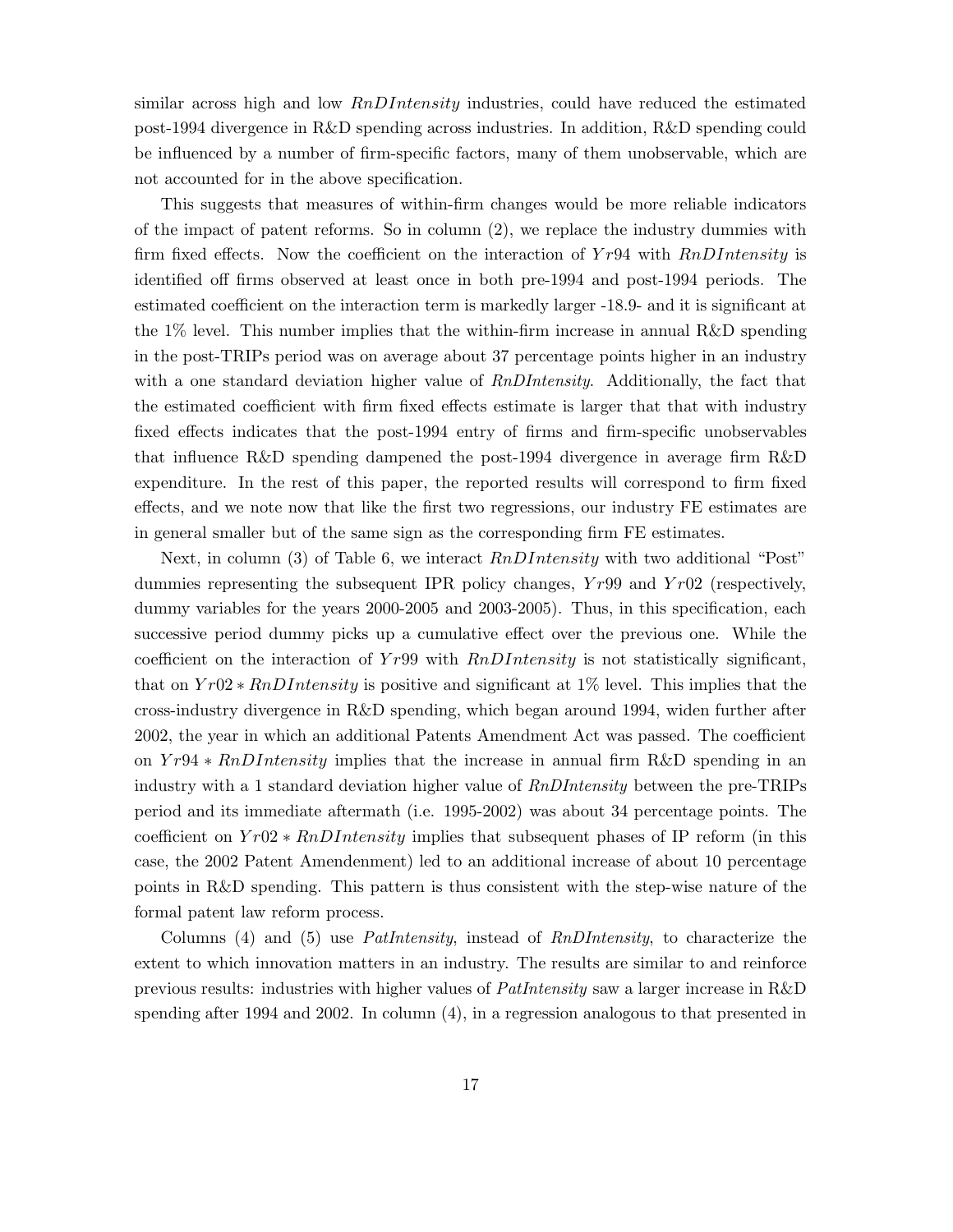column (2), the coefficient on  $Yr94*Path density$  is equal to 7.7 and is significant at the 5% level. This number indicates that the post-1994 increase in annual firm R&D spending was on average about 27 percentage points higher in an industry with a 1 standard deviation higher value of  $Paththeq$ <sup>9</sup>. In column (5), as in column (3), the coefficients on both  $Yr94 * PatIntensity$  and  $Yr02 * PatIntensity$  are positive and statistically significant.

#### 6.2 Robustness Checks

A potential concern with our econometric specification is that differences-in-differences estimators using multiple years of before and after data on a policy change can underestimate the standard errors on the treatment effect, if errors are serially correlated (Bertrand et al., 2004). A common approach to addressing this problem is to allow for arbitrary correlations within appropriate groups. Our results are robust to different clustering schemes, and in particular, all our regression results that use annual data report robust standard errors that allow for arbitrary correlation within 4-digit industries.<sup>10</sup> We have also tried another suggested solution (Bertrand et al., 2004), which is to ignore the time-series by collapsing the data to two periods, one before and one after the policy change. We present these results in columns (1)-(4) of Table 7, with each column corresponding to one of the annual data regressions shown in columns (2)-(5) of Table 6.

For example, column (1) in Table 7 corresponds to the second column of Table 6: the annual data have been collapsed to two periods, 1989-1994 and 1995-2005, by taking withinfirm means in each period, and the logarithm of firm R&D in these periods is regressed on two period dummies, firm fixed effects and an interaction of  $RnDIntensity$  with the dummy for the post-1994 period. The second regression in Table 7 corresponds to that shown in column (3) of Table 6, since here the data have been collapsed to four periods- 1989-1994, 1995-1999, 2000-2002 and 2003-2005, and  $RnDIntensity$  is interacted with all three post-1994 period dummies. The next two columns repeat the exercise with  $Path intensity$ .

These estimations on collapsed data yield a pattern of positive and significant interaction affects that are similar to those in the previous table, indicating that our main results are robust to serial correlation. The coefficients on the interactions of either  $RnDIntensity$  or  $Path intensity$  with the post-1994 period dummy are positive and significant, as are their interactions with the post-2002 dummy. Their values are lower than those estimated in Table 6. For example, a 1 standard deviation increase in  $RnDIntensity$ , is now estimated to affect R&D growth by 27 percent points (Column 1).<sup>11</sup>

In estimating  $RnDIntensity$  and  $Path intensity$  by averaging U.S. firm data for 1990-94,

 $^{9}$ The variable *PatIntensity* has a standard deviation of 0.035 across 4-digit industries.

<sup>&</sup>lt;sup>10</sup>In general, this clustering scheme increases our estimated standard errors compared to no clustering or other clustering schemes.

 $11$ This could be related to the non-linearity of the log function.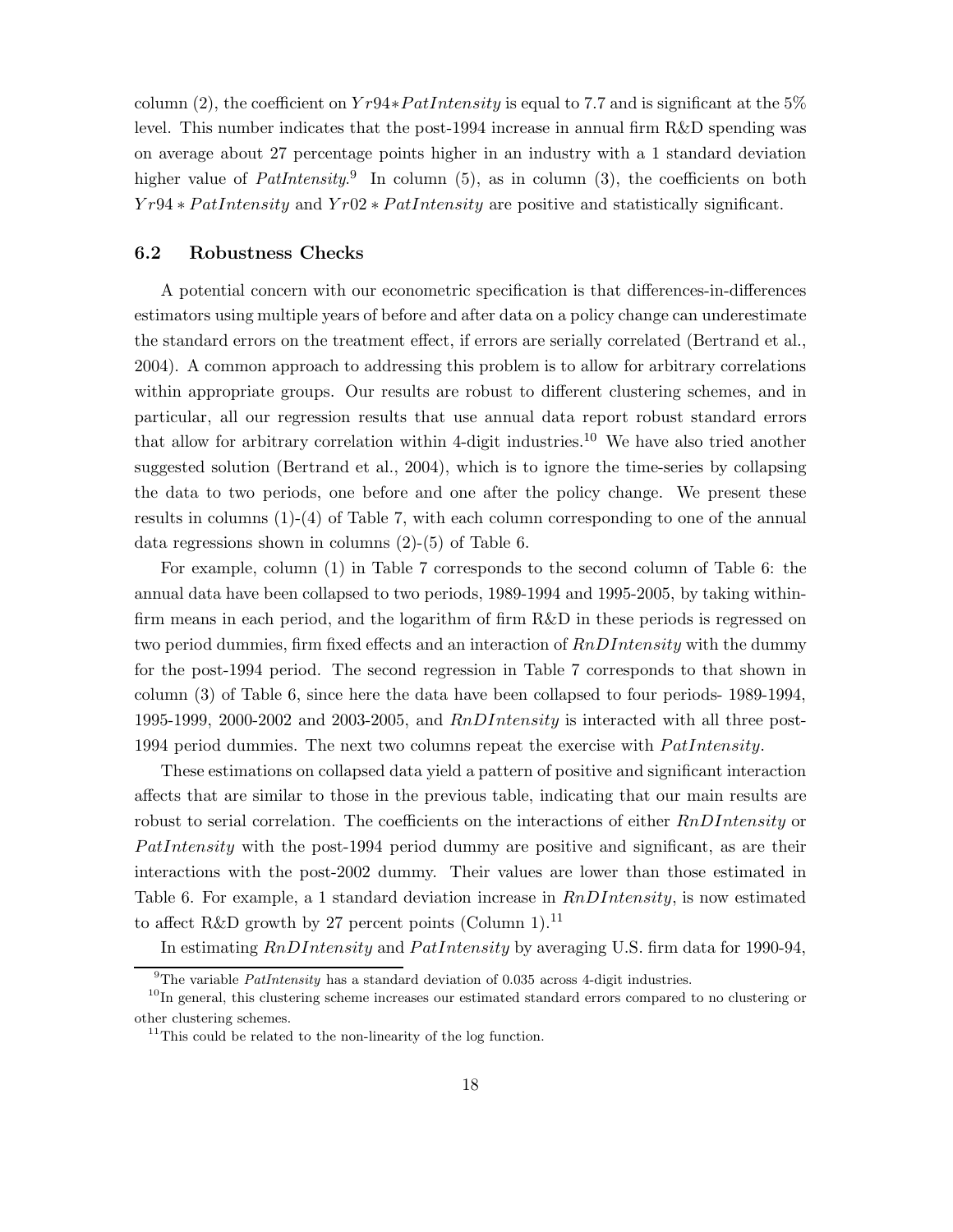we hope to have captured the stable measures of the dependence of an industry on R&D and patenting. But it is possible that these averages also pick up the effects of shocks or recent trends in R&D activities. For example, high RnDIntensity as measured for 1990-94 could reflect early 1990s advancements in basic technology that stimulated commercial R&D. If the same trend were also affecting R&D spending in India, we would misinterpret it as the response to patent reforms. To check against this possibility, we developed alternate  $RnDIntensity$  and  $Path intensity$  measures by averaging Compustat's U.S. firms data for older periods, going as far back as 1975-80. We found that irrespective of the lag on the  $RnDIntensity$  and  $Path intensity$  measures, our core results stayed the same.

In the last two columns Table 7, we re-estimate our basic regressions, with  $RnDIntensity$ and  $Path intensity$  measured using firm-level data from the US for 1975-80. In both regressions, the estimate of the coefficient on the interaction of the lagged innovation intensity measure with the shock dummy is positive and significant. The estimated magnitudes of the interaction effects are identical to those in the corresponding columns ((2) and (4)) of Table 6. A 1 standard deviation increase in  $RnDIntensity$  constructed with 1975-80 data is estimated to increase post-1994 R&D growth rate by 36 percent points, and the corresponding differential effect of 1975-80  $Path density$  is 24 percent points.<sup>12</sup> Thus, it is clear that our original measures of  $RnDIntensity$  and  $Path intensity$  using data from 1990-94 represented the stable, long-term dependence of an industry on innovation.

As seen in Tables 6 and 6, both measures of the innovation intensity of an industry- the R&D/Sales and the Patents/Sales ratios- give the same basic results. This is also true of the regressions estimated in the rest of the paper, and for the sake of economy, we report results only from the specifications which use  $RnDIntensity$  as the measure of the importance of innovation in an industry.

## 6.3 Other Policy Developments

In addition to the more general aspects of TRIPs that affected the entire economy, the IPR reforms in 1994 included an additional provision for chemicals, drugs, agrochemicals and food processing industries. This was the mandatory introduction of product patenting in these industries. Column (1) of Table 8 investigates whether these additional reforms had any independent effects by adding to our basic specification interactions of Chem-a dummy for chemicals, drugs, agrochemicals and food processing- with the  $Yr94$  dummy. This inclusion does not affect the coefficients on  $RnDIntensity*Yr94$  and  $RnDIntensity*Yr02$ . This shows that our results reflect broader IPR reforms and are not driven by chemicals or drugs industries alone. The coefficient on Chem ∗ Yr94 itself is not significant; perhaps

<sup>&</sup>lt;sup>12</sup>The lagged *RnDIntensity* and *PatIntensity* measures have standard deviations of 0.01 and 0.04, respectively.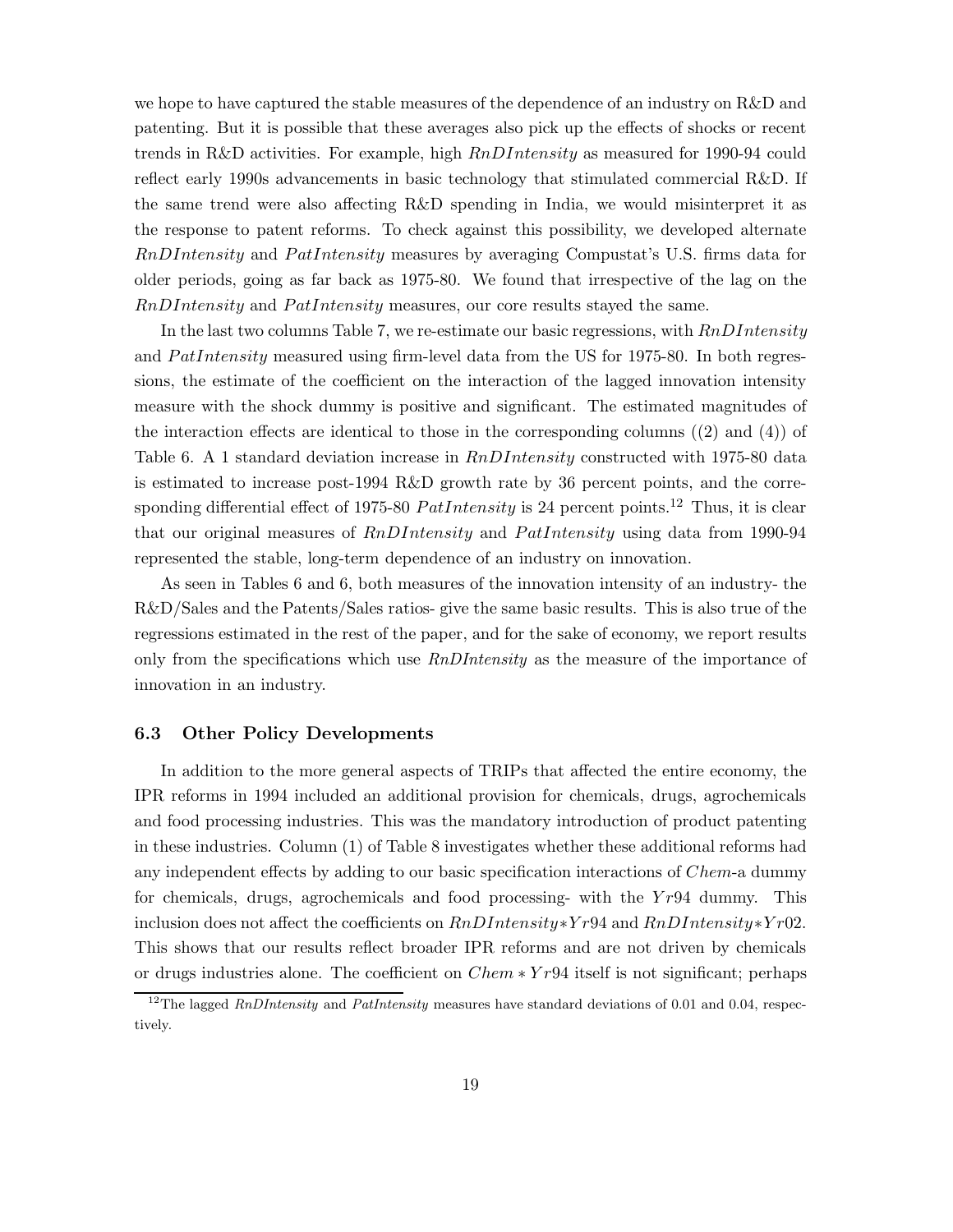because the chemicals and drugs industry group also has the highest value of U.S. R&D intensity, our analysis cannot tease apart any potential additional effects of product patent laws in these industries from those of the more general package of IP reforms.

The rest of Table 8 deals with the potentially confounding effects of major trade and industrial policy reforms in India. A balance of payments crisis in the early 1990s in India led to a period of wide-spread economic liberalization. Owing to this dramatic economywide change, one concern with our interpretation of the results in Table 6 is that the differential patterns in R&D growth could be related to other policy changes. In particular, many industries were deregulated by removing "licensing" requirements on the entry and expansion of firms, foreign direct investment restrictions were lowered, and trade barriers were lowered for a large set of products. It is possible that by increasing the intensity of competition between firms, these policy changes altered domestic incentives to invest in  $R&D$ .

In 1991, India began to slash tariff and non-tariff barriers to imports in most industries. The magnitude and exact timing of the tariff change varied markedly across industries, and while there is evidence that these changes are not strongly correlated with baseline industry characteristics such as productivity, size and capital intensity (Topalova, 2007), we would want to confirm that our results are robust to changing tariff rates. This is necessary because of the growing evidence that industrial productivity in developing countries rises in response to trade liberalization (Tybout, 2000).

An additional source of complication is the fact that the TRIPs agreement was formed in conjunction with the World Trade Organization (WTO). The WTO involved a commitment by developed nations to lower trade barriers to developing countries, if these countries complied with the obligations to strengthen IPR, in the manner stipulated by TRIPs. Because the prospect of access to larger markets can induce firms to invest more in innovation, this lowering of trade barriers arouses concern that our results could have been influenced by differential changes in access to foreign markets.

Another major policy change was "delicensing", or entry liberalization. The Industries (Development and Regulation) Act of 1951 required registered manufacturing units to obtain, through an onerous process, licenses to establish new factories, expand capacity, change product lines or plant location (Aghion et al, forthcoming; Chari, 2008). In 1985, the Indian government began the process of removing these controls by delicensing about a third of industries. Most of the remaining industries were delicensed in 1991, and there is evidence that these industries saw increased firm entry and productivity in states with pro-employer labor regulation (Aghion et al, forthcoming). Although fewer than 10% of industries were delicensed between 1994 and 2000, deregulation might have a delayed impact on innovation, and industries delicensed in 1991 might have seen an increase in R&D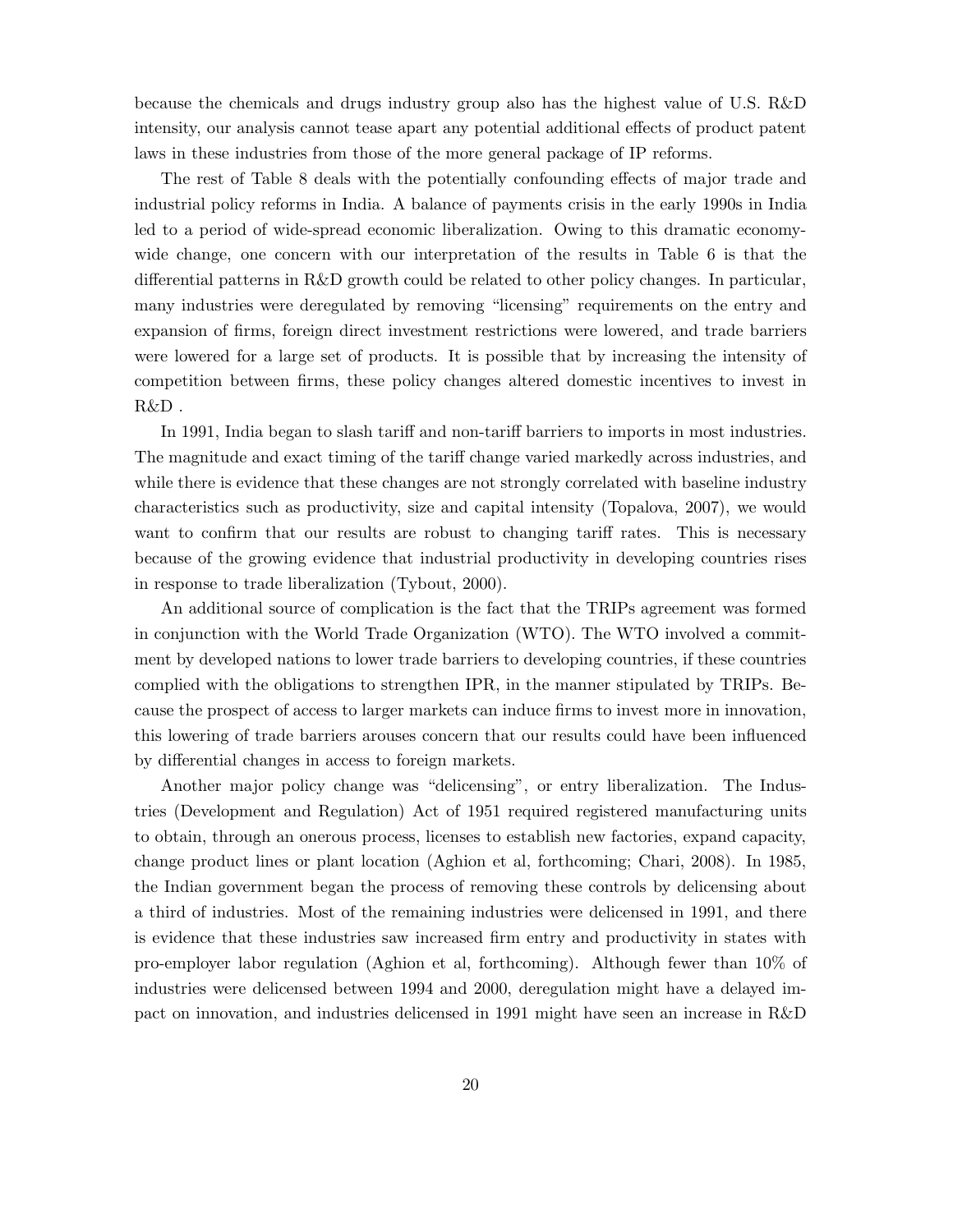spending in the late 1990s.

There is also the possibility that the observed R&D patterns reflect *heterogenous* industryspecific response to trade and industrial policy reforms. Suppose the R&D intensity of an industry is correlated with other industry characteristics that predict the degree to which an industry responds to increased competition or new market opportunities. Then even if the extent of tariff reductions or delicensing were uniform across industries, the response to these changes would vary by RnDIntensity, and this would be mistaken for a differential response to patent reform. In other words, RnDIntensity ∗Y r94∗ could be correlated with the unobserved, heterogeneous effects of tariff reductions or delicensing.

The regressions presented in columns (2)-(6) of Table 8 address these concerns by adding appropriate controls to the regressions shown earlier in Table 6. We control for changes in export barriers by including as a regressor annual industry-level import barriers in India's export destinations. To take into account domestic import liberalization, we use annual industry-level data on import tariffs in India as a control. We control for delicensing by including a dummy that is equal to one for an industry in the years following the removal of license controls on that industry. To deal with the possibility of heterogeneous effects of tariff reductions or delicensing, we also estimate regressions that allow these policy developments to have had a differential response across high and low  $RnDIntensity$  industries. We do so by including interactions of RnDIntensity with tariff and delicensing measures in the set of controls.

First, in column (2) we add an interaction of a dummy for majority foreign ownership with the post-1994 dummy to the set of regressors. This is to check against the possibility that the observed differential in R&D growth is driven by R&D intensification in foreign owned firms following FDI liberalization.<sup>13</sup> The result shows that foreign owned firms increased R&D more than domestic firms- the coefficient on  $Foreign * Yr94$  indicates that the post-1994 R&D growth was more than 100 percent points higher in foreign owned firms. However, this does not affect the coefficients on our main explanatory variables, the interactions of RnDIntensity with the shock dummies. The finding that foreign-owned firms stepped up R&D more than other firms is not surprising - for example, foreign-owned firms might respond more because they have better access to financing or to a superior initial R&D base. Importantly, this finding does not contradict the hypothesis that local strengethening on IP laws increased R&D spending in India. The essential point to be noted here is that neither foreign nor domestic firms may have willing to step up their R&D efforts in India without the promise of the stronger IPR.

Next, column (3) of Table 8 takes into account the effects of trade policy by including

<sup>&</sup>lt;sup>13</sup>Note that because of the firm fixed effects, any entry of foreign firms *after* 1994 could not be driving our results.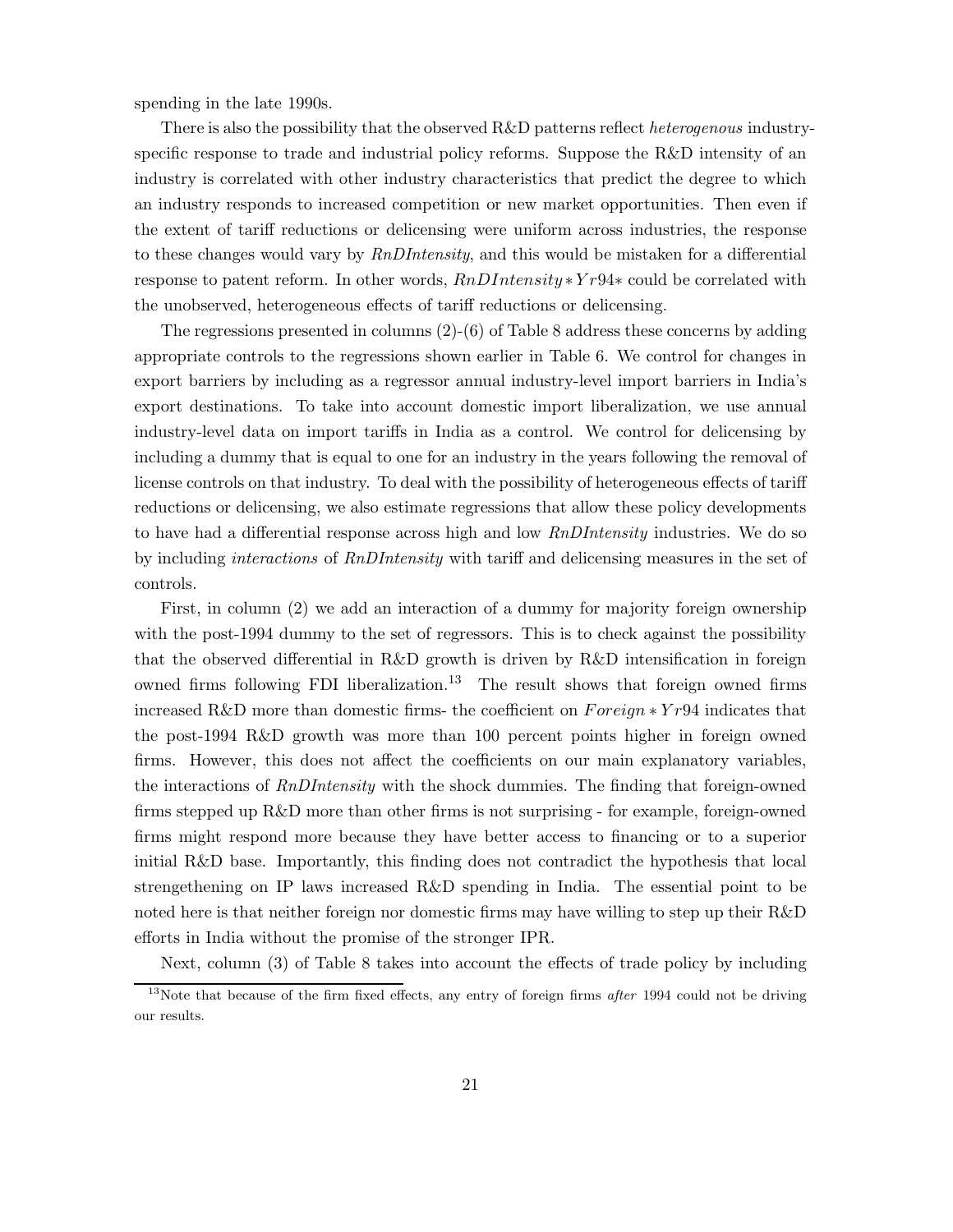annual industry-level import tariffs in India  $(InTariff)$  and a weighted mean of industryspecific tariffs in India's export destinations  $(ExTariff)$ . In calculating the latter, for each 4-digit industry, year-wise import tariffs<sup>14</sup> in foreign countries were weighted by that destinations's share in Indian exports for that industry in 1989. The core regression results are unaffected by these additions, which is perhaps not surprising, given that changes in domestic and foreign import tariffs in the 1990s were roughly similar across high and low RnDIntensity industries. The coefficients on InTariff and ExTariff are statistically not significant.

Column (4) adds a dummy for post-delicensing years to the set of explanatory variables; this too does not affect the size and significance of the coefficients on the interaction of RnDIntensity with the shock dummies. The coefficient on the delicensing dummy is not significant, which suggests that firms in delicensed industries did not have significantly higher R&D spending in post-delicensing years.

The regression presented in column (5) addresses the possibility of heterogeneous effects of tariff reductions and delicensing by including interactions of RnDIntensity with tariff and delicensing measures in the set of controls. The results are interesting: first, the estimated coefficient on  $RnDIntensity^*InTariff$  is negative and significant, indicating that lower import tariffs raised R&D spending relatively more in higher *RnDIntensity* industries. The estimates imply that for a 1 percent decline in the import tariff, the growth in R&D spending is 0.5 percentage points higher in an industry with a 1 standard deviation higher value of RnDIntensity. This suggests that import competition encourages firms to innovate, and more so in more innovation dependent industries. The second notable result in column (5) is that the estimated coefficient on  $RnDIntensity \times Delicensed$  is positive and significant, implying that some of the divergence in R&D spending in the 1990s was the outcome of entry and expansion. The estimates show that compared to an industry that was not delicensed, the post-delicensing growth in R&D spending was nearly 35 percentage points higher in an industry with 1 standard deviation higher value of RnDIntensity. This indicates that firms in innovation-intensive industries respond to the threat of entry by stepping up R&D efforts.

Column (5) also shows that including interactions of  $RnDIntensity$  with tariff and delicensing measures in the set of controls lowers the estimated values of the coefficients on the interactions  $RnDIntensity$  with  $Yr94$  and  $Yr02$ , although they remain statistically significant as before. This suggests that not accounting for potentially heterogenous impacts of trade and industrial policy changes gave us an overestimate of the effect of IPR reforms on R&D spending. In this more cautious estimate, which we prefer to that in Table 6, the effect of a 1 SD increase in  $RnDIntensity$  on post-1994 R&D growth is closer to 20 percentage

<sup>&</sup>lt;sup>14</sup>Adjusted for non-tariff restrictions through tariff equivalents.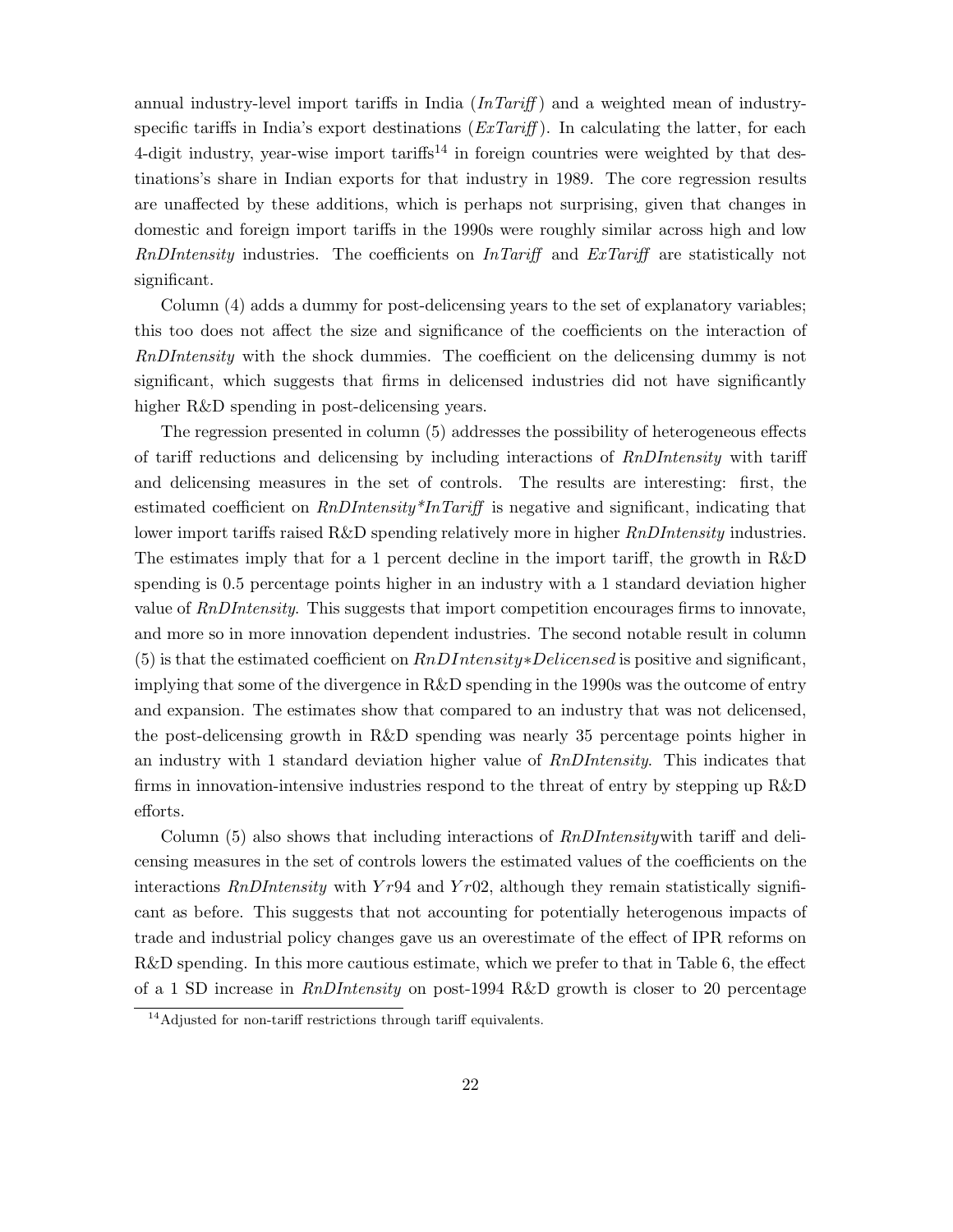points.

Lastly, column (6) does a specification check by including 2-digit industry specific time trends to the set of control variables. The concern being addressed here is that the coefficients on the interactions of RnDIntensity with the post-1994 dummy could be picking up differential R&D trends (potentially generated by underlying demand conditions) across broad industry groups in the 1990s. Comparing the estimates to those in column (5), it is apparent that key coefficients are unaffected, so that our estimate of post-1994 differential R&D spending growth is robust to allowing different linear time trends in different industry groups.

## 6.4 Survey-based Measure of IPR Importance

So far, we have relied on indirectly inferring the importance of patenting and innovation by observing R&D and patenting in U.S. firms. The Yale Survey on Industrial Research and Development (Levin et al., 1987) asked U.S. R&D executives from over 1500 businesses to describe and rate various mechanisms, including patents, for appropriating returns from R&D. Cockburn and Griliches (1987) used these data to construct industry-level measures of the effectiveness of patenting in appropriating the returns from R&D. To the extent that these measures reflect industry-specific technological features of the R&D process that are common across countries, they should also predict cross-industry variation in the response of Indian firms to IPR strengthening. Just like with  $RnDIntensity$  and  $Path intensity$ , R&D growth should be higher in industries whose managers gave higher average ratings to patents as a means of appropriating R&D returns in the Yale Survey.

Using the Yale survey measures in place of  $RnDIntensity$  or  $Path intensity$  involves tradeoffs, because although the survey tried to directly elicit the overall importance of IPR to R&D, the managers' responses, like other perception-based ratings, might not be comparable across industries. Moreover, the survey was fielded across a limited number of industries, and the industry identifier used in the survey is based not on a standard industrial classification but on a "line of business" classification. After recomputing these measures at the 4-digit NIC level using the industry group descriptions given in Cockburn and Griliches (1987), we were able to calculate survey response values for only 69 of the 120 4-digit NIC industries that feature in our regressions.<sup>15</sup>

Table 9 presents results from regressing  $R&D$  spending on  $Yr94$  interacted with the Yale Survey measures of the importance of patenting to R&D that Cockburn and Griliches (1987) construct. The variable  $PPP$  is based on responses to "do process/product patents prevent

<sup>&</sup>lt;sup>15</sup>The industry averages of the measures derived from the Yale Survey are presented in Table C2 in Cockburn and Griliches (1987). They matched the Yale survey respondents to a self-devised industry scheme, based on the U.S. SIC, which is close to but in general coarser than the 4-digit NIC scheme.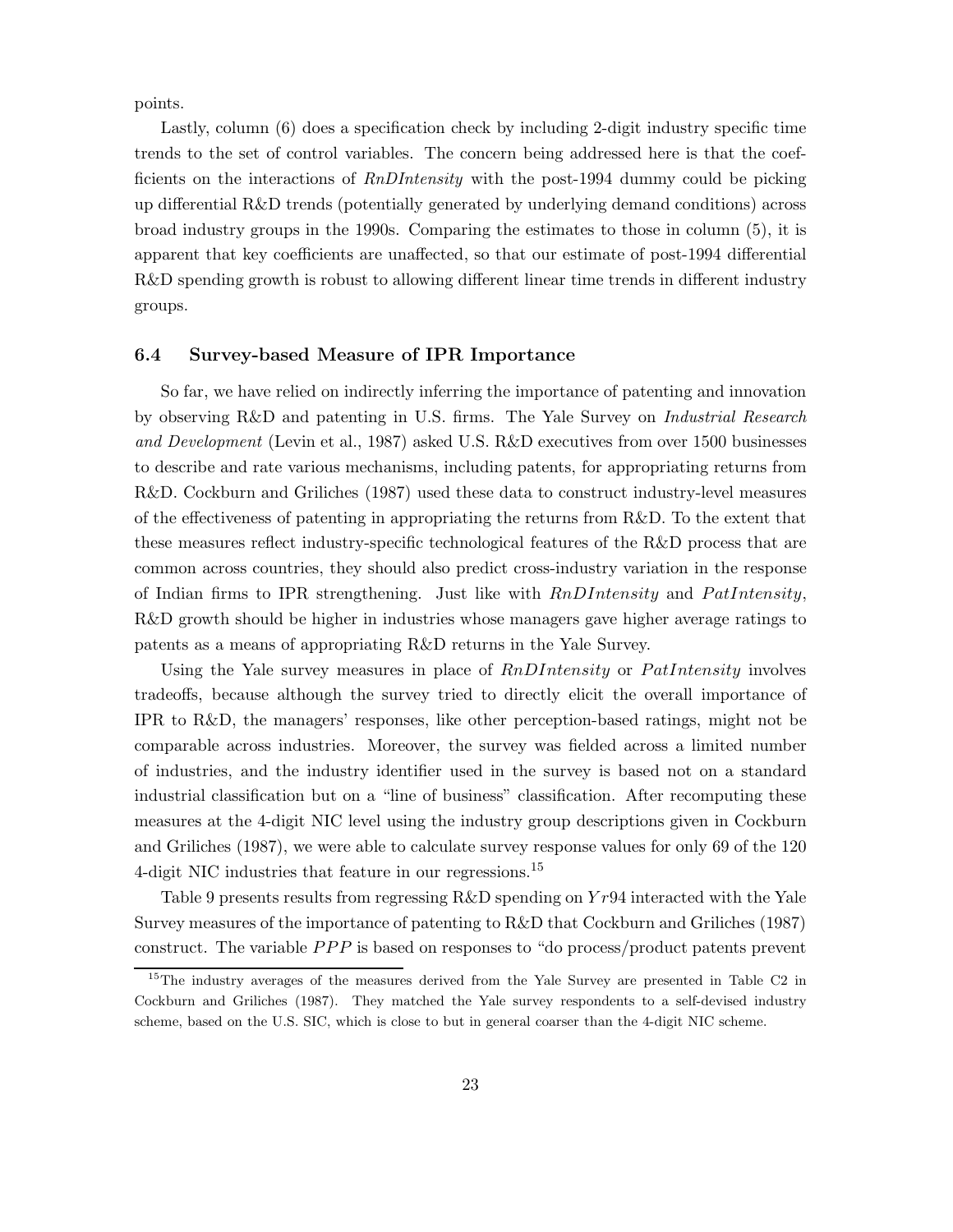competitors from duplicating inventions?". If stronger IPR encouraged domestic R&D in India, then we expect the post-1994 increase in  $R\&D$  spending to be increasing in  $PPP$ . This does appear to be the case, and the results presented in Table 9 are weaker than but consistent with previous results. In column (1), where the specification corresponds to that in columns (2) and (4) of Table 6, the estimated coefficient on  $PPP * Yr94$  is positive and close to  $10\%$  level of significance, while in column (2), where PPP is also interacted with Yr99 and Yr02, the coefficient on  $PPP*Yr99$  is positive and significant at the 5% level. In column (3), we add an interaction of  $Yr94$  with  $NPP$ , a measure of the effective of non-patent measures to protect inventions, and find that controlling for the effectiveness of patenting (as measured by  $PPP$ ), the post-1994 growth in R&D was falling in NPP. Next, columns (4) and (5) verify that like our results on  $RnDIntensity * Yr94$ and  $Path intensity * Yr94$ , the  $PPP * Yr94$  result is robust to a specification in which the firm level data have been collapsed to two periods- before and after 1994.<sup>16</sup>

#### 6.5 Domestic Market Size Effect

Patents help in appropriating the returns from private R&D by assigning a monopoly right to the inventor. Thus, the larger the market that could potentially be captured by this monopoly, the greater the incentive to work towards a patentable innovation.17To the extent that investment in R&D by local firms in India is geared towards developing patentable innovations for the local market, stronger IP in India could matter more in industries where the size of the local market is larger. Moreover, since India is a low-income country, its demand structure is likely to be different from that of the U.S., and it is possible that two industries with the same R&D intensity in the U.S. have very different domestic market sizes in India. To the extent that US-based measures of  $RnDIntensity$  reflect demand-side factors that are specific to the US and not applicable to India, accounting for initial differences in market sizes in the two countries may reduce measurement error.

We test this in Table 10, where we add interactions of  $RnDIntensity * Shock$  with Dmarket to our basic specification. Dmarket, which serves as a proxy for the size of the potential domestic market represented by each industry, is India's industrial output less net exports in each 4-digit industry in 1990.<sup>18</sup> Column (1) uses one shock dummy,  $Yr94$ , while column (2) also includes  $Yr99$  and  $Yr02$  dummies, and column (3) the full set of control variables that were featured in last column of Table 8. We find that in all the specifications,

<sup>&</sup>lt;sup>16</sup>We get similar results by using alternative measures of patent importance, similar to  $PPP$ , that are presented in Cockburn and Griliches (1987).

<sup>&</sup>lt;sup>17</sup>Market size is a determinant of equilibrium R&D intensity in most theoretical models of R&D investment, such as Kortum (1993).

<sup>&</sup>lt;sup>18</sup>Source: Industrial output is from the Annual Survey of Industries, and import-export data is from COMTRADE.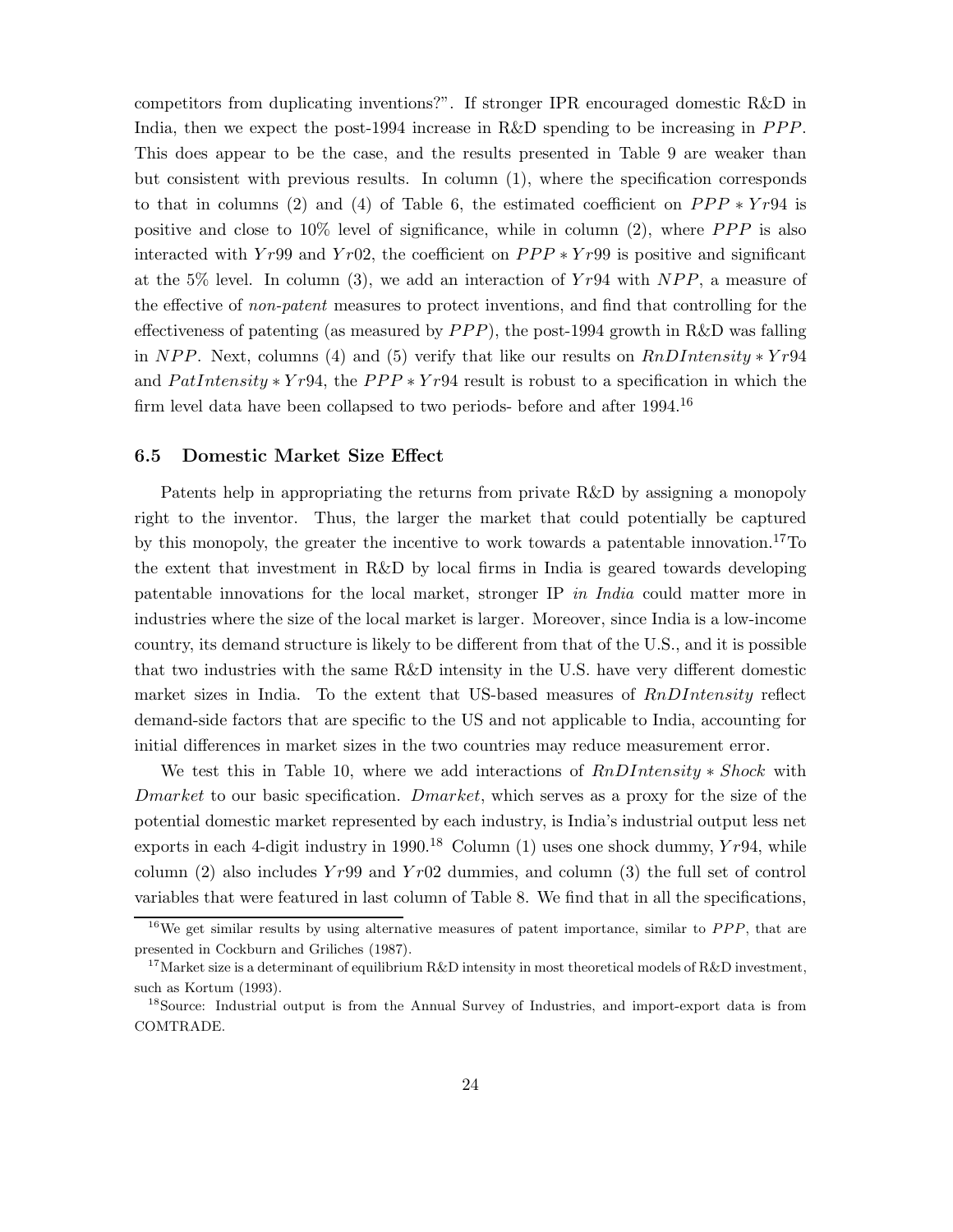the estimated coefficient on the interaction of  $RnDIntensity * Yr94$  with  $DMarket$  is positive and significant at the 1% level, which indicates that the impact of  $RnDIntensity$ on the post-1994 growth in R&D spending was significantly higher in industries with higher domestic consumption in 1990. For example, the estimates from column (1) imply that the coefficient on  $RnDIntensity * Yr94$  increases from about 5 to 11 as the domestic market size increases from the 25th to the 75th percentile of its distribution across industries. This result is consistent with the idea that the larger the size of the initial market in India, the more relevant would U.S. RnDIntensity be in predicting the post-1994 R&D growth in India.

## 6.6 Patenting by Indian Innovators

The increased R&D spending by firms in India documented in the preceding sections could be directed towards major, patentable innovations or towards minor upgrades of technology.<sup>19</sup> The former kind of R&D spending is more likely to create greater long-term economic gains for the local economy. Therefore, more light can be shed on the economic effects of TRIPs in India by analyzing the extent to which the patterns of R&D spending correlate with patterns of patenting by firms in India.

In this section, we use information from the NBER Patent Database on all successful U.S. patent applications between 1989 and 1999 to examine if the post-TRIPs era saw an increase in the total number of successful patents by India. In particular, we test whether patenting by Indian inventors rose relative to developed countries where TRIPs involved relatively minor changes to IP laws, and if this increase was greater in more innovationdependent industries.<sup>20</sup>

To make this analysis comparable to our examination of R&D spending, we would like to measure patents by NIC industry groups. However, U.S. patents are categorized into U.S. "patent classes", which are distinct from industry groups, and there is no standard mapping between these classes and 4-digit ISIC or NIC industry groups. Moreover, the data on patenting by Compustat firms show that firms in the same 4-digit NIC group hold patents across several U.S. patent classes, suggesting that a mapping from patent classes to broader 2-digit NIC groups would be more realistic.

We first used the NBER patent data to calculate, for each patent class, the number of patents granted annually between 1989-1999 to inventors from India, the United States and three Western European countries- Britain, France and Germany. In contrast with India, the comparison group- the U.S. and the Western European countries - had strong

<sup>19</sup>For example, Branstetter et al (2006) argue that affiliates of foreign MNC's in developing countries increase their R&D spending at the time of IP reforms partly because they are getting ready to absorb their parent firm's technology.

 $^{20}$ The NBER Patent Data are described in Hall et al. (2001).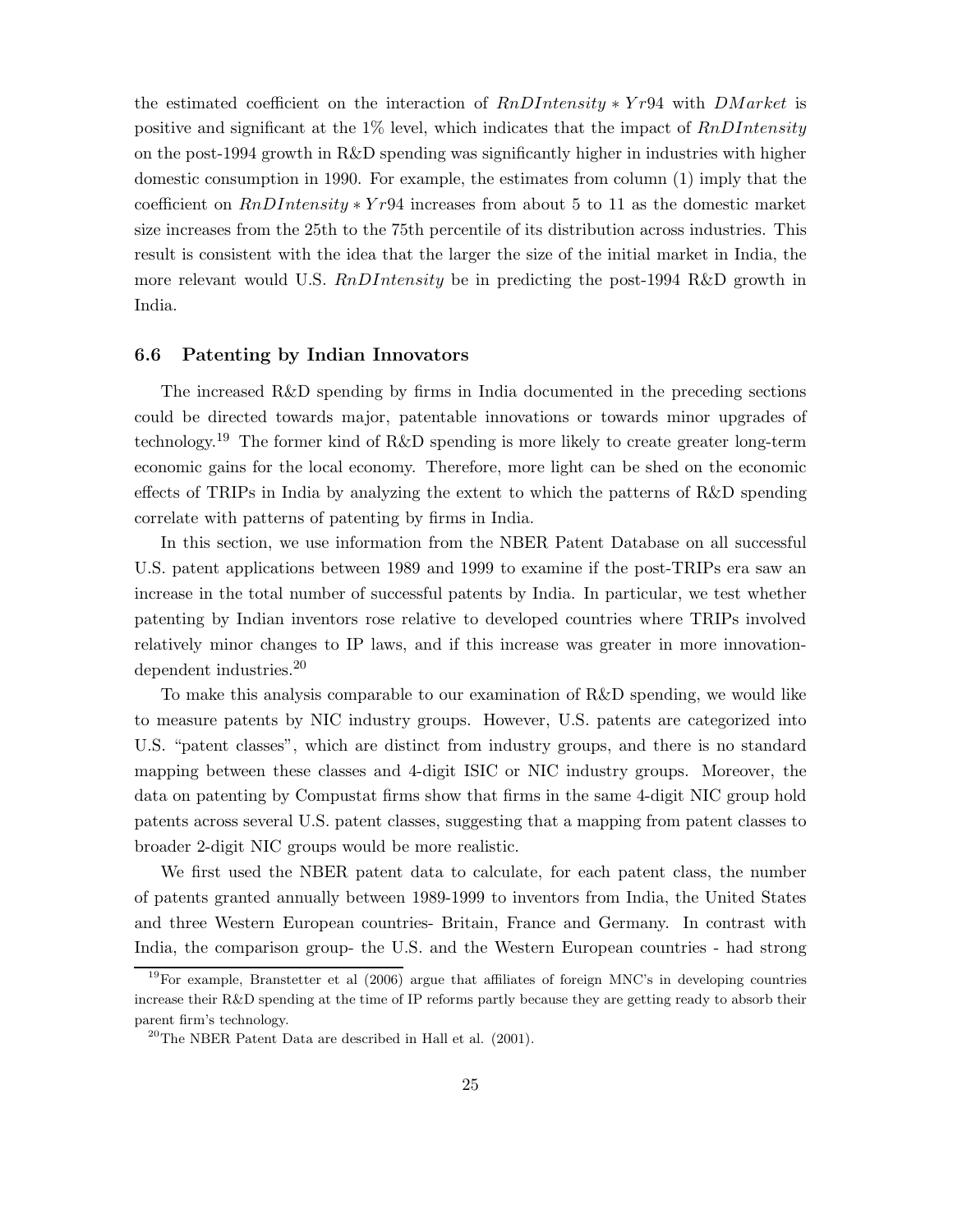IPR protection in place before TRIPs and did not see a change in IPR laws around this time.

Next, in order to obtain a mapping from patent class to NIC groups, we used our data on patenting by Compustat firms to measure, for each patent class, the shares of patents taken out by U.S. firms belonging to different 2-digit NIC groups.<sup>21</sup> Assuming that patenting by US, Indian or European firms in the same industry has a similar profile across patent classes, we used this mapping to translate our class-wise estimates of the number of patents into 2-digit industry-wise estimates.<sup>22</sup>

We also used the NBER data to estimate two measures of the quality of patenting, the mean "originality" and number of citations received by patents in an industry\*country group\*year cell (Hall et al., 2001). A patent's "originality" measure is one minus the index of concentration, across patent classes, of the citations made by the patent. Thus, if a patent cites previous patents that belong to a narrow set of technologies the originality score will be low, whereas citing patents in a wide range of fields would render a high score. Citations received measures the total number of citations by other patents that the patent received between 1975-99.

It should be noted that in an average year, U.S. patents granted to Indian inventors are only about 10% of the number of patents granted by India to Indians (Abramson, 2007). Moreover, not all Indian inventors who are granted a U.S. patent work for an Indian entity.<sup>23</sup> However, as long as this erroneous attribution does not vary systematically across industry groups, using U.S. patent inventor data should not bias our measurement of how patenting growth varied across industries in India.

Table 11 first summarizes the NBER patent data by country groups and two periodspre and post 1994. In both the periods, Indian inventors are granted far fewer patents that those from the United States or Britain, France and Germany. But unlike these countries, patenting by Indians doubles in the second period. In both periods, the mean originality index of Indian patents is similar to that of U.S. and European patents. Patents by Indians, however, receive fewer citations than U.S. patents.

In Table 12, we examine if U.S. patents by Indians rose after 1994, relative to those by U.S. and European inventors, and whether this was more pronounced in higher  $RnDIntensity$ 

<sup>&</sup>lt;sup>21</sup>The median U.S patent class saw patents granted to Compustat firms from 7 distinct 2-digit NIC groups. However, on average, about 40% of the patents in a class went to firms from the same 2-digit NIC group.

 $22A$  similar methodology is used in computing the "Yale Technology Concordance", a mapping from patent classes to industrial definitions based on industry of manufacture and sector of use (Evenson and Johnson, 1997).

<sup>&</sup>lt;sup>23</sup>Unlike the the NBER patent data, the United States Patent and Trademark Office database contains information on both patent assignees as well as the individual inventors named on patents. These data indicate that on average, only about 50% of patents granted to inventors with Indian citizenship have an Indian organization as the assignee.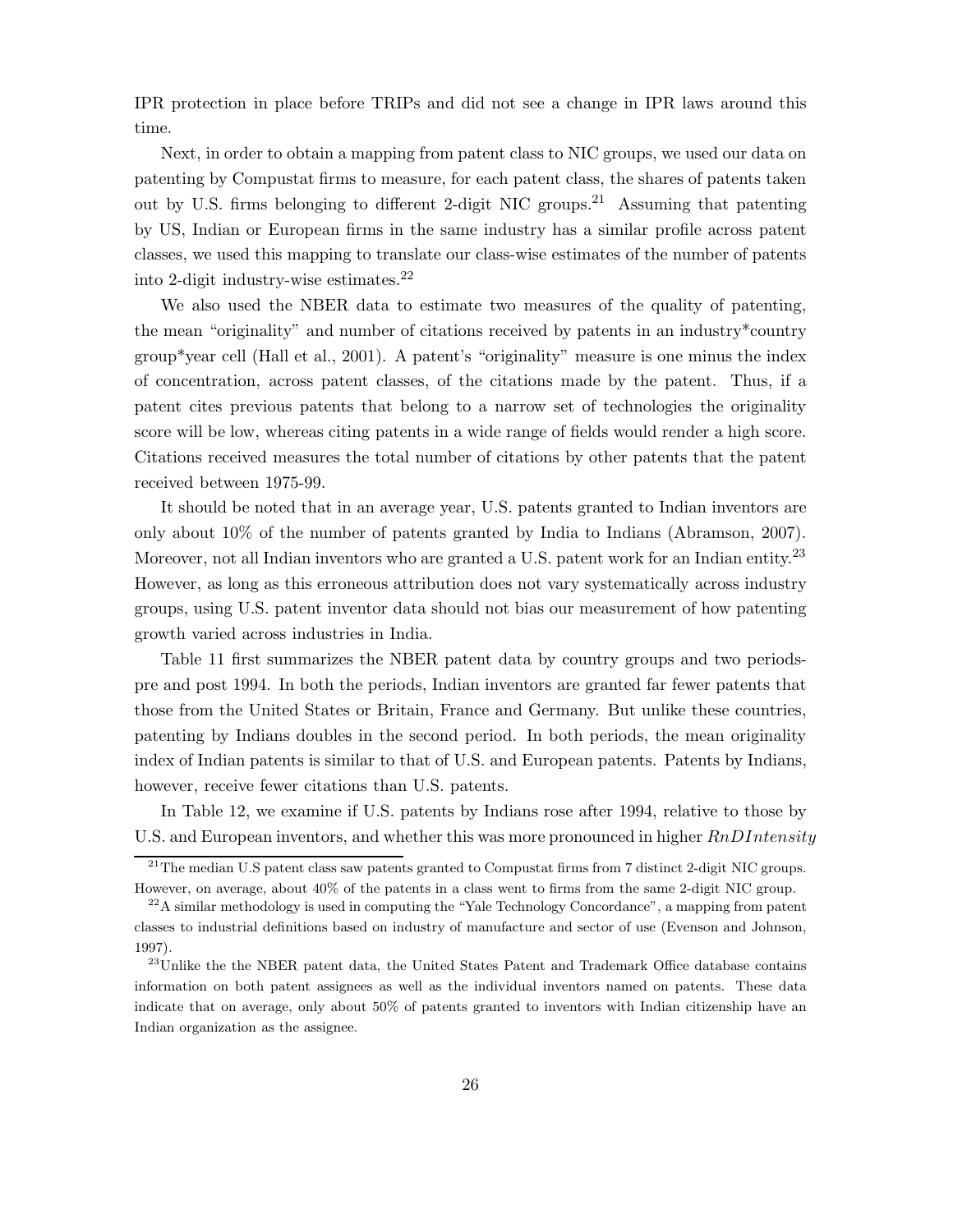industries. Columns (1) and (2) presents results from regressions of the logarithm of the number of U.S. patents granted on a dummy for the post-TRIPs period, and its interactions with our measures of innovation-dependence.<sup>24</sup> Patents are measured for countryindustry-year cells, with the inventor's country clubbed into three groups (U.S., India and Britain-France-Germany), and industries categorized into 35 2-digit NIC groups. All the regressions include industry-country group fixed effects, and a full set of year dummies.

The regression shown in column (1) clubs U.S. and European inventors together- both US and Europe dummies are omitted from the set of explanatory variables. Column (3) allows patenting by U.S. and European inventors to grow at different rates- that is, only the  $US$  dummies are omitted. This implies that in column  $(1)$  the coefficients on the India dummy measure how patenting by Indians differed from the mean of U.S. and European inventors' patenting, whereas in column  $(2)$  the coefficients on the *India* dummy measure how patenting by Indians differed from that by U.S. inventors.

In both columns, the coefficients on  $India * Yr94$  and  $RnDIntensity * India * Yr94$  are positive and statistically significant, and in column (2), the coefficient on  $RnDIntensity*$ *India*  $*$  *Yr*94 is higher than that on  $RnDIntensity * Europe * Yr94$ . This indicates that compared to both U.S. and European inventors, the number of U.S. patents granted to Indian inventors increased between 1989-94 and 1995-99, and that this increase was relatively higher in industries with higher values of  $RnDIntensity$ . The estimates in column(2) imply that as the  $RnDIntensity$  of an industry increases by 1 SD, the post-TRIPs growth in the number of U.S. patents awarded in that industry increases by 3.8% for U.S. inventors, 1.9% for Western European inventors, and 7.4% for Indian inventors. Thus, changes in patenting by Indian in the U.S. during 1989-1999 are consistent with the observed patterns in R&D spending by Indian firms.

Another dimension of the quality of R&D is the quality of the innovation that it produces. Columns (3) and (4) test this by regressing our quality measures- respectively, the originality index and the number of citations received in other patent applications- on the same set of explanatory variables as in column (2). We find that analogous to the patterns in the volume of patenting, compared to both U.S. and European inventors, the average originality index of patents granted to Indian inventors increased between 1989-94 and 1995-99, and that this increase was relatively higher in industries with higher values of  $RnDIntensity$ . For citations, the  $RnDIntensity * India * Yr94$  is positive but not significant. However, citations are generally received with a lag (Hall et al., 2001), so perhaps 1999 is too early for an increase in mean citations to post-1994 Indian patents to show up. On the whole, the patenting results indicate that the post-1994 increase in R&D expenditure

 $^{24}$ We use logarithms because the number of U.S patents to Indians is a tiny fraction of all U.S. patents, which suggests comparing proportional, rather than absolute increases in the number of patents, across Indians and non-Indians.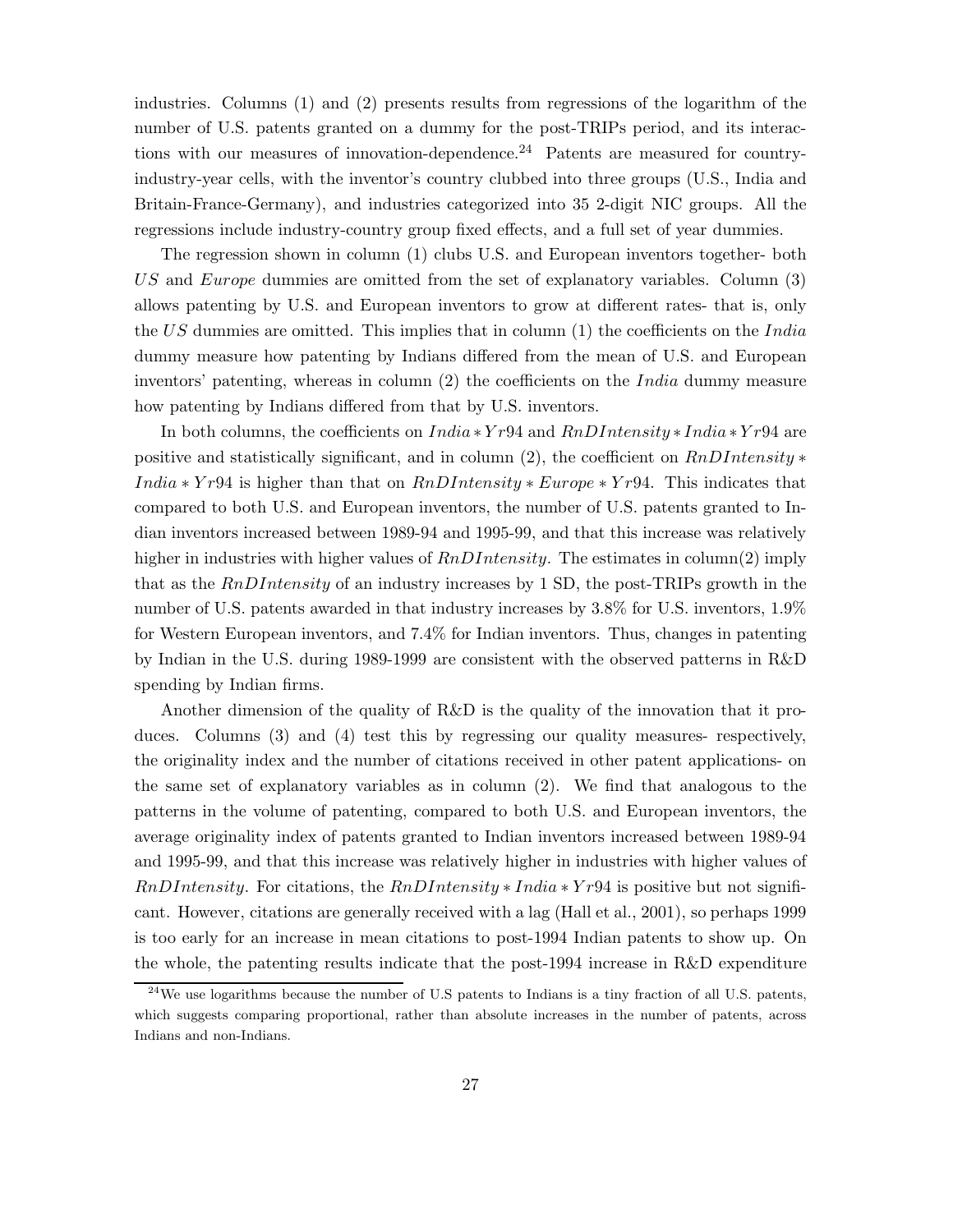in India is not driven by minor technological upgrading alone.

## 6.7 Foreign Royalty Payments

Did the patent regime change affect technology purchases by firms in India? With secure IPR, there is a lower risk of theft of licensed technology and consequently, we may observe more licensing and sales of technology between firms in this environment. We test this by regressing our measure of foreign technology purchase- their foreign royalty paymentson the interaction variable  $RnDIntensity * Yr94$  and year and firm fixed effects. The regressions specifications are similar to those featured in Tables 6 and 8.

The results, presented in Table 13, are ambiguous and sensitive to the the inclusion of controls. In columns (1) and (2), which do not include controls for tariffs and delicensing, the coefficients on  $RnDIntensity * Yr94$  and  $RnDIntensity * Yr02$  are negative, although statistically not significant. But in column (3), where the controls include dummies for tariffs, delicensing and their interactions with  $RnDIntensity$ , the coefficients on  $RnDIntensity * Yr94$  and  $RnDIntensity * Yr99$  are positive and significant.

Ideally, we would have liked to measure post-1994 changes in the demand for foreign technology, rather than the equilibrium spending on foreign technology. Since stronger IPR could increase not just demand for foreign technology but also its supply, its net effect on foreign royalty spending can in theory be negative. It could be that our results on foreign technology purchase are inconclusive because the changes in supply need not have varied systematically by  $RnDIntensity$ .

# 7 Conclusion

The issue of strengthening intellectual property rights in developing countries has led to a multi-faceted and acrimonious debate. Given the large number of poor people in such countries, the risk of higher prices in a stronger IPR regime and the low levels of indigenous innovation in developing countries, the issues involved in this debate have ranged from concerns about market access for the poor to the implications of stronger IPRs for the international distribution of wealth.

This has certainly been the case for India which, after several years of resistance and in spite of severe opposition from large segments of the Indian population, finally agreed in 1994 to a ten-year deadline to completely overhaul its existing weak IPR-regime.

In this paper, we address the issue of whether the TRIPs Agreement of 1994 led to changes that increased the level of and the capacity for innovation for domestic firms in India. In order to do this, we develop a methodology that relates industries to their intrinsic, technological dependence on innovation and R&D and attempt to correlate the trends in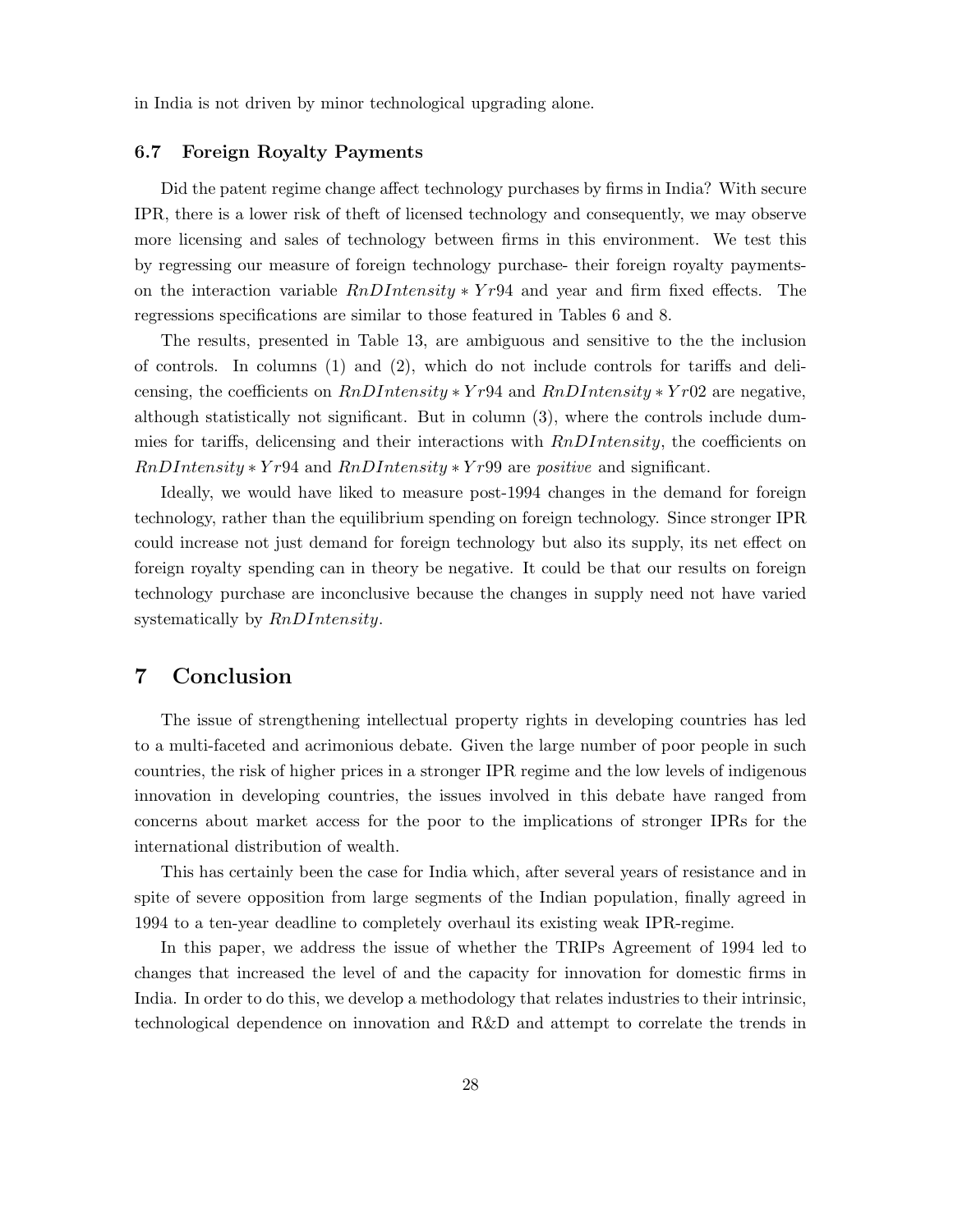innovative efforts made by Indian firms in the post-TRIPs era to this dependence.

We find strong evidence that the post-TRIPs era is associated with increased expenditure on R&D and U.S. patent applications by domestic firms in India. We also find some evidence that the period is associated with greater and more original patenting by Indians in the United States. We interpret the results to mean that the anticipated onset of stronger IPRs were responsible for generating greater incentives to invest in innovative activities by domestic firms and for facilitating the transfer of technology between firms.

A definitive cost-benefit analysis of India's TRIPs experience cannot be made without a better understanding of the economic value of these early innovative efforts undertaken by Indian firms and the effect of stronger IPRs on domestic prices, product quality and market access in India. However, we conclude that the immediate short-term effects of the TRIPs Agreement in India show promising trends about the ability of stronger IPR's to create incentives for greater R&D and transfer of technology.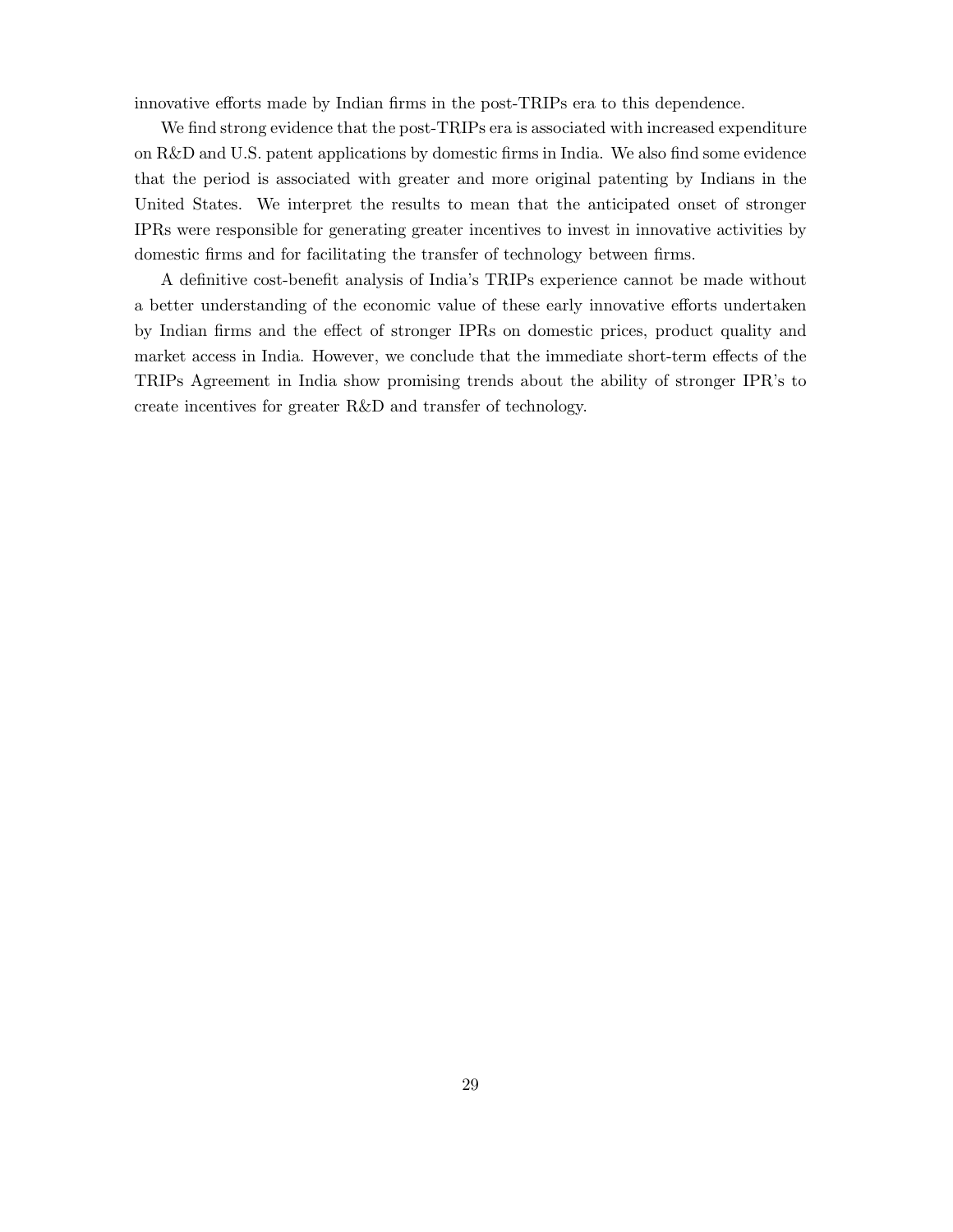# References

- [1] ABRAMSON, B., 2007. India's journey towards an effective patent system. Policy Research Working Paper 4301, The World Bank.
- [2] AGHION, P. and R. BURGESS and S. REDDING and F. ZILIBOTTI, forthcoming. The Unequal Effects of Liberalization: Evidence from Dismantling the License Raj in India. American Economic Review, 2007, forthcoming.
- [3] BERTRAND, M. and E. DUFLO and S. MULLAINATHAN, 2004. How much should we trust differences-in-differences estimates? The Quarterly Journal of Economics, Volume 119, Issue 1, pp 249-275.
- [4] BUSTOS, P., 2005. The Impact of Trade on Technology and Skill Upgrading: Evidence from Argentina, Working Paper, CREI
- [5] BRANSTETTER, L.G., et al, 2005. Do Stronger Intellectual Property Rights Increase Technology Transfer? Empirical Evidence from U.S. Firm-Level Panel Data, Forthcoming in Quarterly Journal of Economics
- [6] CHARI, A.V., 2008. The Aggregate Productivity Effects of Entry and Output Restrictions: An Analysis of License Reform in India. Working Paper, Cornell University.
- [7] CHEN, Y. and T. PUTTITANUM, 2005. Intellectual Property Rights and Innovation in Developing Countries. Forthcoming in Journal of Development Economics.
- [8] CHAUDHURI, S. and P.K. GOLDBERG and P. JIA, 2006. Estimating the Effects of Global Patent Protection in Pharmaceuticals: A Case Study of Quinolones in India, American Economic Review, December 2006, pp 1477-1513.
- [9] COCKBURN, I. and Z. Griliches, 1987. Industry Effects and Appropriability Measures in the Stock Market's Valuation of R&D and Patents. Working Paper No. 2465, National Bureau of Economic Research.
- [10] COHEN, W.M., et al, 1996, Appropriability Conditions and Why Firms Patent and Why They Do Not in the American Manufacturing Sector. Working Paper, Carnegie Mellon University.
- [11] DUTTA, A., 2008. Free Entry in the Markets for Drugs in India: Implications for Social Welfare. Working Paper, Georgetown University.
- [12] EVENSON, R. and S.KUMAR, 2001. Does Intellectual Property Protection Spur Technological Change? Yale Economics Growth Center Discussion Paper No. 831.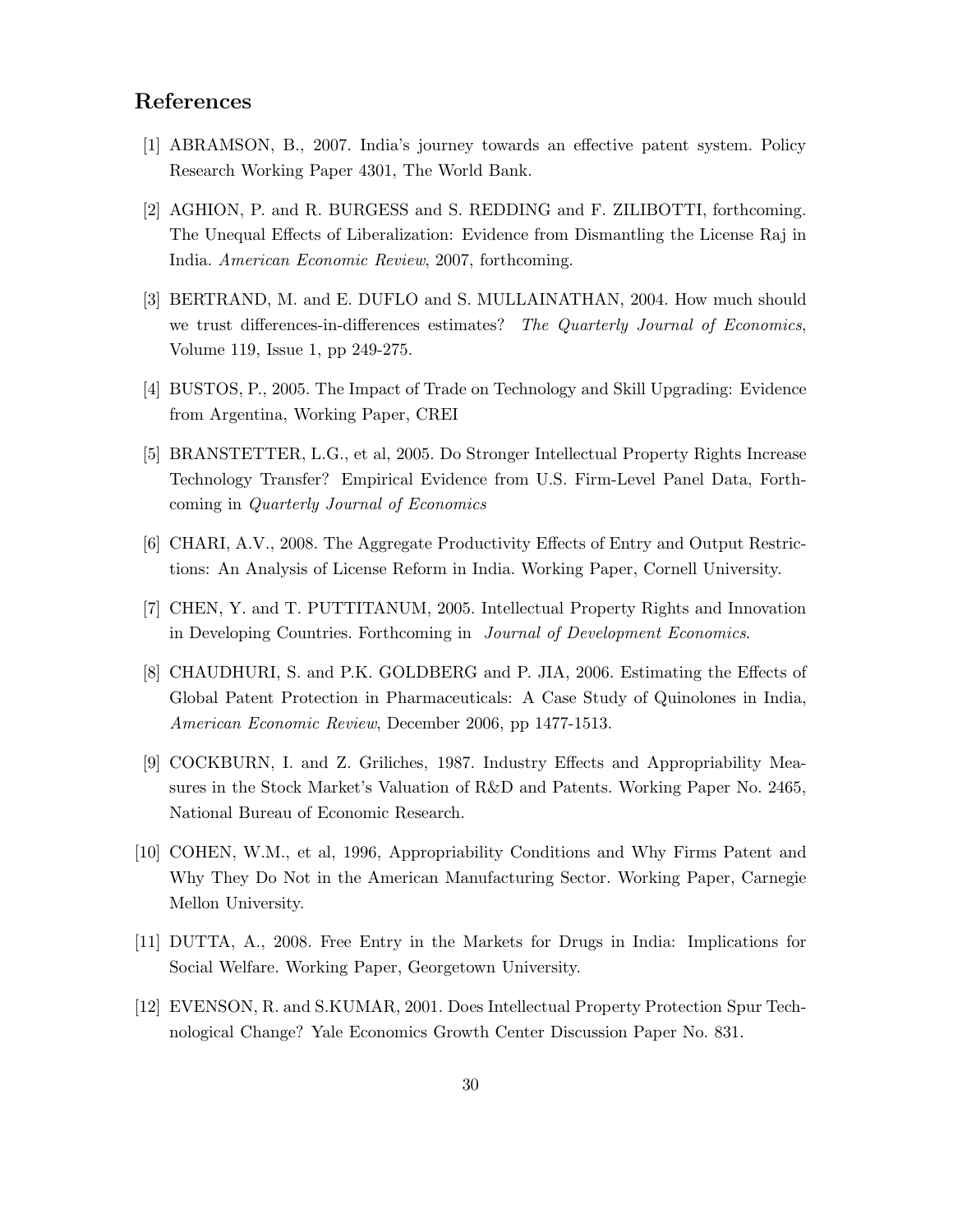- [13] EVENSON, R. and D.K.N. Johnson, 1997. Introduction: Invention Input-Output Analysis. Economic Systems Research, 9(2), pp 149-160. 'Introduction: Invention Input-Output Analysis'. Robert E. Evenson and Daniel K.N. Johnson. Economic Systems Research 9(2), June 1997, p.149-160.
- [14] HALL, B.H. and Z. GRILICHES and J.A. HAUSMAN, 1986. Patents and R and D: Is there a lag? International Economic Review, Vol 27, No. 2.
- [15] HALL, B.H. and A.B. JAFFE and M. TRAJTENBERG, 2001. The NBER Patent Citation Data File: Lessons, Insight and Methodology. NBER Working Paper 8498.
- [16] JAFFE, A.B. , 2000. The US Patent System in Transition: Policy Innovation and the Innovation Process, Research Policy, Vol. 29, pp 531-557.
- [17] KORTUM, S., 1993. Equilibrium R&D and the Patent-R&D Ratio: U.S. Evidence. The Americal Economic Review, Vol. 83, No. 2, Papers and Proceedings of the Hundred and Fifth Annual Meetings of the American Economic Association.
- [18] KORTUM, S. and LERNER, J., 1998. Stronger Protection or Technological Revolution: What is Behind the Recent Surge in Patenting? Carnegie-Rochester Conference Series on Public Policy, Vol. 48, pp. 247-304.
- [19] LANJOUW, J., 1997. "The Introduction of Pharmaceutical Products Patents in India: Heartless Exploitation of the Poor and Suffering?". NBER Working Paper 6366.
- [20] LEE, J. Y. and E. MANSFIELD, 1996. Intellectual Property Protection and U.S. Foreign Direct Investment. The Review of Economics and Statistics, 78, pp 181-186.
- [21] LEVIN, R.C. and A.K. KLEVORICK and R.R. NELSON and S.G. WINTER and R. GILBERT and Z. GRILICHES, 1987. Appropriating the Returns from Industrial Research and Development. Brookings Papers on Economic Activity, Vol 1987, No. 3, Special Issue on Microeconomics, pp. 783-831.
- [22] McCALMAN, P., 2001. Reaping What You Sow: An Empirical Analysis of International Patent Harmonization. Journal of International Economics, 55, pp 161-186.
- [23] MANSFIELD, E., 1986. Patents and Innovation: An Empirical Study. Management Science 32, no. 2: pp 173-81.
- [24] MASKUS, K., 2006. Intellectual Property Rights in the Global Economy. Institute for International Economics. Washington, D.C.
- [25] MASKUS, K. and M. PENUNBARTI, 1995. How Trade-related are Intellectual Property Rights? Journal of International Economics, 39, pp 227-248.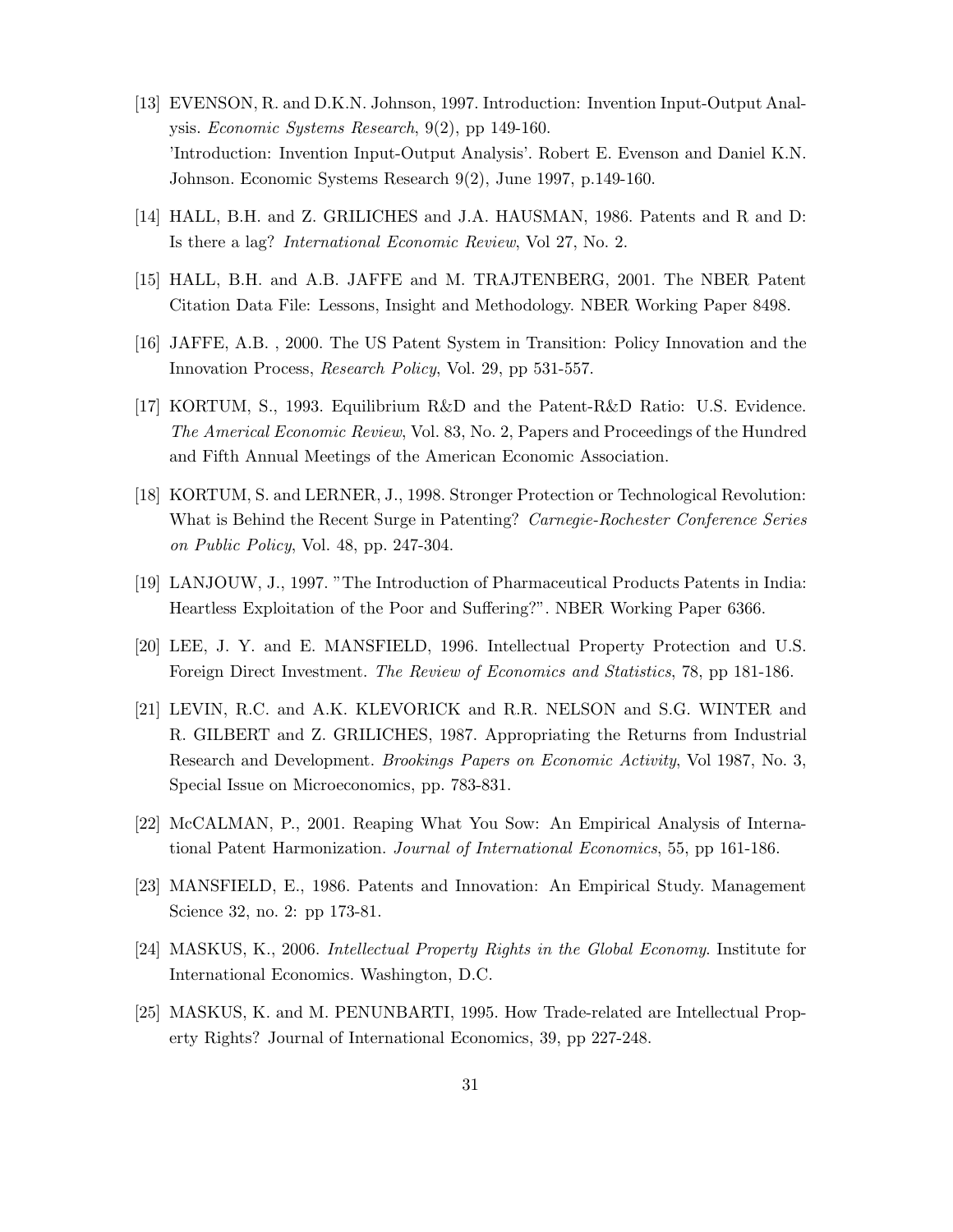- [26] RAJAN, R. and L. ZINGALES, 1998. Financial Dependence and Growth. American Economic Review, 88, pp 559-586.
- [27] SAKAKIBARA, M. and BRANSTETTER, L., 2001. "Do Stronger Patents Induce More Innovation? Evidence from the 1988 Japanese Patent Law Reforms", RAND Journal of Economics, Vol. 32, No.1, pp 77-100
- [28] SCHANKERMAN, M., 1998. How Valuable is Patent Protection? Estimates by Technology Field. RAND Journal of Economics, Vol. 29, pp 77-107.
- [29] TOPALOVA, P., 2007. Trade Liberalization and Firm Productivity: The Case of India. IMF Working Paper, WP/04/28.
- [30] TYBOUT, J. R., 2000. Manufacturing Firms in Developing Countries: How Well do They do and Why?. Journal of Economic Literature March, 2000.
- [31] YEAPLE, S.R., 2005. A Simple Model of Firm Heterogeneity, International Trade and Wages. Journal of International Economics, 65, pp 1-20.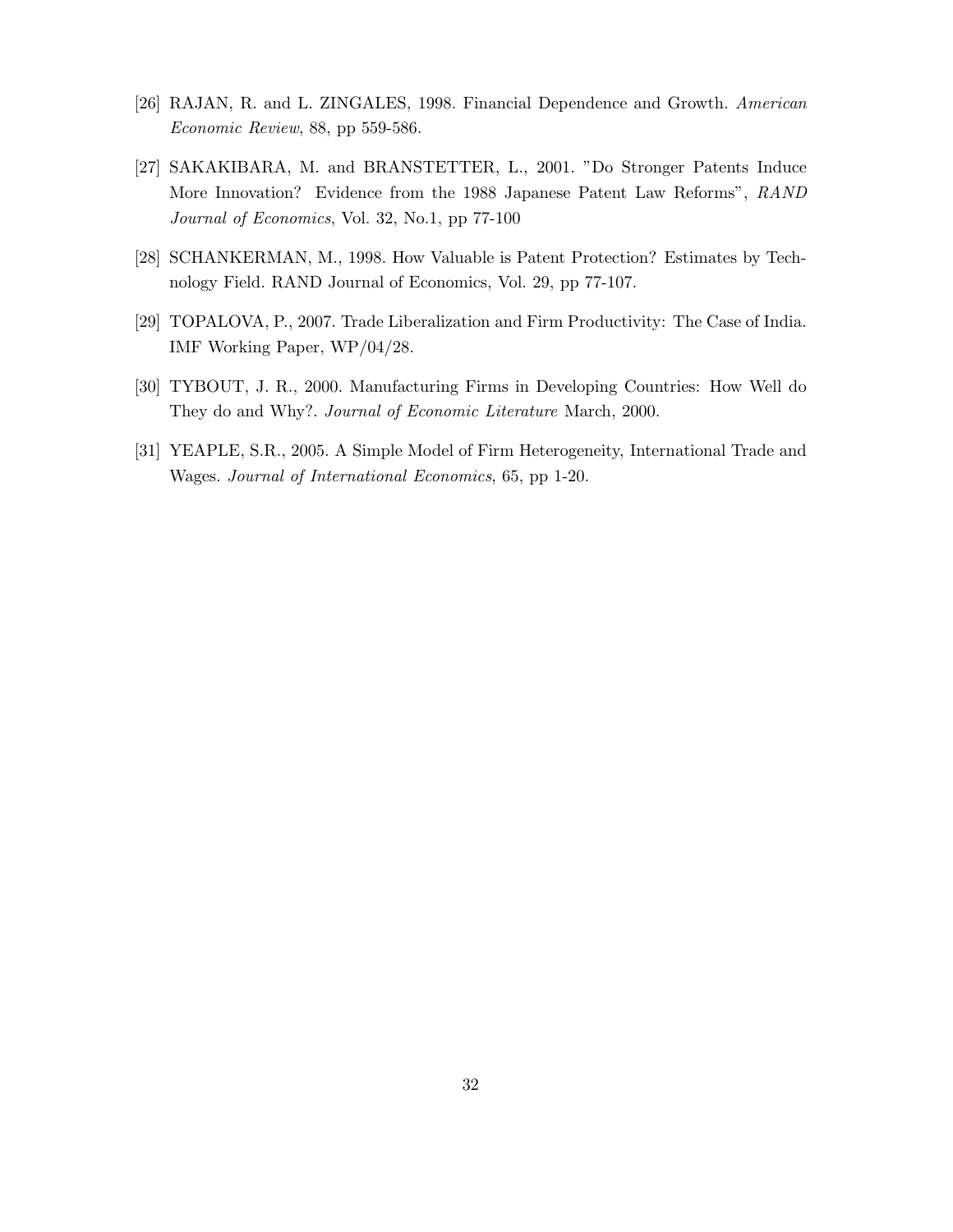

Figure 1: R&D and Sales Trends in Indian Firms- Comparing High and Low RndIntensity Industries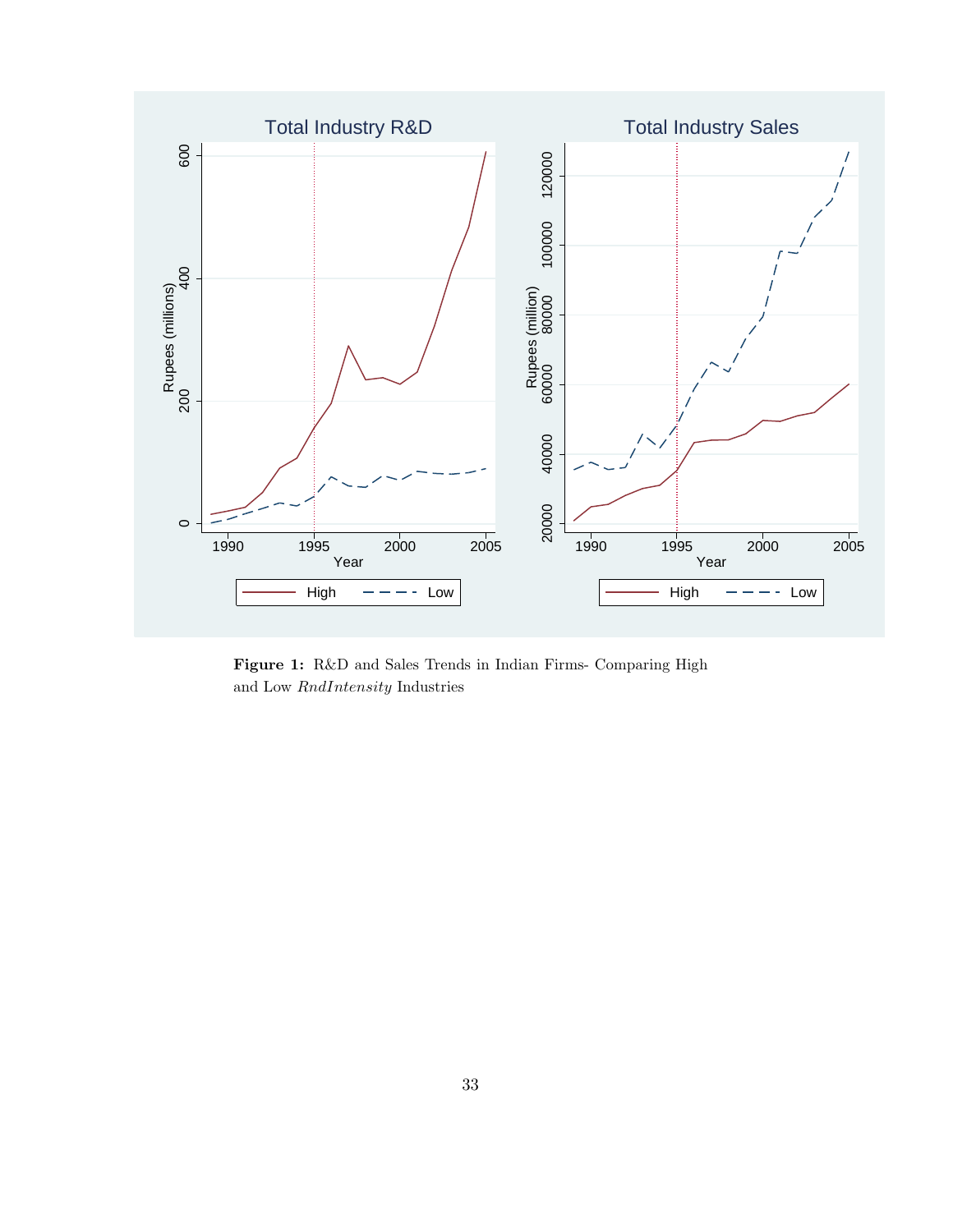

Figure 2: Trends in the R&D to Sales Ratio in Indian Firms- Comparing High and Low RndIntensity Industries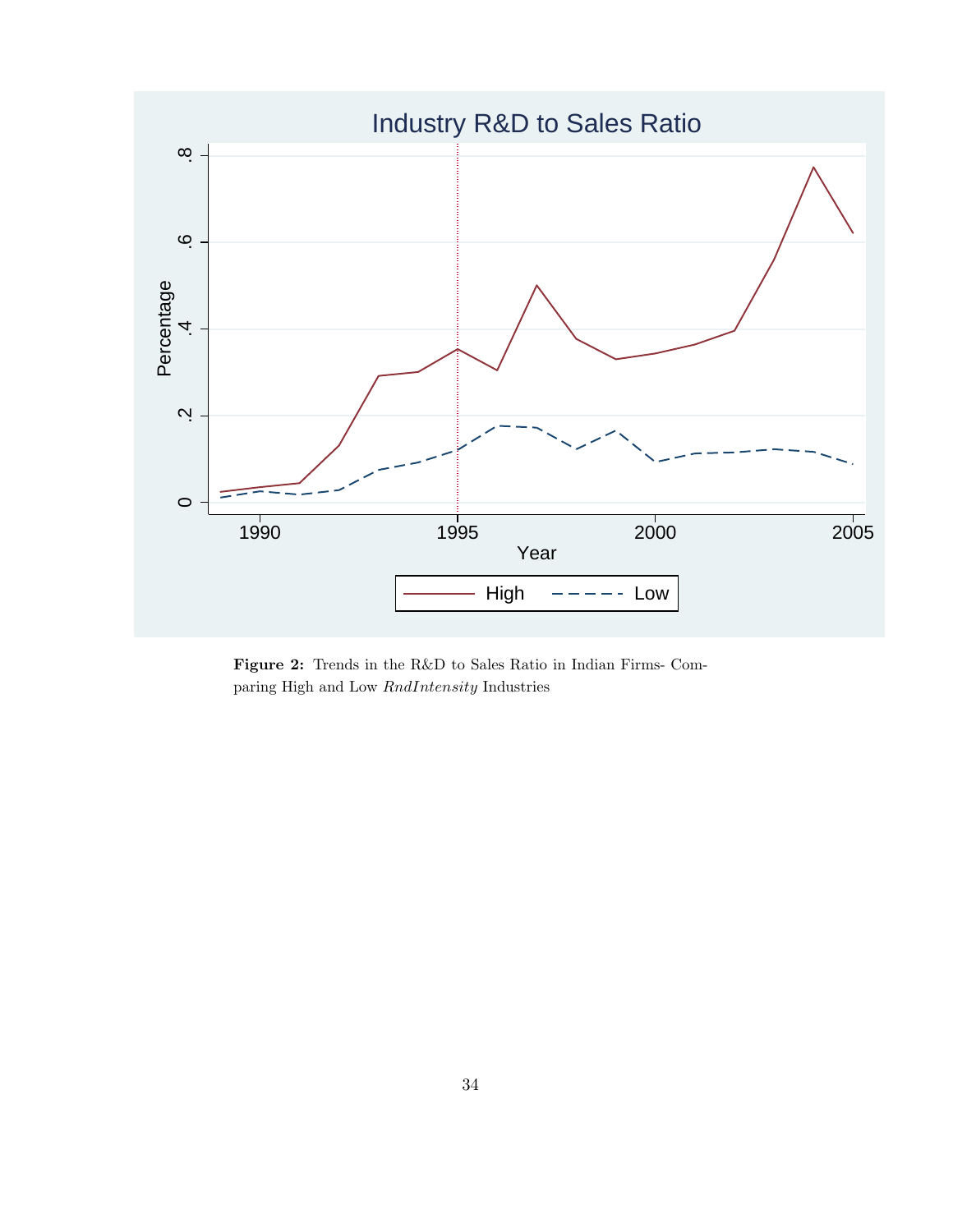

Figure 3: Firm Entry in High and Low  $RndIntensity$  Industries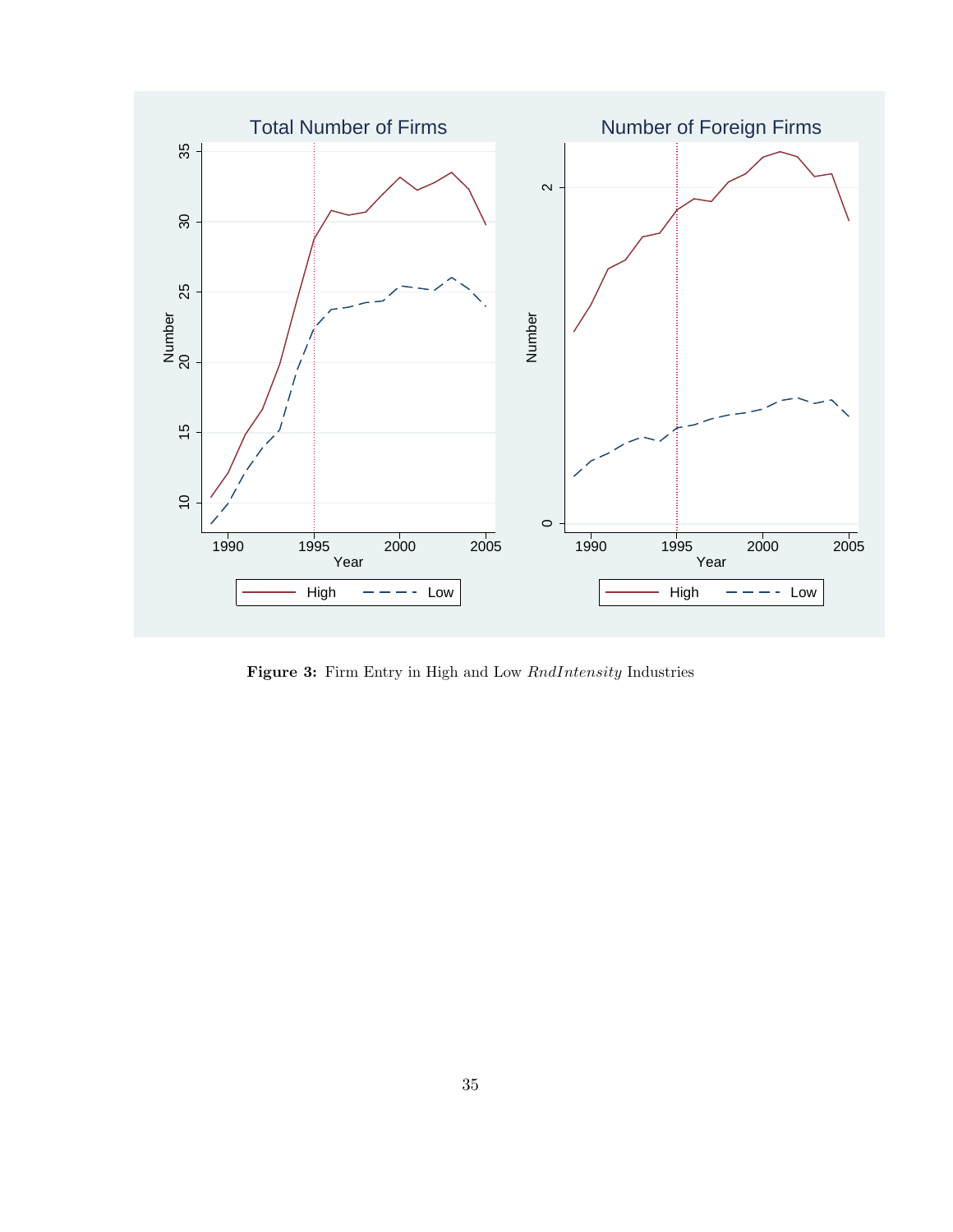

Figure 4: Foreign Tariffs and Exports By Indian Firms- Comparing High and Low RndIntensity Industries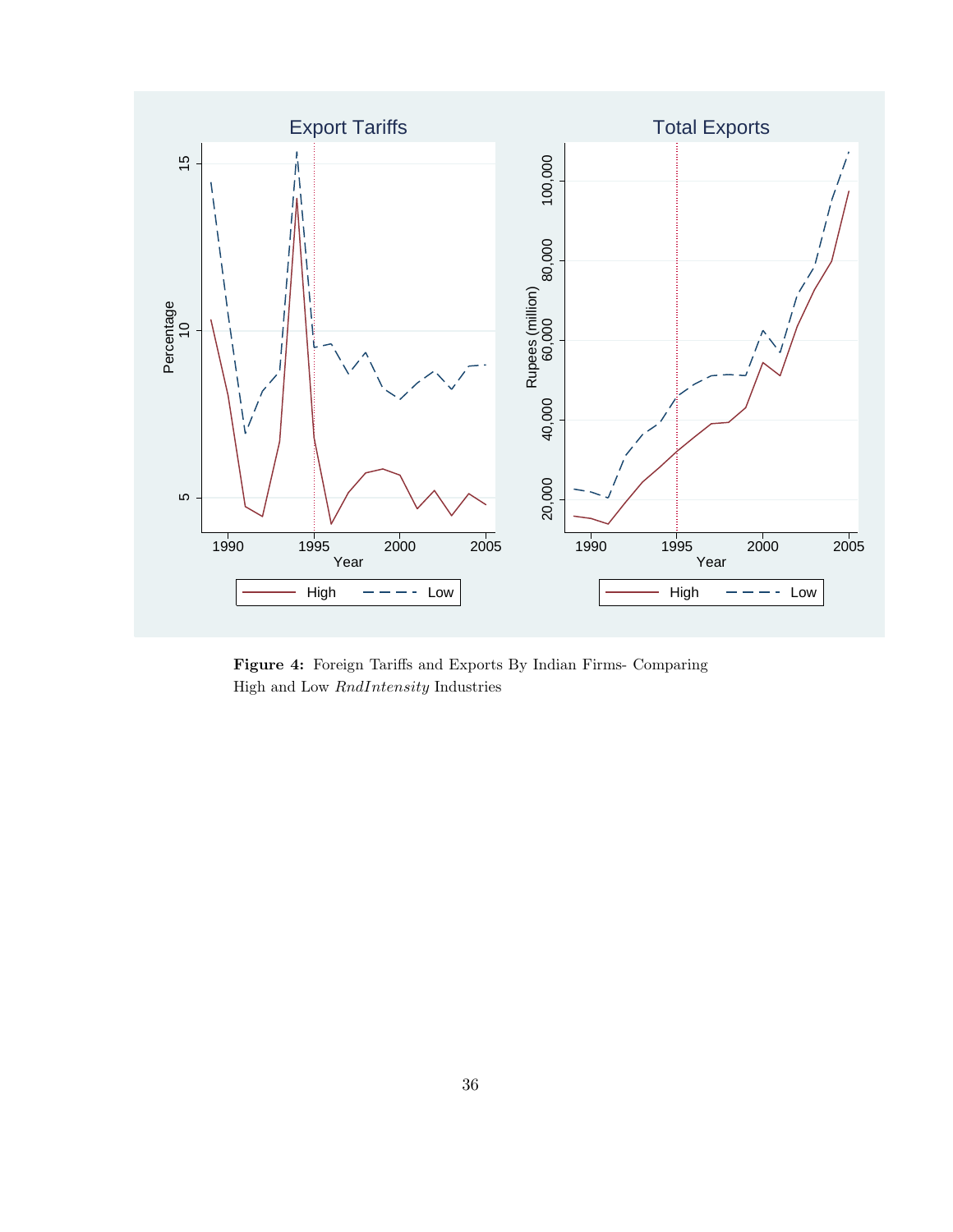

Figure 5: Indian Import Tariffs and Imports- Comparing High and Low RndIntensity Industries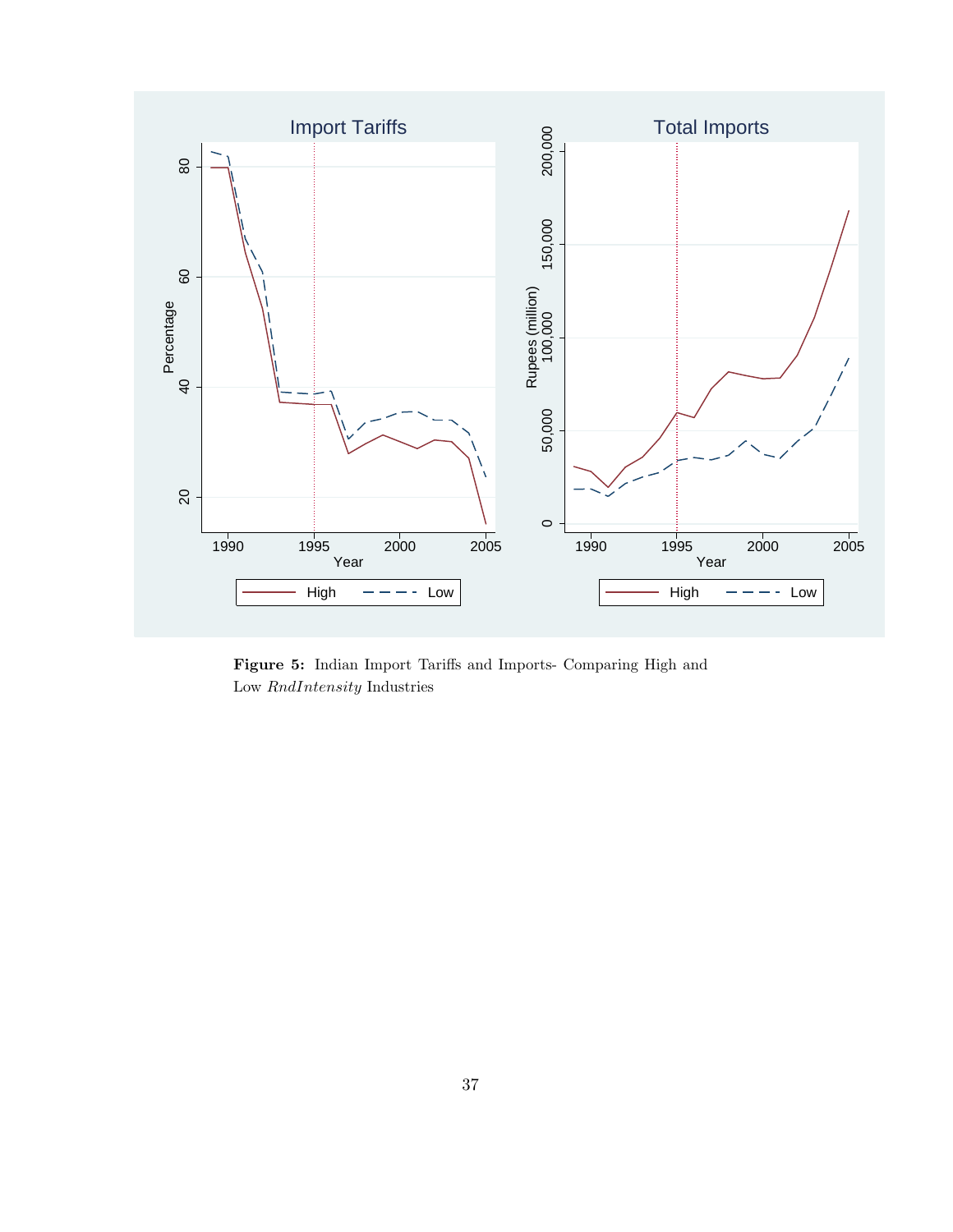

Figure 6: Patenting in the United States by India, the U.S. and Western Europe- Comparing High and Low RndIntensity Industries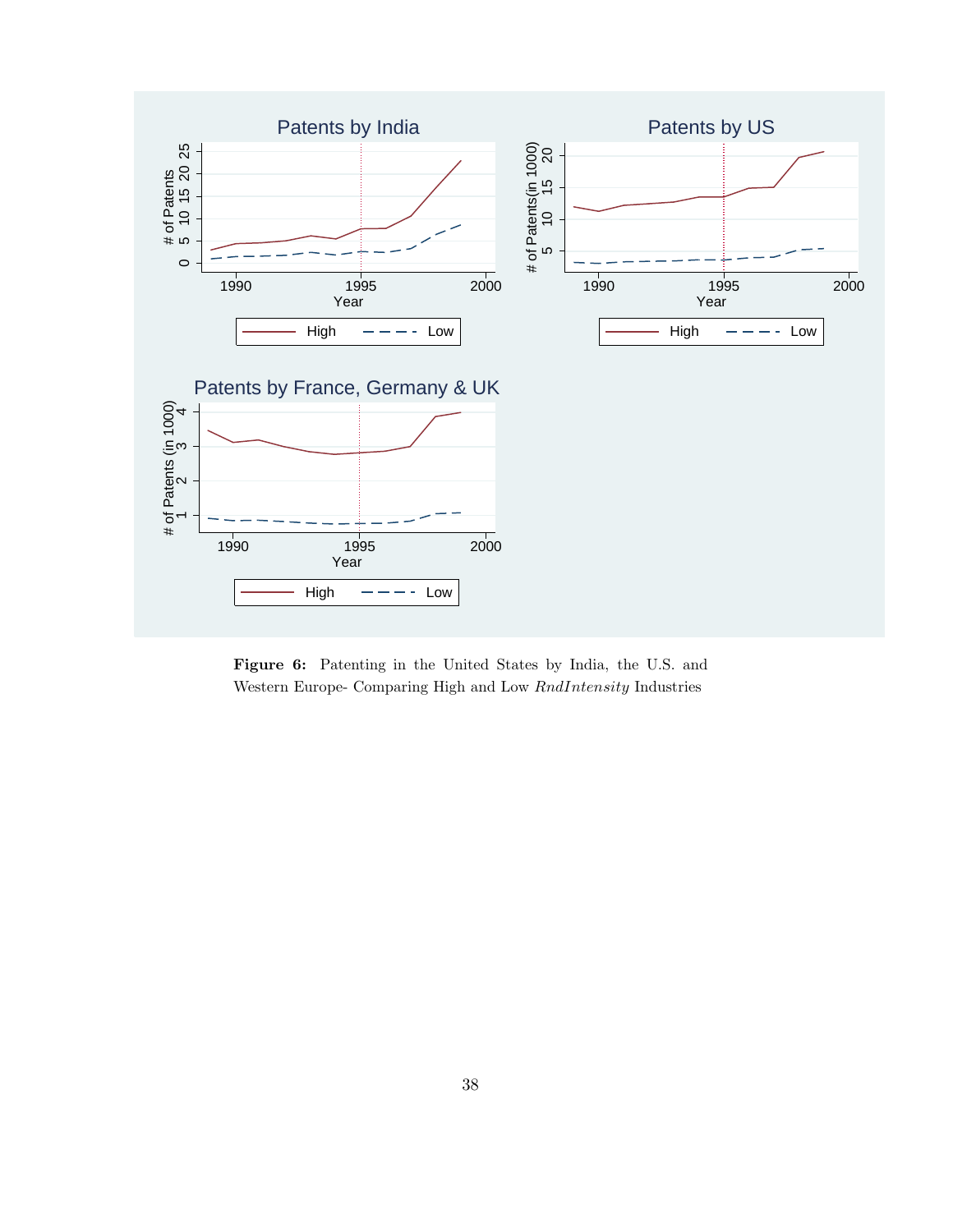| Variable     | Description                                                                            |
|--------------|----------------------------------------------------------------------------------------|
| Revenue      | Prowess firm sales (in million INRs)                                                   |
| R&D          | Prowess firm R&D expenditure (in million INRs)                                         |
| Royalties    | Prowess firm foreign currency expenditure on technology<br>royalties (in million INRs) |
| Foreign      | Dummy indicating foreign ownership of Prowess firm                                     |
| RnDIntensity | US industry R&D spending to sales ratio                                                |
|              | in $1990-94$ (at 4-digit NIC level)                                                    |
|              | Source: COMPUSTAT                                                                      |
| PatIntensity | US industry $#$ patents to sales ratio                                                 |
|              | in $1990-94$ (at 4-digit NIC level)                                                    |
|              | Source: COMPUSTAT and NBER Patent Database                                             |
| Chem         | Dummy indicating chemicals, pharmaceuticals,                                           |
|              | agrochemicals or food industry                                                         |
| Ex Tariff    | Index of import tariffs in India's trading partners,                                   |
|              | measured by 4-digit industry-year $\&$                                                 |
|              | weighted by the partners' 1989 shares in India's exports                               |
| In Tariff    | India's import tariff, measured by 4-digit industry-year                               |
|              | Source: COMTRADE                                                                       |
| Delicensed   | Dummy indicating an industry's delicensing                                             |
|              | (equal to one in all post-delicensing years)                                           |
| Yr94         | Dummy equal to 1 for years $> 1994$                                                    |
| Yr99         | Dummy equal to 1 for years $> 1999$                                                    |
| Yr02         | Dummy equal to 1 for years $> 2002$                                                    |

Table 1: Variable Definitions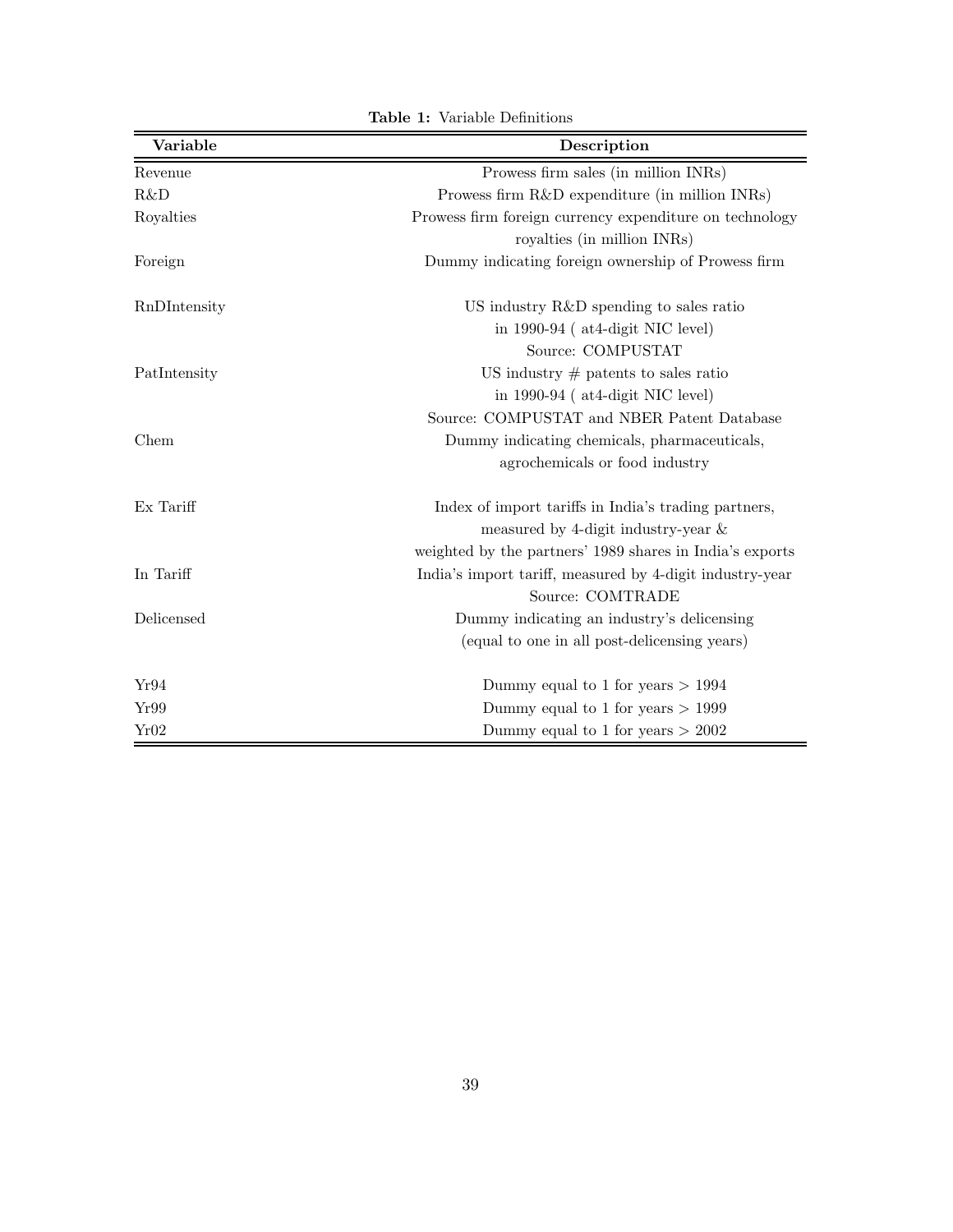| Prowess companies, 1989-1994  |           |
|-------------------------------|-----------|
| Number of companies           | 3016      |
| Mean sales                    | 1460.7    |
|                               | [9264.0]  |
| Mean Export Earning           | 4.9       |
|                               | [31.2]    |
| Mean R&D Spending             | 1.5       |
|                               | [15.3]    |
| Mean Foreign Royalty Spending | 3.1       |
|                               | [20.4]    |
| $%$ companies doing R&D       | 21.3      |
| Prowess companies, 1995-2005  |           |
| Number of companies           | 5252      |
| Mean sales                    | 1803.9    |
|                               | [16191.4] |
| Mean Export Earning           | 16.4      |
|                               | [104.8]   |
| Mean R&D Spending             | 5.1       |
|                               | [44.2]    |
| Mean Foreign Royalty Spending | 3.8       |
|                               | [58.7]    |
| $%$ companies doing R&D       | $29.5\,$  |
| Median RnDIntensity           | 0.011     |
| Mean RnDIntensity             | .018      |
|                               | [0.019]   |
| Median PatIntensity           | 0.018     |
| Mean PatIntensity             | 0.028     |
|                               | [0.035]   |

Table 2: Summary Statistics

Notes: Standard deviations in brackets. Sales, export earnings, R&D and royalty spending of Prowess firms are in million Indian Rupees, deflated to 2000 prices. In 2000, 1 USD was equal to approximately 45 rupees. The statistics on the US industry-level measures from Compustat data- RnDIntensity and PatIntensitywere calculated for 279 4-digit NIC industry groups. R&D spending and sales of US firms are in million USD.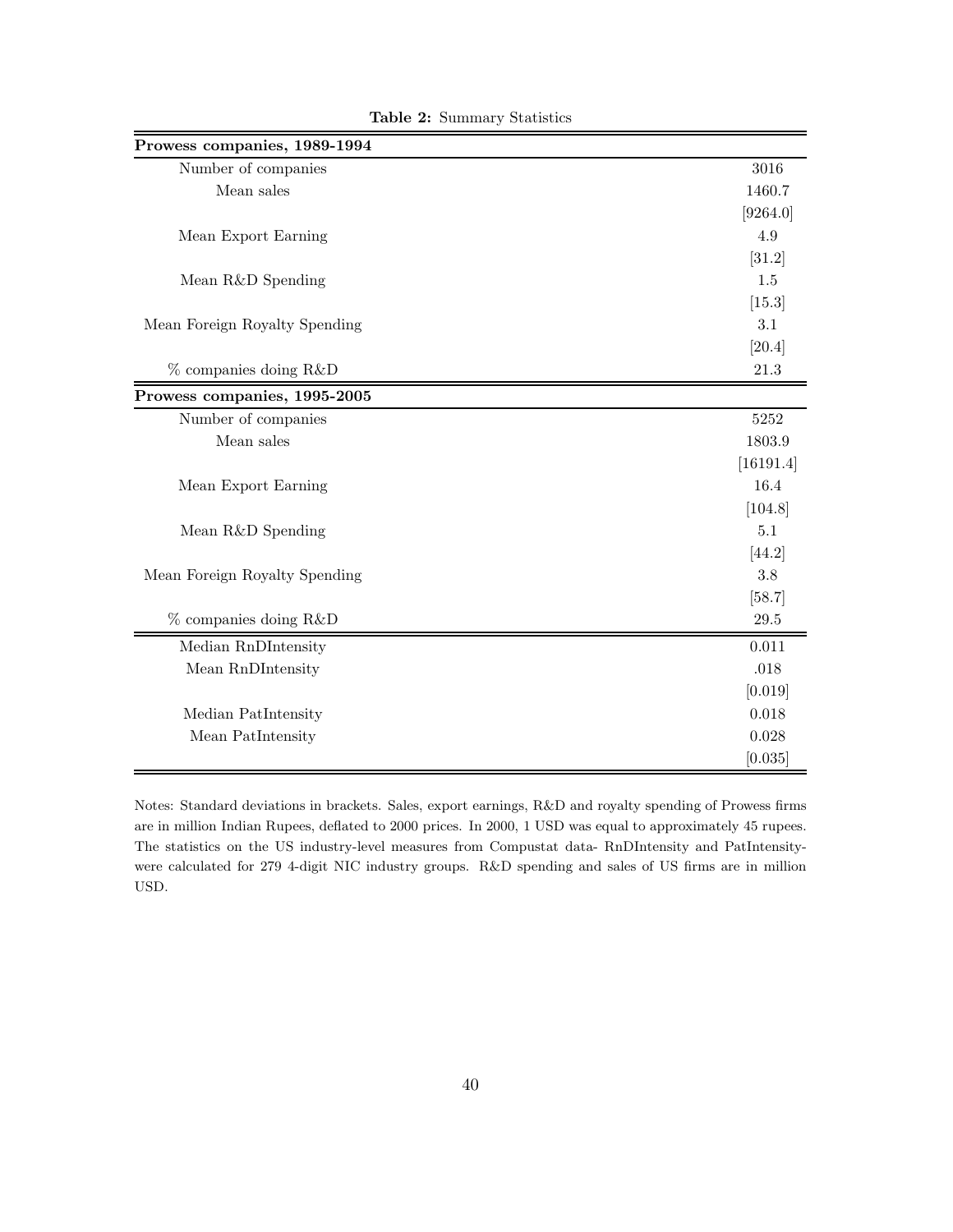| NIC Code | Industry                                                    | RnDIntensity |
|----------|-------------------------------------------------------------|--------------|
| 32       | Radio, television & communication equipment                 | 0.076        |
| 30       | Office, accounting $&$ computing machinery                  | 0.067        |
| 33       | Medical, precision & optical instruments                    | 0.043        |
| 24       | Chemicals & chemical products (incl. drugs)                 | 0.039        |
| 23       | Coke, refined petroleum products $\&$ nuclear fuel          | 0.037        |
| 31       | Electrical Machinery                                        | 0.028        |
| 25       | Rubber & plastic products                                   | 0.027        |
| 29       | Machinery & equipment                                       | 0.023        |
| 35       | Transport equipment (incl. ships, aircraft $\&$ spacecraft) | 0.022        |
| 34       | Motor vehicles                                              | 0.019        |
| 36       | Misc. manufacturing                                         | 0.016        |
| 21       | Paper & paper products                                      | 0.014        |
| 19       | Leather, luggage & footwear                                 | 0.013        |
| 17       | <b>Textiles</b>                                             | 0.012        |
| 27       | Basic metals                                                | 0.010        |
| 18       | Apparel                                                     | 0.009        |
| 28       | Fabricated metal products                                   | 0.008        |
| 22       | Publishing, printing & reproduction of recorded media       | 0.007        |
| 11       | Extraction of crude petroleum $\&$ natural gas              | 0.007        |
| 20       | Wood & products of wood & cork                              | 0.006        |
| 26       | Other non-metallic mineral products                         | 0.005        |
| 15       | Food products & beverages                                   | 0.005        |
| 14       | Other mining                                                | 0.004        |
| 16       | Tobacco                                                     | 0.003        |
| 10       | Mining of coal & lignite                                    | 0.001        |
| 13       | Mining of metal ores                                        | 0.0002       |

Table 3: Industries in Descending Order of Industry R&D to Sales Ratio in the U.S. (RnDIntensity)

RnDIntensity was calculated at the 4-digit NIC level, & this tables presents its means at the 2-digit NIC level.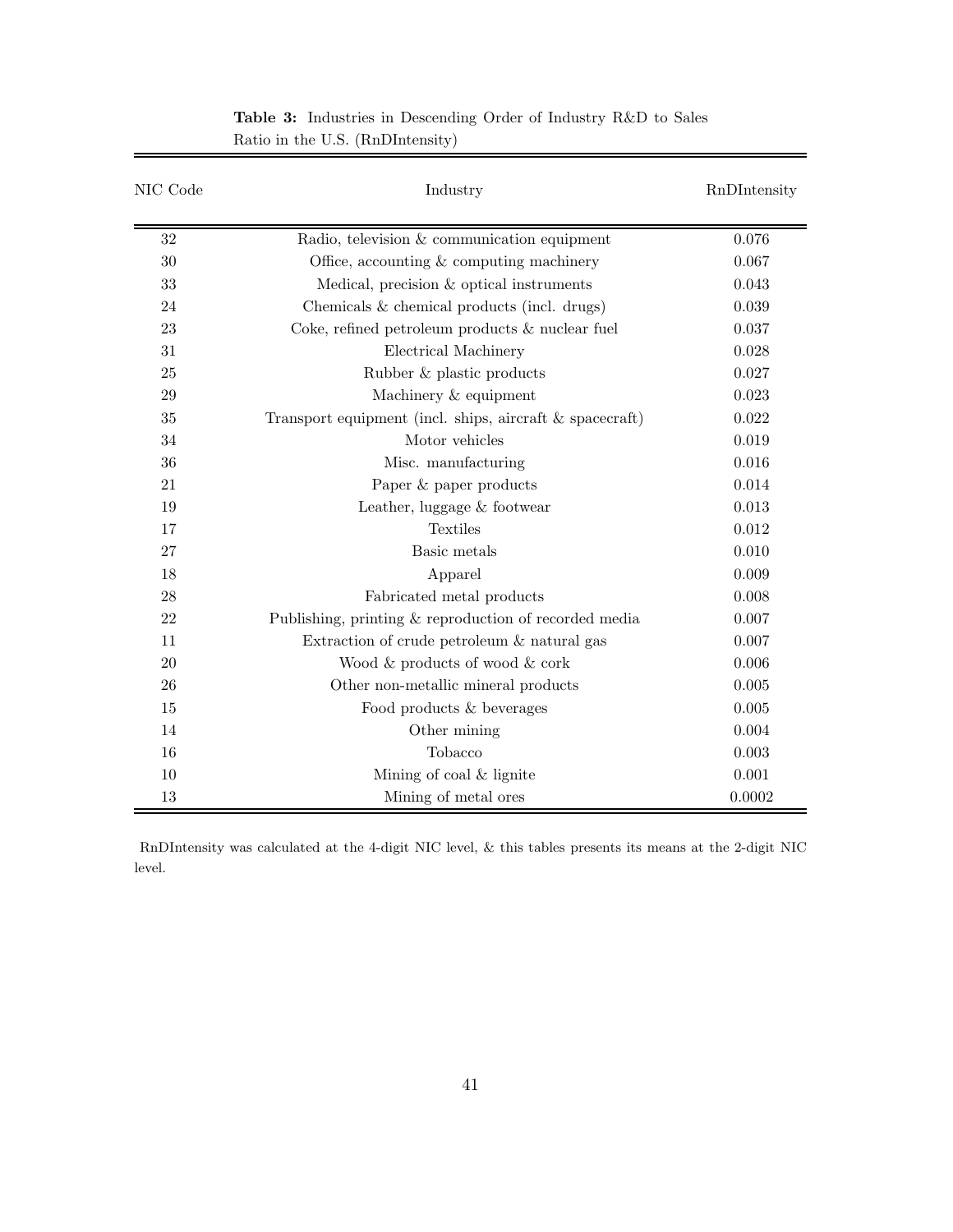| NIC Code | Industry                                                    | PatIntensity |
|----------|-------------------------------------------------------------|--------------|
| 32       | Radio, television & communication equipment                 | 0.0980       |
| 24       | Chemicals & chemical products (incl. drugs)                 | 0.0856       |
| 30       | Office, accounting $&$ computing machinery                  | 0.0808       |
| 33       | Medical, precision & optical instruments                    | 0.0704       |
| 29       | Machinery & equipment                                       | 0.0406       |
| 31       | Electrical Machinery                                        | 0.0368       |
| 36       | Misc. manufacturing                                         | 0.0350       |
| 35       | Transport equipment (incl. ships, aircraft $\&$ spacecraft) | 0.0336       |
| 25       | Rubber & plastic products                                   | 0.0314       |
| 11       | Extraction of crude petroleum & natural gas                 | 0.0309       |
| 19       | Leather, luggage $&$ footwear                               | 0.0233       |
| 28       | Fabricated metal products                                   | 0.0216       |
| 34       | Motor vehicles                                              | 0.0203       |
| 23       | Coke, refined petroleum products $\&$ nuclear fuel          | 0.0167       |
| 17       | <b>Textiles</b>                                             | 0.0126       |
| 26       | Other non-metallic mineral products                         | 0.0126       |
| 27       | Basic metals                                                | 0.0117       |
| 21       | Paper & paper products                                      | 0.0112       |
| 18       | Apparel                                                     | 0.0107       |
| 20       | Wood & products of wood & cork                              | 0.0101       |
| 14       | Other mining                                                | 0.0077       |
| 22       | Publishing, printing & reproduction of recorded media       | 0.0029       |
| 15       | Food products & beverages                                   | 0.0025       |
| 16       | Tobacco                                                     | 0.0022       |
| 13       | Mining of metal ores                                        | 0.001        |
| 10       | Mining of coal $&$ lignite                                  | 0.0007       |

Table 4: Industries in Descending Order of Industry Patents to Sales Ratio in the U.S. (PatIntensity)

PatIntensity was calculated at the 4-digit NIC level, & this tables presents its means at the 2-digit NIC level.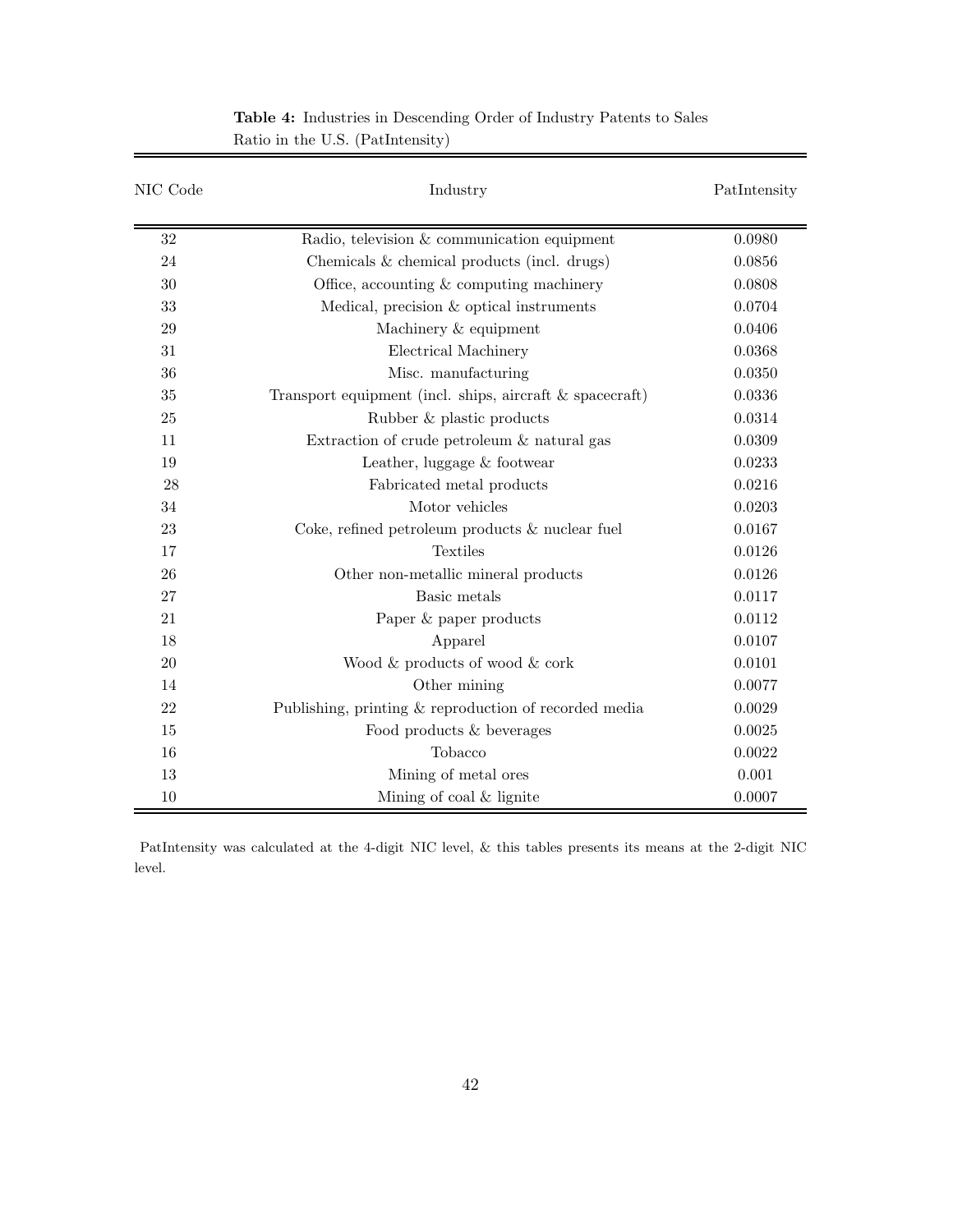|                                 | Low RnDIntensity<br>Industries | <b>High RnDIntensity</b><br>Industries |
|---------------------------------|--------------------------------|----------------------------------------|
| Pre-1994 summary                |                                |                                        |
| Number of firms                 | 1383                           | 1599                                   |
| Mean Annual Sales               | 1981.9                         | 1037.1                                 |
|                                 | [13260.9]                      | [3065.3]                               |
| Median Annual Sales             | 304.9                          | 232.8                                  |
| Mean Annual R&D                 | .9                             | 2.2                                    |
|                                 | $[13.2]$                       | [17.1]                                 |
| $\%$ of firms with non-zero R&D | 14.6                           | 27.4                                   |
| Post-1994 summary               |                                |                                        |
| Number of firms                 | 2369                           | 2768                                   |
| Mean Sales                      | 2630.4                         | 1157.9                                 |
|                                 | [23614.5]                      | [4400.9]                               |
| Median Sales                    | 326.6                          | 257.5                                  |
| Mean R&D                        | 2.3                            | 7.7                                    |
|                                 | [25.5]                         | $[56.1]$                               |
| $\%$ of firms with non-zero R&D | 21.5                           | 36.7                                   |

#### Table 5: Summary Statistics- By RnDIntensity, Before and After 1994

Notes: Standard deviations in brackets. Sales and R&D are in million Rs. and constant year 2000 prices. Within each sub-period, we first averaged firm sales and R&D spending across years, and then split the firms into two roughly equal-sized groups, based on the median value of RnDIntensity across firms. This median was 0.016 in both sub-periods. Then, we calculated the mean and standard deviation of average annual firm sales and R&D in every sub-period\*group cell.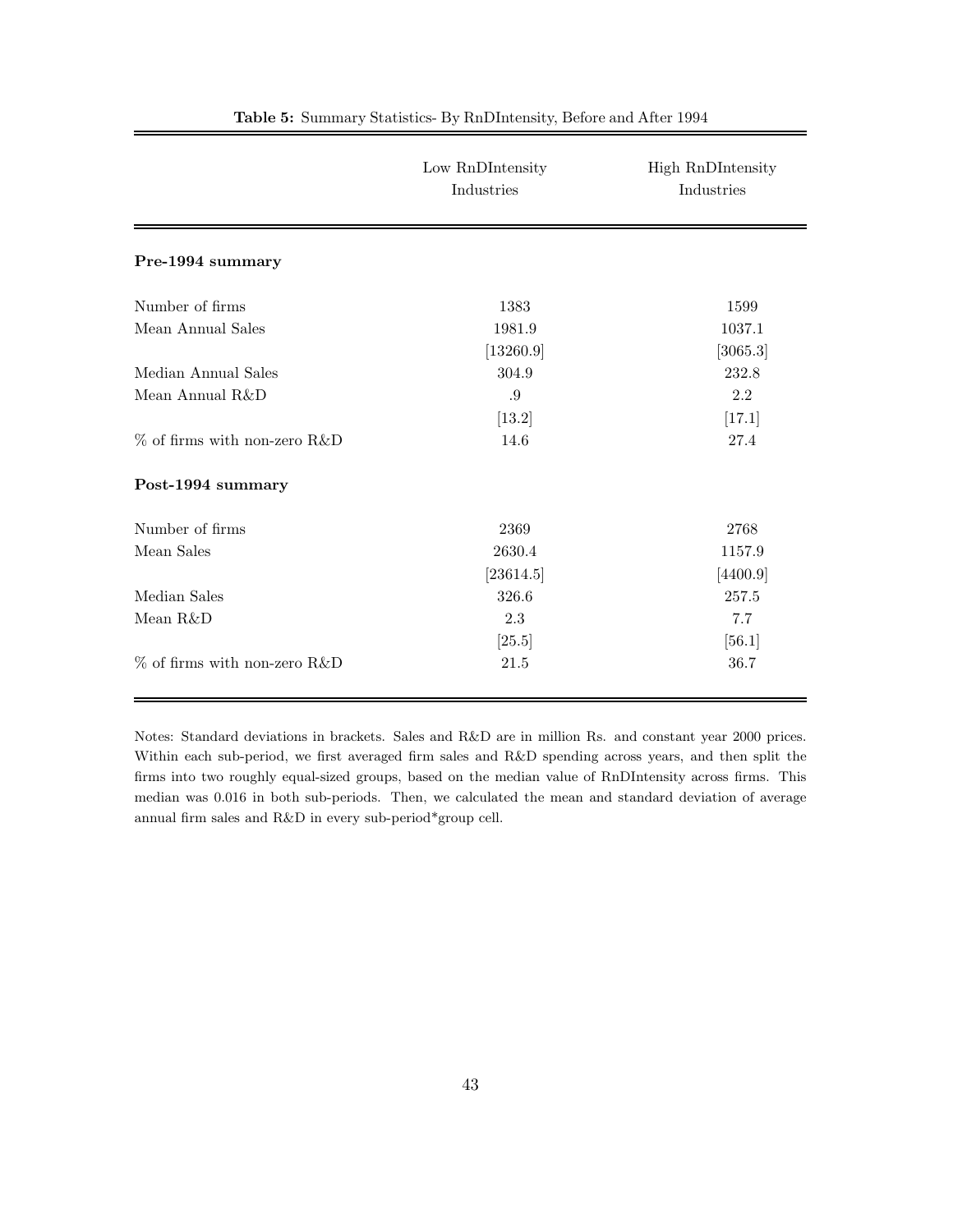|                     |                       |                         | log(R&D)                |                       |                       |
|---------------------|-----------------------|-------------------------|-------------------------|-----------------------|-----------------------|
|                     | (1)                   | (2)                     | (3)                     | (4)                   | (5)                   |
| RnDIntensity*Yr94   | 4.666<br>$(2.371)$ ** | 18.873<br>$(3.923)$ *** | 17.414<br>$(3.459)$ *** |                       |                       |
| RnDIntensity*Yr99   |                       |                         | $-.440$<br>(1.527)      |                       |                       |
| $RnDIntensity*Yr02$ |                       |                         | 5.346<br>$(1.085)$ ***  |                       |                       |
| PatIntensity*Yr94   |                       |                         |                         | 7.739<br>$(3.858)$ ** | 7.022<br>$(3.517)$ ** |
| PatIntensity*Yr99   |                       |                         |                         |                       | .081<br>(1.113)       |
| PatIntensity*Yr02   |                       |                         |                         |                       | 2.094<br>$(1.063)$ ** |
| Year Dummies        | Υ                     | Y                       | Y                       | Y                     | Υ                     |
| Industry FE         | Υ                     |                         |                         |                       |                       |
| Firm FE             |                       | Y                       | Υ                       | Y                     | Y                     |
| Obs.                | 48848                 | 48848                   | 48848                   | 48848                 | 48848                 |

Table 6: IPR changes and R&D spending by Indian firms

Notes: Robust standard errors adjusted for clustering at 4-digit industry in parenthesis. \*\*\* indicates 1% , \*\* 5% and \* 10% significance level. The dependent variable is the logarithm of the firm's annual R&D spending plus one.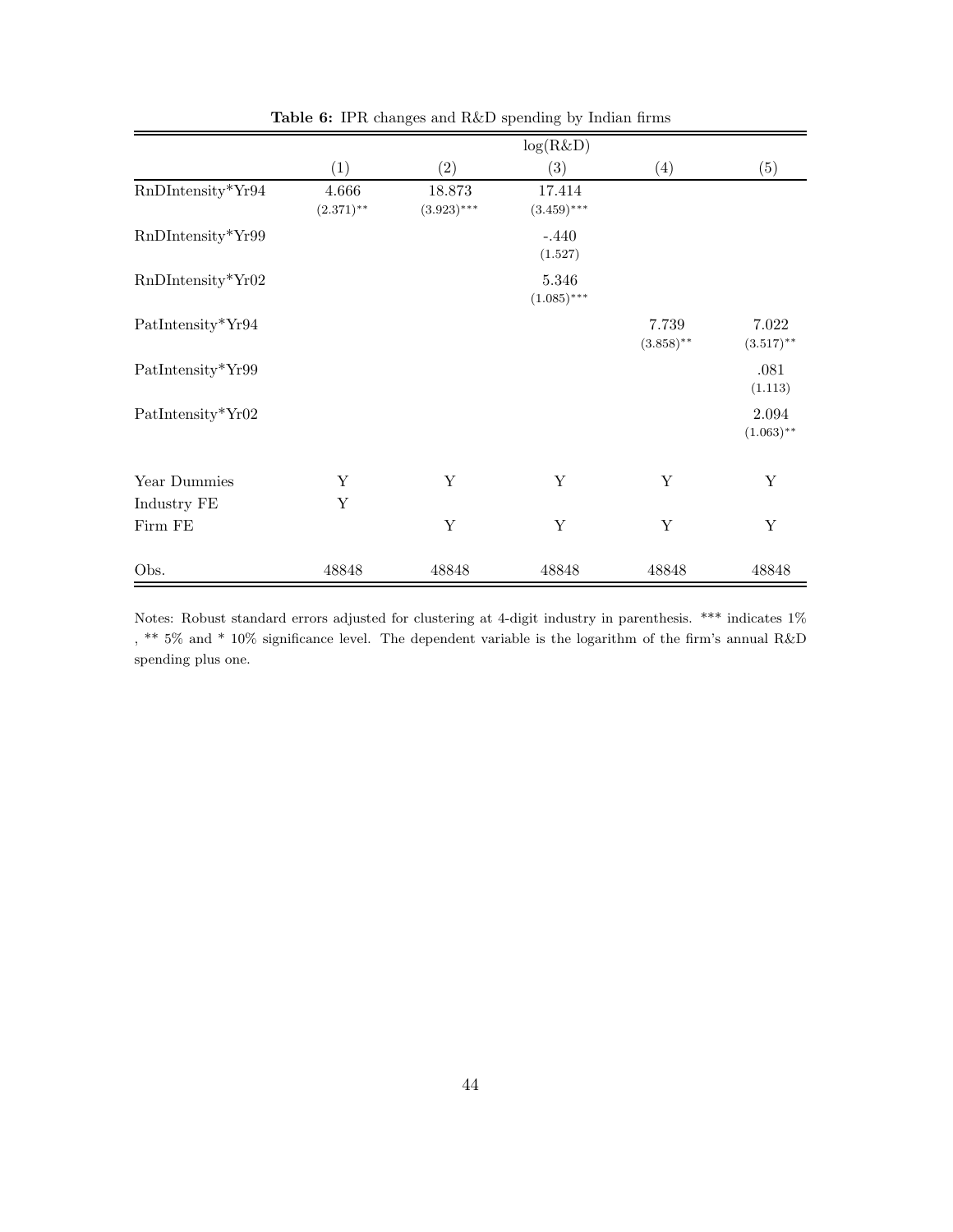|                                               | log(R&D)                |                        |                            |                          |                          |                        |
|-----------------------------------------------|-------------------------|------------------------|----------------------------|--------------------------|--------------------------|------------------------|
|                                               | (1)                     | (2)                    | (3)                        | (4)                      | (5)                      | (6)                    |
| RnDIntensity*P2                               | 13.078<br>$(2.737)$ *** | 7.350<br>$(2.263)$ *** |                            |                          |                          |                        |
| RnDIntensity*P3                               |                         | $-2.163$<br>(1.685)    |                            |                          |                          |                        |
| RnDIntensity*P4                               |                         | 6.377<br>$(1.859)$ *** |                            |                          |                          |                        |
| $\operatorname{Paththensity*} \! \mathbf{P2}$ |                         |                        | $5.694\,$<br>$(1.741)$ *** | $2.375\,$<br>$(1.426)^*$ |                          |                        |
| PatIntensity*P3                               |                         |                        |                            | $-.632$<br>(1.098)       |                          |                        |
| PatIntensity*P4                               |                         |                        |                            | 2.210<br>$(1.205)^*$     |                          |                        |
| Firm FE                                       | Y                       | Y                      | Y                          | Y                        |                          |                        |
| Period Dummies                                | Y                       | Y                      | Y                          | Y                        |                          |                        |
| Collapsed Data                                | $\mathbf Y$             | Y                      | $\mathbf Y$                | $\mathbf Y$              |                          |                        |
| Obs.                                          | 7732                    | $15282\,$              | 7732                       | 15282                    |                          |                        |
| RnDIntensity*Yr94                             |                         |                        |                            |                          | 36.467<br>$(12.626)$ *** |                        |
| PatIntensity*Yr94                             |                         |                        |                            |                          |                          | 6.078<br>$(1.919)$ *** |
| Firm FE                                       |                         |                        |                            |                          | $\mathbf Y$              | Y                      |
| Year Dummies                                  |                         |                        |                            |                          | $\mathbf Y$              | Y                      |
| Collapsed Data                                |                         |                        |                            |                          | No                       | No                     |
| 1975-80 Measures                              |                         |                        |                            |                          | Y                        | Y                      |
| Obs.                                          |                         |                        |                            |                          | 46952                    | 46952                  |

Table 7: Robustness Checks- Annual Data Collapsed to Two/Four Periods; 1975-80 Measures of RnDIntensity & PatIntensity

Robust standard errors in parenthesis. \*\*\* indicates 1% , \*\* 5% and \* 10% significance level. In columns (1) and (3), the annual firm level data have been collapsed to two periods per firm - 1989-1994 and 1995-2005. In columns (2) and (4), the data have been collapsed to four periods per firm - 1989-1994, 1995-1999, 2000-2001 and 2002-2005. P2 is a dummy equal to 1 in 1994-2005, P3 is a dummy equal to 1 in 1999-2005, and P4 is a dummy equal to 1 in 2001-2005. In columns (5) and (6), RnDIntensity and PatIntensity are calculated using US Compustat and NBER Patent Data from 1975-80, and standard errors are adjusted for clustering at 4-digit NIC industry level.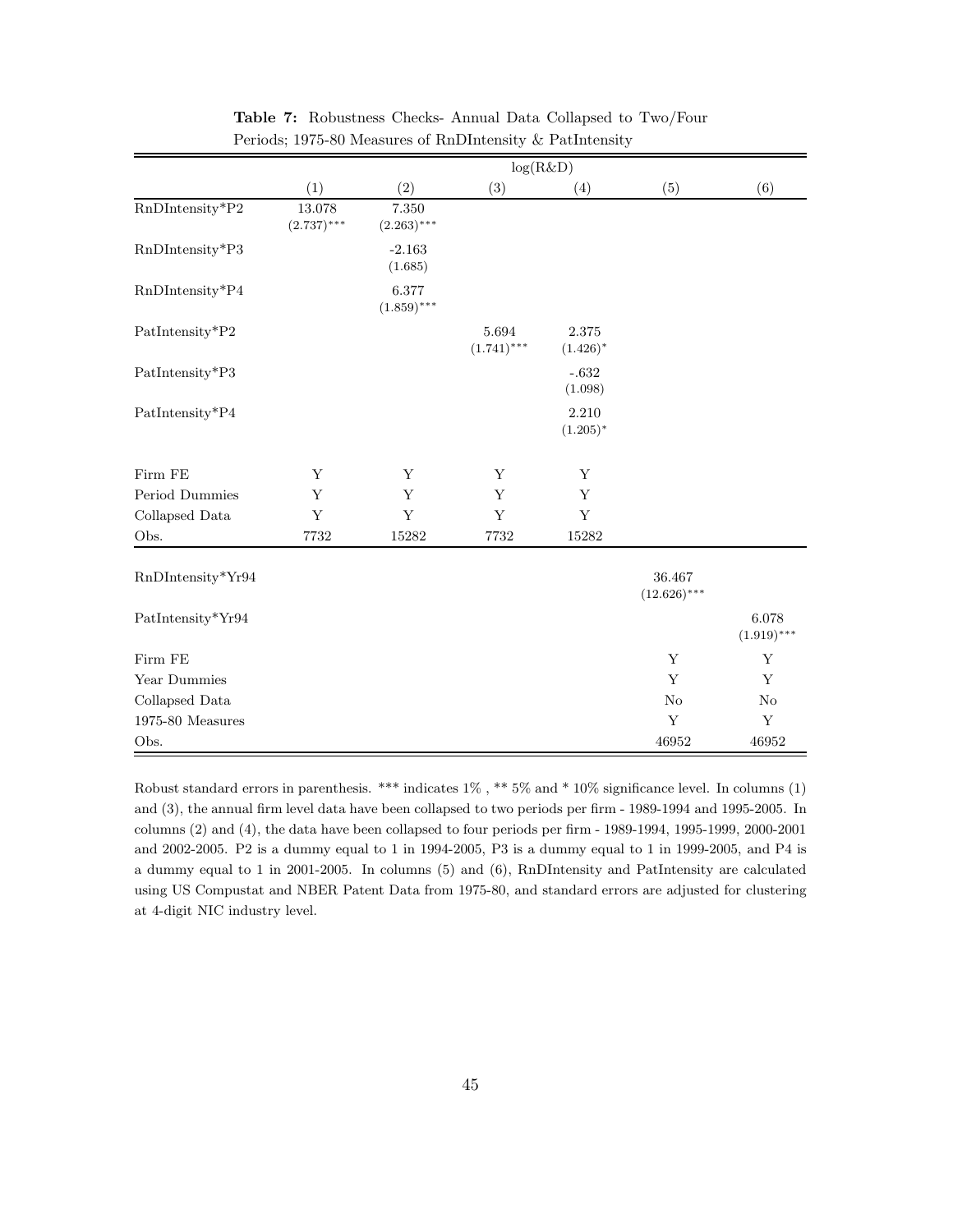|                                                      |                         |                         | log(R&D)                |                         |                         |                         |
|------------------------------------------------------|-------------------------|-------------------------|-------------------------|-------------------------|-------------------------|-------------------------|
|                                                      | (1)                     | (2)                     | (3)                     | (4)                     | (5)                     | (6)                     |
| $\mathit{RnDIntensy*\!Yr94}$                         | 17.152<br>$(3.529)$ *** | 15.859<br>$(3.532)$ *** | 16.110<br>$(3.354)$ *** | 16.150<br>$(3.283)$ *** | 10.469<br>$(3.105)$ *** | 8.793<br>$(2.873)$ ***  |
| RnDIntensy*Yr99                                      | $-.441$<br>(1.526)      | $-.450$<br>(1.541)      | $-.051$<br>(1.417)      | .008<br>(1.430)         | $-.461$<br>(1.680)      | $-1.282$<br>(2.216)     |
| RnDIntensy*Yr02                                      | 5.348<br>$(1.085)$ ***  | 5.345<br>$(1.083)$ ***  | 5.464<br>$(1.090)$ ***  | 5.457<br>$(1.093)$ ***  | 4.071<br>$(1.382)$ ***  | 3.395<br>$(1.704)$ **   |
| $Chem*Yr94$                                          | .056<br>(.290)          | .079<br>(.280)          | .086<br>(.273)          | .084<br>(.273)          | .086<br>(.288)          | .077<br>(.215)          |
| Foreign*Yr94                                         |                         | 1.263<br>$(.364)***$    | 1.255<br>$(.367)$ ***   | 1.256<br>$(.367)***$    | 1.239<br>$(.364)***$    | 1.039<br>$(.358)***$    |
| In Tariff                                            |                         |                         | .005<br>(.004)          | .005<br>(.003)          | .011<br>$(.004)$ ***    | .010<br>$(.003)$ ***    |
| $RnDIntensity*$<br>In Tariff                         |                         |                         |                         |                         | $-.287$<br>$(.119)$ **  | $-.380$<br>$(.120)$ *** |
| ExTariff                                             |                         |                         | $-.004$<br>(.006)       | $-.004$<br>(.006)       | $-.004$<br>(.007)       | $-.0003$<br>(.006)      |
| RnDIntensity*<br>ExTariff                            |                         |                         |                         |                         | $-.048$<br>(.410)       | .014<br>(.374)          |
| Delicensed                                           |                         |                         |                         | .044<br>(.277)          | $-.103$<br>(.295)       | $-.140$<br>(.284)       |
| $RnDIntensity*$<br>$\label{d:2} \textbf{Delicensed}$ |                         |                         |                         |                         | 17.930<br>$(9.969)*$    | 15.358<br>(9.819)       |
| Year Dummies                                         | Y                       | Y                       | Y                       | $\mathbf Y$             | Y                       | Y                       |
| Firm FE                                              | Y                       | Y                       | Y                       | Y                       | Y                       | Y                       |
| Industry Trends                                      |                         |                         |                         |                         |                         | Y                       |
| Obs.                                                 | 48848                   | 48848                   | 48848                   | 48848                   | 48848                   | 48848                   |

Table 8: Robustness checks- tariffs, delicensing, foreign ownership and industry-specific time trends

Notes: Robust standard errors adjusted for clustering at 4-digit industry in parenthesis. \*\*\* indicates 1% , \*\* 5% and \* 10% significance level. The dependent variable is the logarithm of the firm's annual R&D spending plus one. Control variables in columns (6) include separate linear time trends for all 2-digit NIC industries.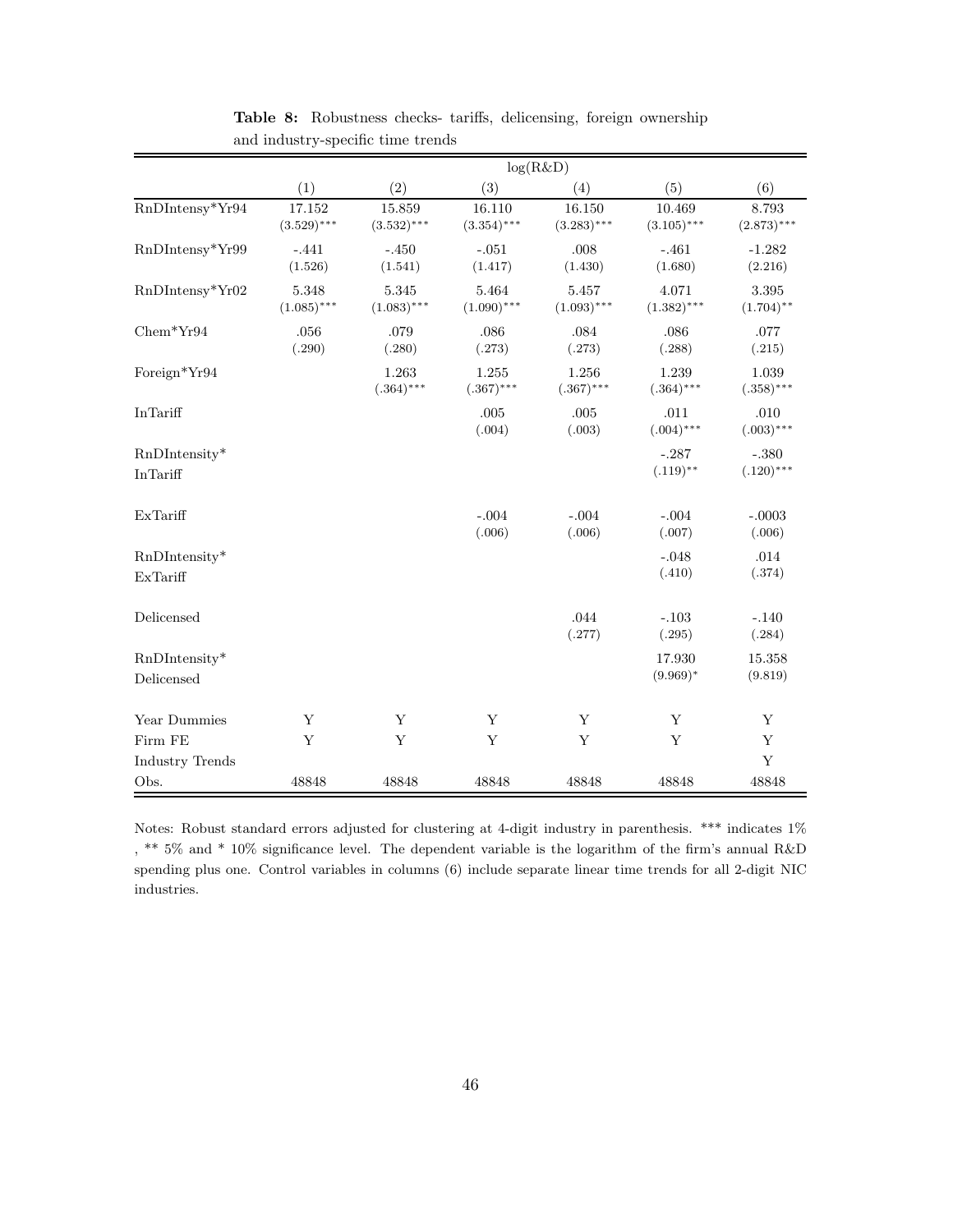|                           |                |                     | log(R&D)          |                     |                   |
|---------------------------|----------------|---------------------|-------------------|---------------------|-------------------|
|                           | (1)            | (2)                 | (3)               | (4)                 | (5)               |
| PPP*Yr94                  | .164<br>(.126) | .120<br>(.119)      | .122<br>(.122)    | .116<br>$(.058)$ ** | .077<br>(.062)    |
| $PPP*Yr99$                |                | .062<br>$(.031)$ ** |                   |                     |                   |
| $PPP*Yr02$                |                | .043<br>(.034)      |                   |                     |                   |
| $NPP*Yr94$                |                |                     | $-.541$<br>(.472) |                     | $-.484$<br>(.312) |
| Year Dummies              | Y              | Y                   | Y                 | Y                   | $\mathbf Y$       |
| Firm FE<br>Data collapsed | Y              | $\mathbf Y$         | $\mathbf Y$       | $\mathbf Y$         | $\mathbf Y$       |
| to two periods            |                |                     |                   | Y                   | Y                 |
| Obs.                      | 31240          | 31240               | 31240             | 5069                | 5069              |

Table 9: Robustness check- Patent importance measures from the Yale Survey of Industrial Research and Development

Notes: Robust standard errors in parenthesis. \*\*\* indicates 1% , \*\* 5% and \* 10% significance level. In columns (1)-(3), the standard errors are adjusted for clustering within 69 4-digit industry groups. The dependent variable is the logarithm of the firm's annual R&D spending plus one. PPP measures the response to "do process/product patents prevent competitors from duplicating inventions?", while NPP is the response to average effectiveness of non-patent protection methods, both averaged within industries. PPP and NPP are from Table C2 in Cockburn and Griliches (1987), which is based on the Yale Survey of Industrial Research and Development, and range in value from 1 to 10 (approximately).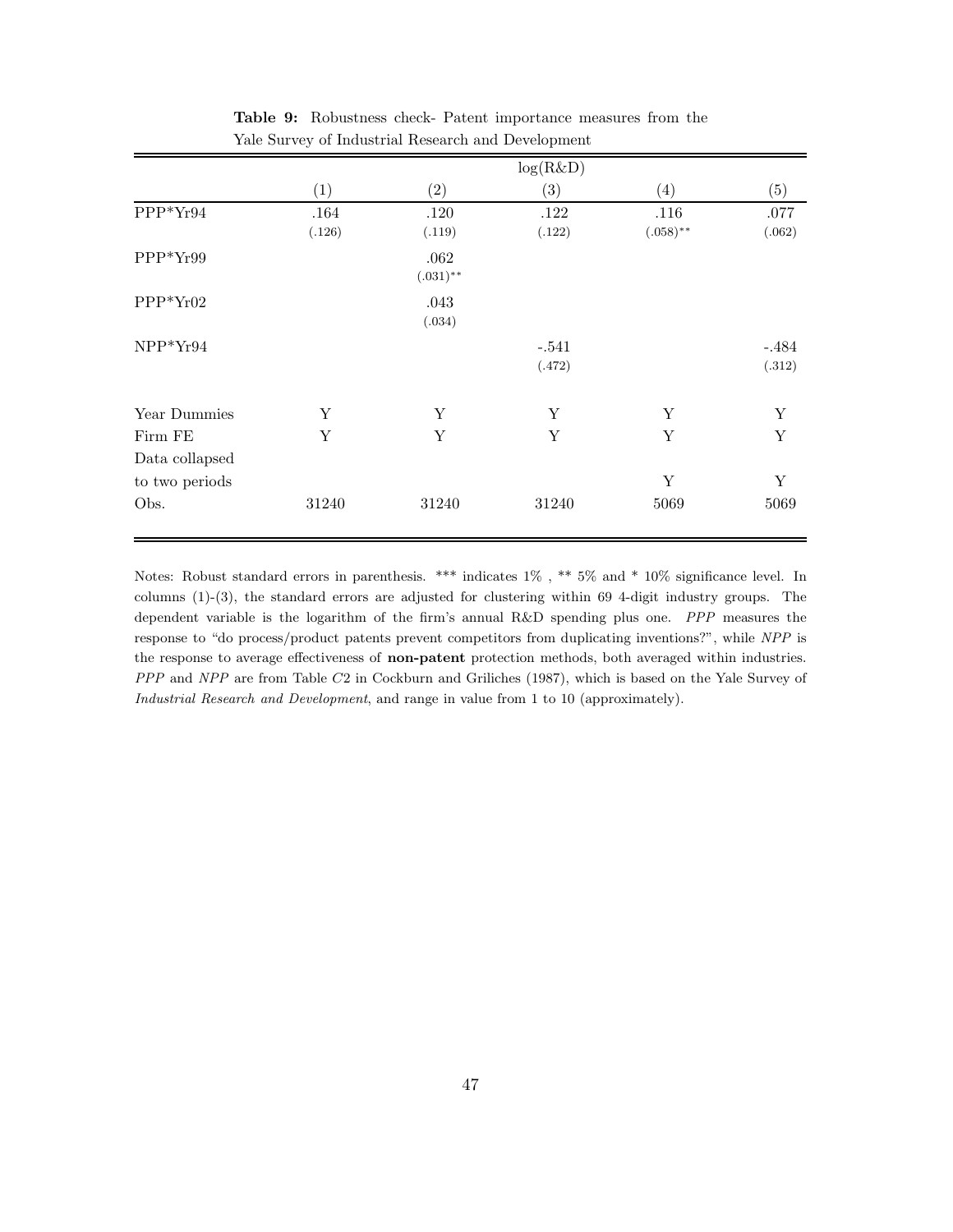|                           |                         | log(R&D)               |                             |
|---------------------------|-------------------------|------------------------|-----------------------------|
|                           | (1)                     | (2)                    | (3)                         |
| RnDIntensity*Yr94         | 4.649<br>(6.183)        | 5.302<br>(6.109)       | $-9.096$<br>(7.453)         |
| RnDIntensity*Yr99         |                         | $-3.167$<br>(3.436)    | $-6.238$<br>(4.668)         |
| RnDIntensity*Yr94         |                         | 2.829<br>(3.232)       | 2.760<br>(4.290)            |
| RnDIntensity*DMarket*Yr94 | .0001<br>$(.00004)$ *** | .0001<br>$(.00004)$ ** | $.0002\,$<br>$(.00006)$ *** |
| RnDIntensity*DMarket*Yr99 |                         | .00003<br>(.00003)     | .00004<br>(.00004)          |
| RnDIntensity*DMarket*Yr02 |                         | .00002<br>(.00002)     | $-1.04e-06$<br>(.00004)     |
| Foreign*Yr94              |                         |                        | 1.042<br>$(.357)***$        |
| InTariff                  |                         |                        | .009<br>$(.003)$ ***        |
| RnDIntensity*InTariff     |                         |                        | $-.385$<br>$(.122)***$      |
| ExTariff                  |                         |                        | $.002\,$<br>(.006)          |
| RnDIntensity*ExTariff     |                         |                        | $-.211$<br>(.419)           |
| Delicensed                |                         |                        | $-.179$<br>(.278)           |
| RnDIntensity*Delicensed   |                         |                        | 22.538<br>$(10.521)$ **     |
| Year Dummies              | Y                       | Y                      | Y                           |
| Firm FE                   | Y                       | $\mathbf Y$            | Y                           |
| Industry-Time Trends      |                         |                        | Y                           |
| Obs.                      | 48848                   | 48848                  | 48848                       |

Table 10: The Effect of Domestic Market Size

Notes: Robust standard errors adjusted for clustering at 4-digit industry in parenthesis. \*\*\* indicates 1% , \*\* 5% and \* 10% significance level. Control variables include Chem\*Yr94 & the interaction of DMarket with the year dummies. DMarket is the 4-digit NIC industry revenue + imports - exports in India in 1990. Source: Annual Survey of Industries and Comtrade.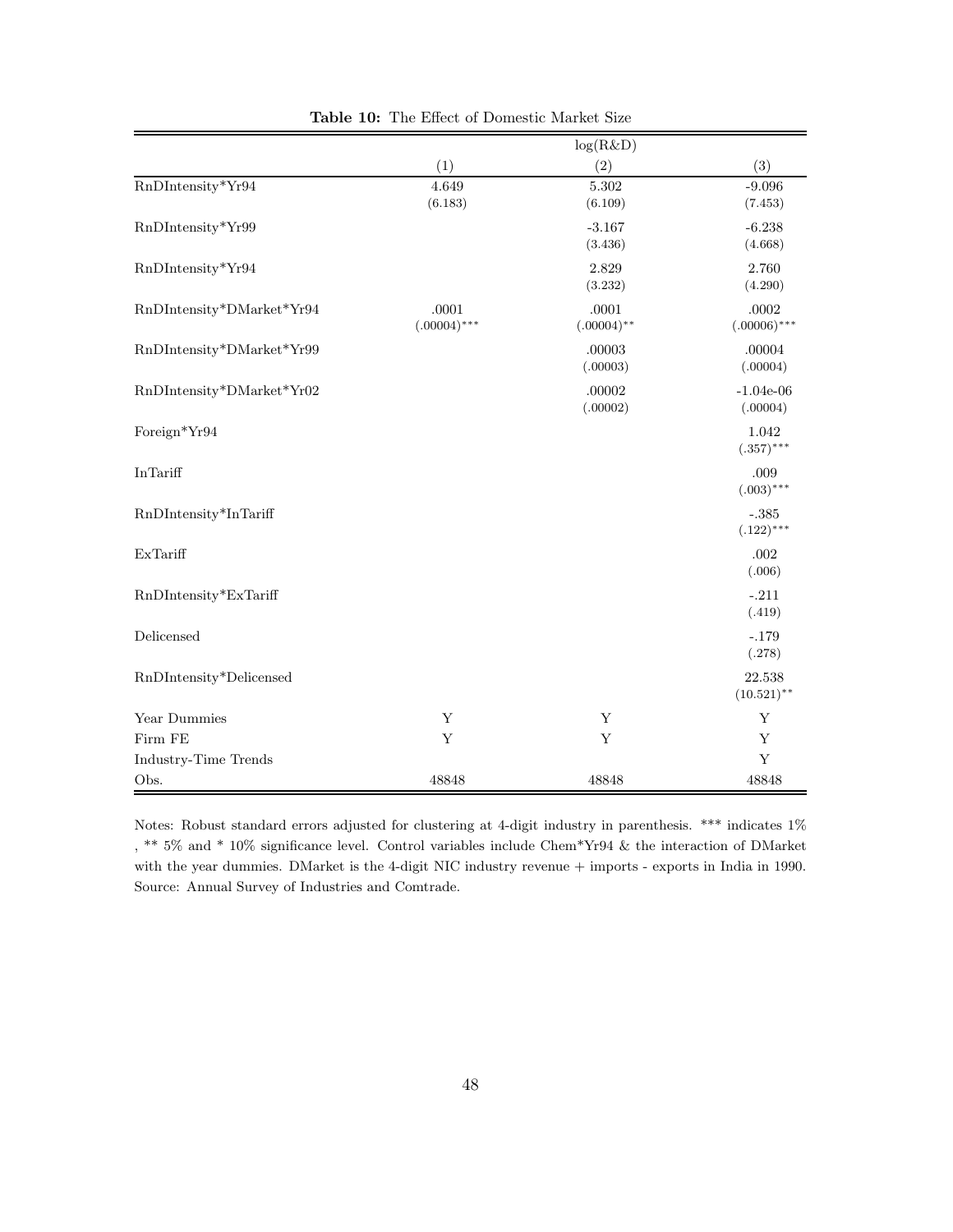| <b>Table 11:</b> US Patents Granted Between 1989-1999 |
|-------------------------------------------------------|
|-------------------------------------------------------|

|         |                             | Britain+France<br>$+$ Germany | India | <b>USA</b> |
|---------|-----------------------------|-------------------------------|-------|------------|
|         | Total Patents               | 568239                        | 1003  | 2297509    |
| 1989-94 | Mean Originality<br>Measure | 0.31                          | 0.32  | 0.37       |
|         | Mean Citations<br>Received  | 3.94                          | 4.53  | 6.40       |
|         | <b>Total Patents</b>        | 512106                        | 2292  | 2575415    |
| 1995-99 | Mean Originality<br>Measure | 0.33                          | 0.32  | 0.39       |
|         | Mean Citations<br>Received  | 0.98                          | 0.82  | 1.63       |

## Country of First Inventor

Source: NBER US Patent Database. A patent's originality measure is one minus the index of concentration, across patent classes, of the citations made by the patent. Thus, if a patent cites previous patents that belong to a narrow set of technologies the originality score will be low, whereas citing patents in a wide range of fields would render a high score. Citations Received measures the total number of citations by other patents that the patent received between 1975-99.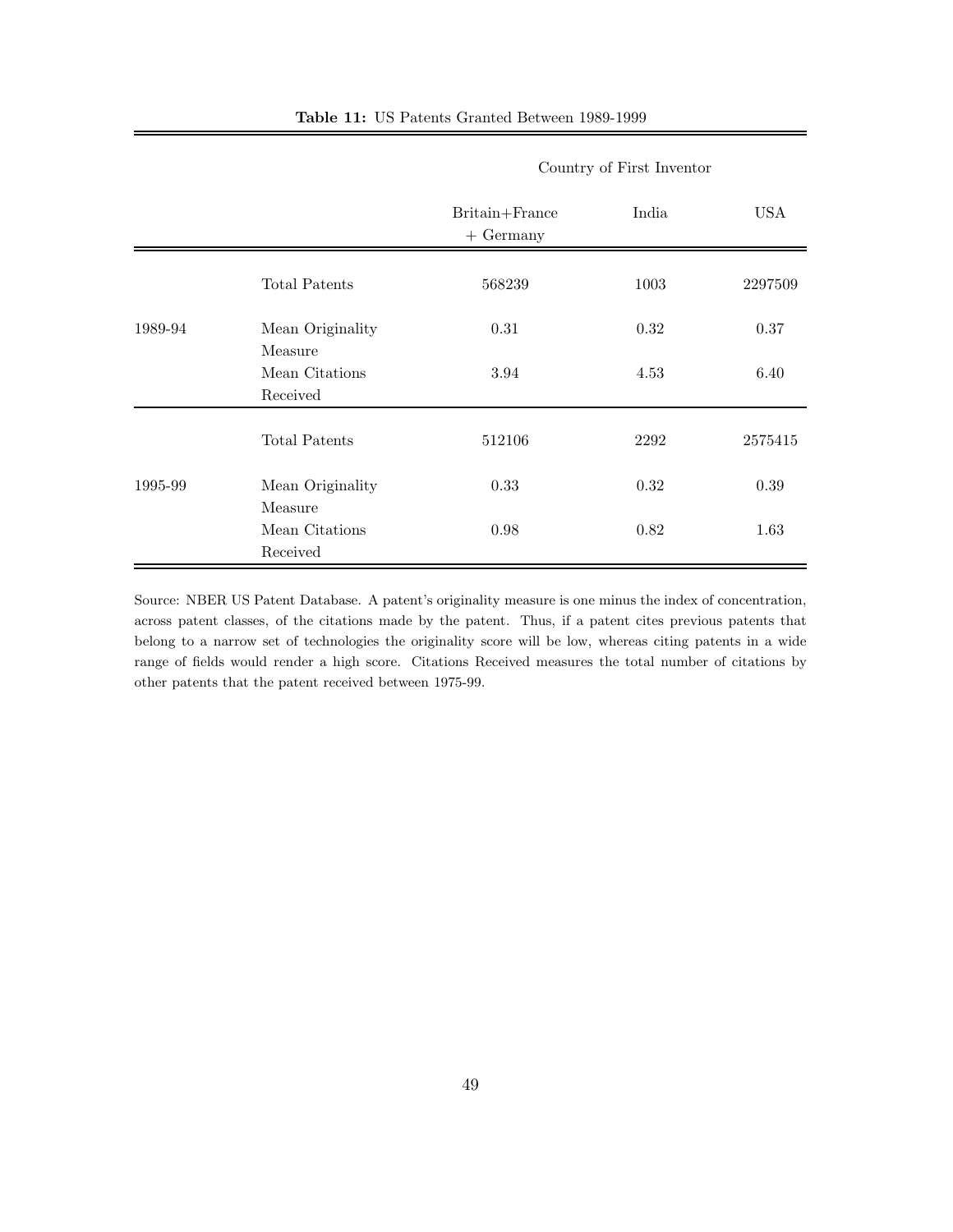|                            | Total<br>$#$ Patents  |                         | Mean                   | Mean                |
|----------------------------|-----------------------|-------------------------|------------------------|---------------------|
|                            |                       |                         | Originality            | $#$ Citations       |
|                            | (1)                   | $\left( 2\right)$       | (3)                    | (4)                 |
| RnDIntensity*Yr94          | 1.470<br>$(.569)$ *** | 1.990<br>$(.733)***$    | $-.054$<br>(.087)      | .493<br>(.583)      |
| India $Yr94$               | .756<br>$(.066)$ ***  | .653<br>$(.062)$ ***    | .714<br>$(.097)$ ***   | .950<br>$(.111)***$ |
| RnDIntensity*India*Yr94    | 2.239<br>$(1.052)$ ** | 1.718<br>$(.962)^*$     | 4.936<br>$(1.829)$ *** | 1.934<br>(2.156)    |
| Europe*Yr94                |                       | $-.205$<br>$(.021)$ *** | $-.030$<br>(.021)      | .022<br>(.044)      |
| $RnDIntensity*Europe*Yr94$ |                       | $-1.040$<br>$(.415)$ ** | $-.144$<br>(.335)      | .027<br>(.667)      |
| Year Dummies               | Y                     | Υ                       | Y                      | Y                   |
| Country*Industry FE        | Y                     | Y                       | Y                      | Y                   |
| Obs.                       | 1881                  | 1881                    | 1785                   | 1769                |

Table 12: Patenting in the U.S. by Indian Innovators

Notes: Robust standard errors clustered by industry in parenthesis. \*\*\* indicates 1% , \*\* 5% and \* 10% significance level. In columns  $(1)-(2)$ , the dependent variable is the logarithm of the total number of US patents granted (plus one) in an industry\*country group\*year cell. In columns(3) and (4), respectively, the dependent variable is the (log) mean "Originality Index" of patents in a industry\*country group\*year cell, and the mean number of citations received by the patents in a cell. The number of observations is lower in column (3) and (4) because these means are not defined when a industry\*country group\*year cell contains zero patents.

Industry is the 2-digit NIC category of the patent, year refers to the patent grant year, and country group refers to the first inventor's country, which have been grouped into 3 categories - India, US and Europe (Britain, France and Germany). Source of data on US patents, citations and originality index: NBER Data on US patents granted between 1989-1999.